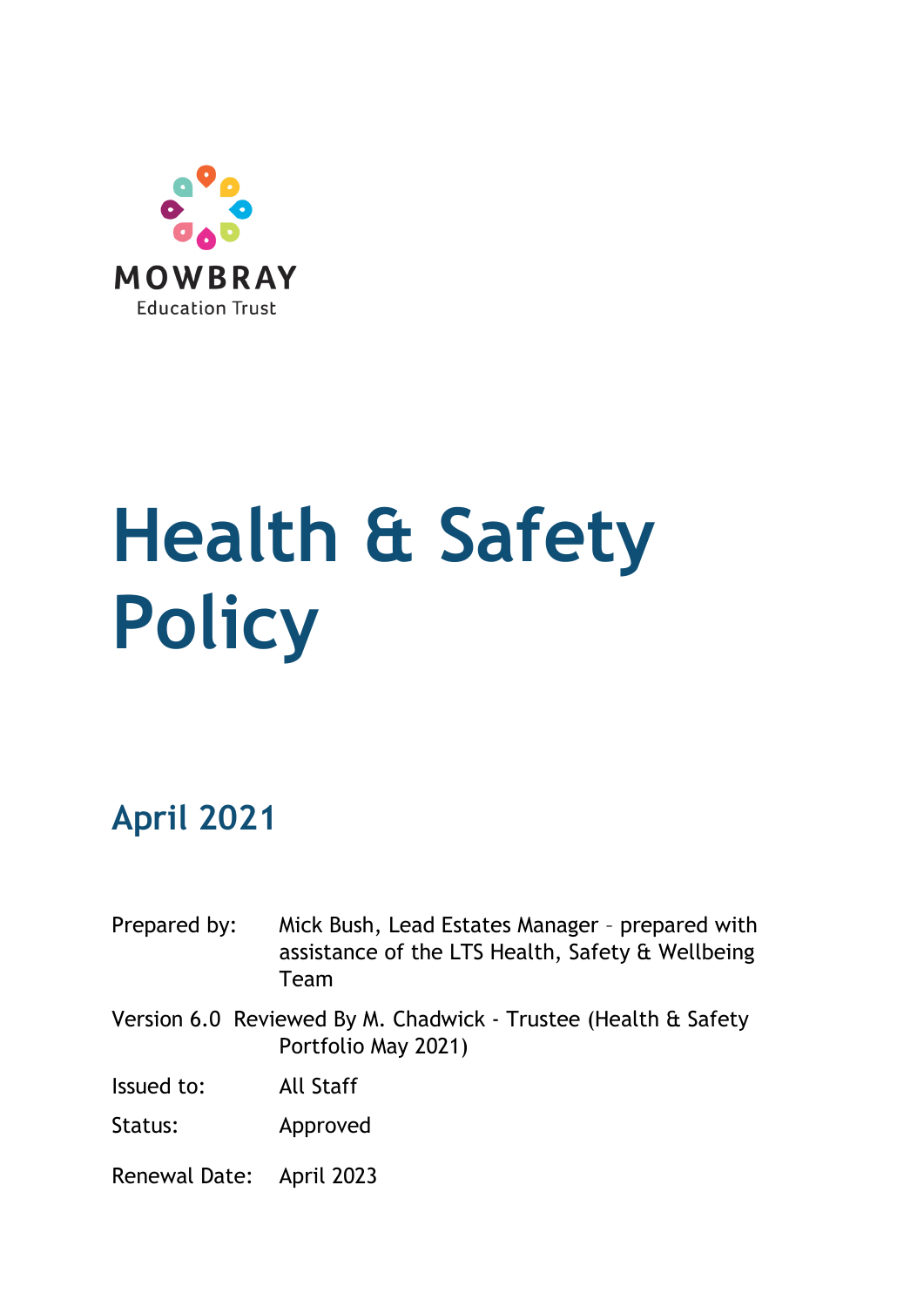# **Table of Contents**

| 2.0 |                                                             |  |
|-----|-------------------------------------------------------------|--|
| 3.0 |                                                             |  |
|     |                                                             |  |
| 6.0 | Appendix 2 Additional Policies and Guidance for Reference39 |  |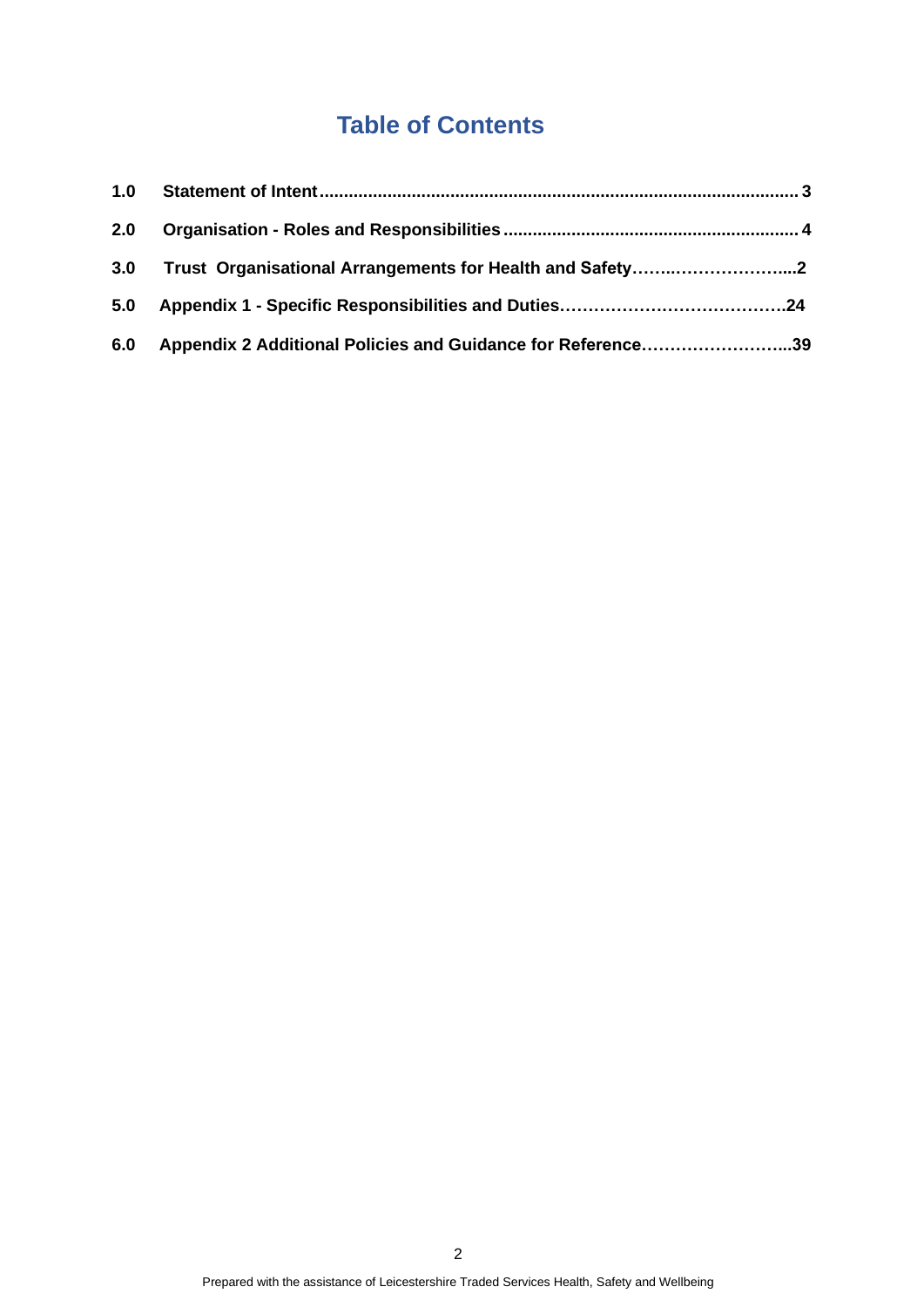## <span id="page-2-0"></span>**1.0 Statement of Intent**

- 1.1 As a responsible employer, the Mowbray Education Trust (MET) will honour its legal obligations, in particular the requirements of the Health and Safety at Work Act 1974 and associated regulations and codes of practice.
- 1.2 Mowbray Education Trust recognises and accepts its responsibilities and duties as the employer to conduct its operations in a manner which protects the health, safety and welfare of employees, pupils, visitors and any persons affected by its activities so far as is reasonably practicable.
- 1.3 In compliance with the Management of Health and Safety at Work Regulations, risk assessments will be undertaken, and arrangements will be made, where significant risks are identified, the necessary preventative and protective measures will be put into place so far as is reasonably practicable using a sensible risk management approach.
- 1.4 Mowbray Education Trust is committed to the prevention of accidents and ill health.
- 1.5 Mowbray Education Trust will work towards continual health and safety improvement.
- 1.6 To achieve these objectives, we will:
	- Conduct all our activities safely and in compliance with legislation and where possible, best practice
	- Ensure the provision of safe working conditions and safe equipment
	- Ensure a systematic approach to identify risks is developed and implemented and ensure sufficient resources are allocated to control them
	- Ensure the provision of suitable information, instruction, training and supervision
	- Promote a positive health and safety culture that is demonstrated by open communication and a shared commitment to the importance of health, safety and welfare
	- Promote the principles of sensible risk management
	- Monitor, review and modify this policy and any arrangements as required.
- 1.7 All of Mowbray Education Trust employees have a responsibility to take reasonable care of themselves and others and to co-operate with their employer to ensure statutory duties and obligations are fulfilled.

Signed:

Chair of Trust Board…………………………………. Date: ………………

Signed:

Chief Executive Officer………………………………..Date: ………………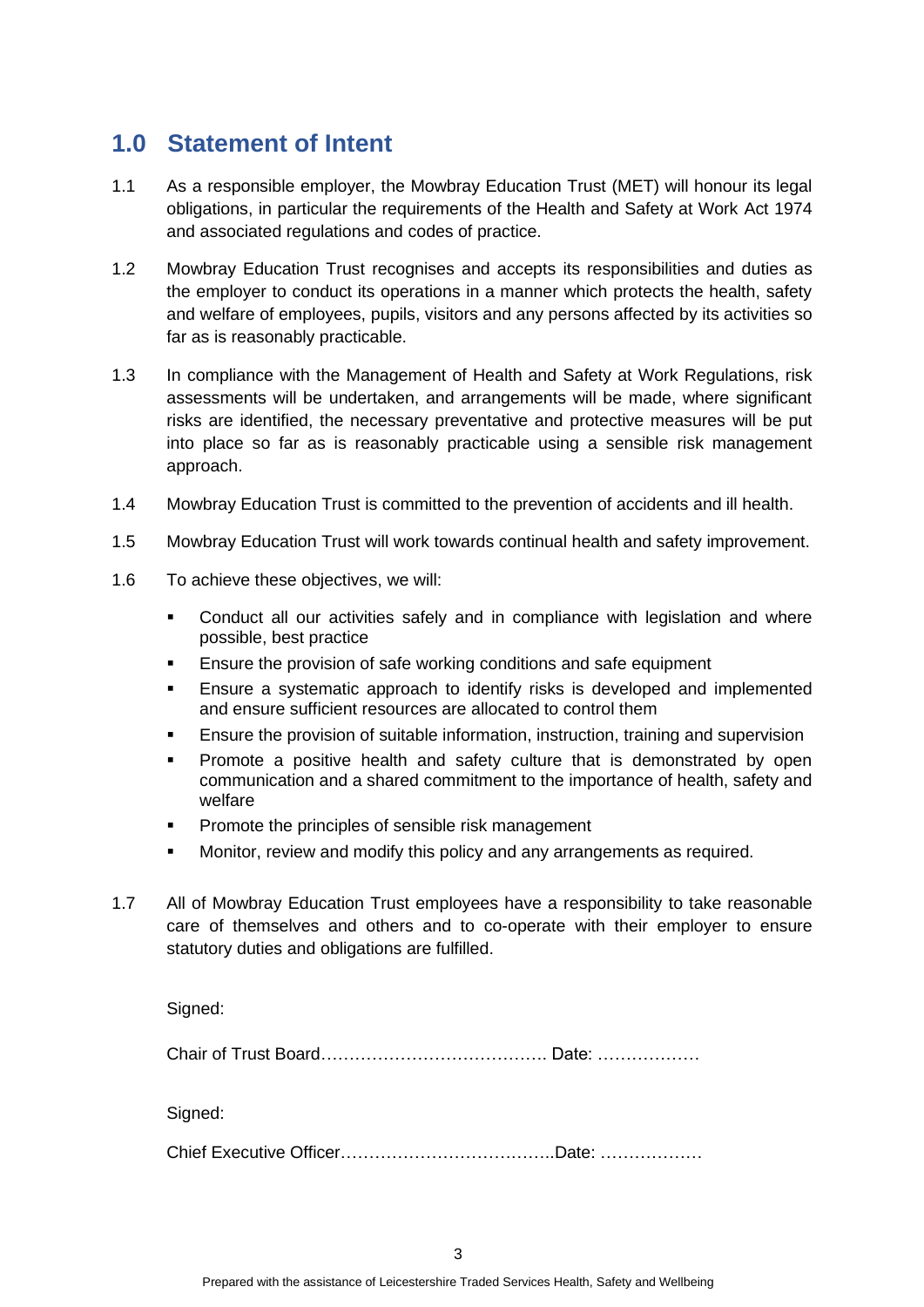## <span id="page-3-0"></span>**2.0 Mowbray Education Trust Organisation – Roles and Responsibilities**

#### **Background & Context**

2.1 The MET is a charitable company operating under Articles of Association and Memorandum of Association signed by the Members.

#### **Structure & Organisational Responsibilities**

- 2.2 The Members have appointed Trustees who are to ensure that the charitable objectives of the Trust are carried out. The Board of Trustees is the corporate body accountable for the overall health and safety performance of all the Academies within the Trust.
- 2.3 The Board has appointed the Chief Executive Officer (CEO) who has been delegated responsibility for the executive management and the performance of the Trust and all Academies. The Board will determine overarching H&S objectives for the organisation that are aligned to the vision and aims of the MET.
- 2.4 The Responsibilities are delegated by the Board in line with the Articles of Association and are outlined in the Trust 's Scheme of Delegation and/or Controls Matrix and Terms of Reference.
- 2.5 The CEO leads the Trust Executive Leadership Team (ELT) (the executive management team of the Trust) and will delegate executive management functions to the members of the ELT. The CEO retains accountability to the Trust Board for the performance of the ELT.
- 2.6 The Board has delegated (some) areas of governance within each School of the MET that will be overseen by CEO/Head Teacher.
- 2.7 Where Operations Managers report to the Trust Executive Team rather than the Head Teacher, they hold shared and equal responsibility with the Head Teacher for the health and safety performance within their School.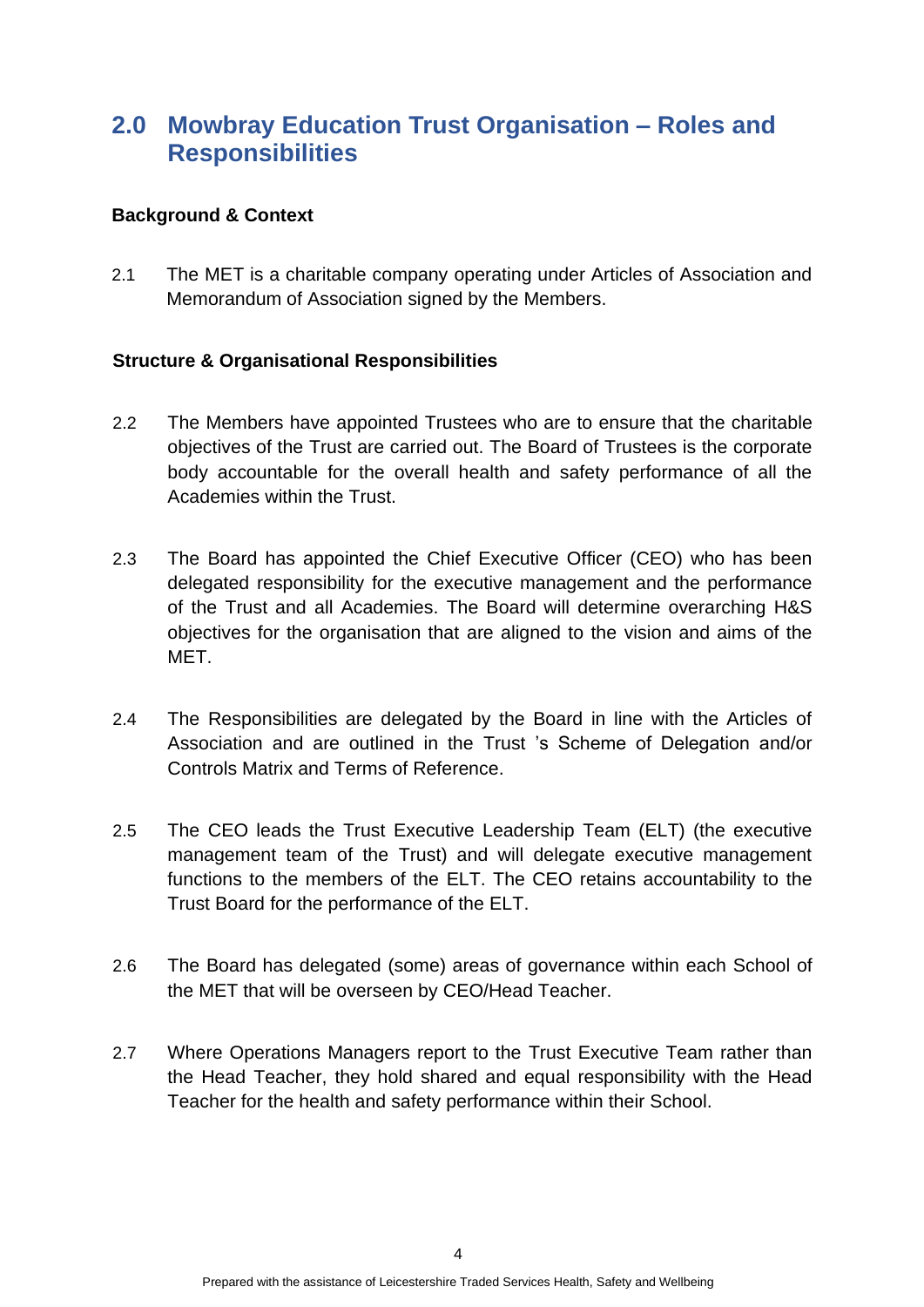## **Mowbray Education Trust Health and Safety Organisational Structure – Staff**

#### **Chief Executive Officer**

- 2.8 The Trust Board has appointed the Chief Executive Officer (CEO) who has been delegated responsibility for the executive management and the performance of the Trust and all member Academies for health and safety. The CEO is responsible for:
	- Providing annual health and safety reports to the MET Board for review.
		- **Ensuring adequate resource is provided for health and safety.**
		- Setting clear health and safety values and standards throughout the MET.
		- **Establishing clear and measurable health and safety aims and objectives.**
		- **Ensuring the provision of competent health and safety advice.**
		- **Ensuring any health and safety shortcomings are identified and rectified in** a timely manner.
		- Consult with staff, union representatives, safety committees and stakeholders on health and safety matters.
		- Ensure the health and safety policy and arrangements are reviewed and implemented throughout the MET.
	- **Ensure that all plant and work equipment provided is selected through a** risk assessment process, suitable, properly maintained and subject to all necessary tests and examinations.
	- **Ensure that risk assessments are undertaken by competent persons and** that adequate control measures are implemented to reduce risks so far as is reasonably practicable.
	- **Ensure that accidents and incidents (including near misses and violence** and aggression) are properly reported and investigated, and the findings acted upon without delay.
	- **The Chief Executive Officer may delegate specific responsibilities to other** members of Trust Central Team and Head Teachers staff; however, the CEO will still be accountable for ensuring the responsibilities are fulfilled.

#### **Chief Financial Officer**

- **Establish an annual budget for health and safety for all academies within** the MET.
- Report any shortcomings in health and safety budget to the Trust Board.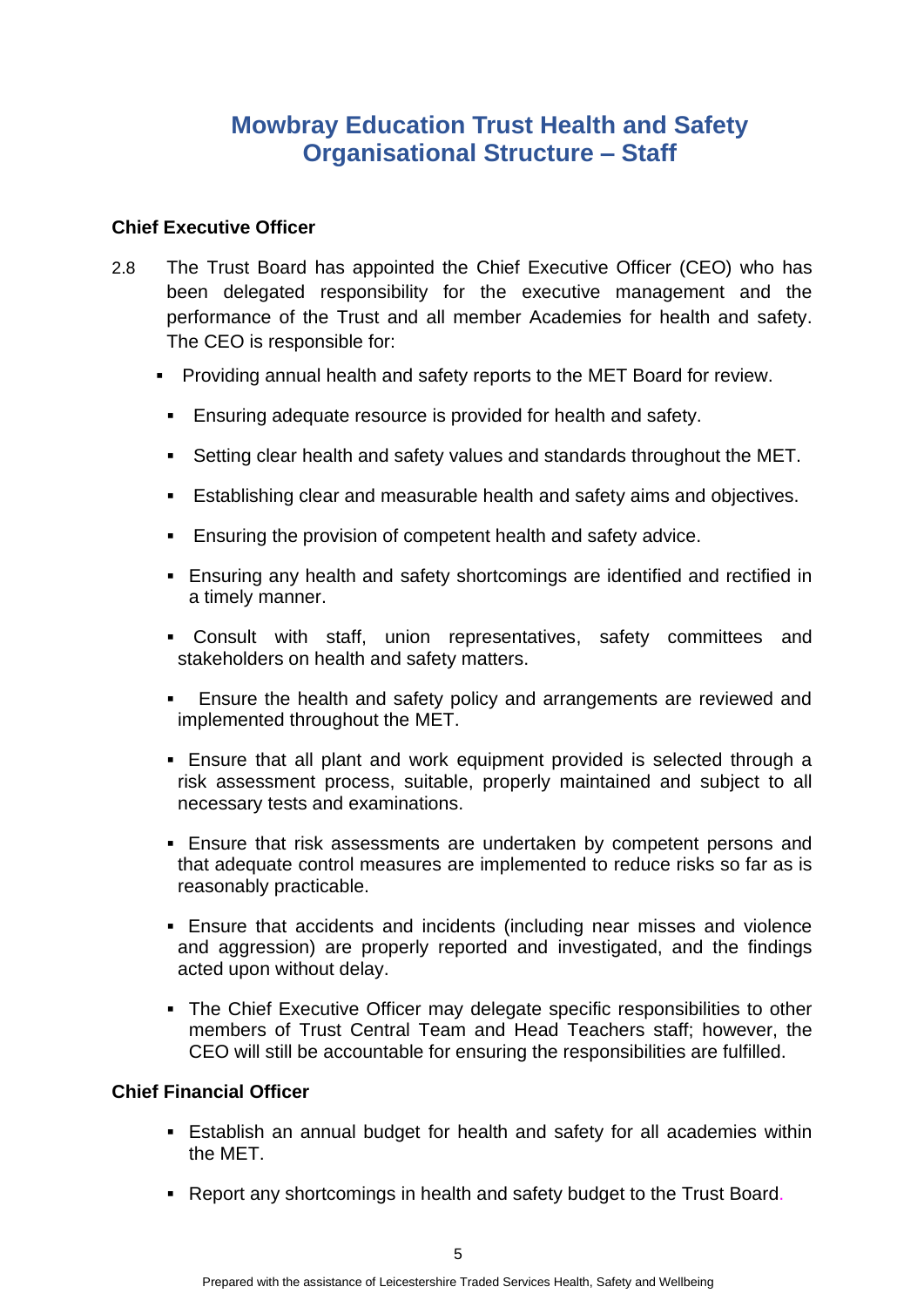▪ To produce annual health and safety budget forecast reports and communicate them to the Trust board and CEO.

#### **Trust Board**

- 2.9 The Trust Board has the delegated governance responsibility for holding each individual member School Head Teacher to account for H&S management and operational matters relating to the academic work of each individual School.
- 2.10 The Trust Board has the delegated governance responsibility for holding the CEO (as defined in the organisational chart above) to account for H&S management and operational matters relating to all non-academic matters across the Trust.
- 2.11 The Trust Board is responsible for:
	- establishing clear lines of local accountability for health and safety
	- periodically assessing the effectiveness of its implementation of the MET policy and ensuring that the need for any necessary changes are communicated to the Board and Executive Leadership Team
	- ensuring that responsible staff have access to competent health and safety advice
	- **EXECT** ensuring the provision of a business continuity plan and SEMT (Senior Emergency Management Team) for each school within Mowbray Education Trust
	- ensuring that the Schools allocate sufficient funds for health and safety

#### 2.12 **HR & Operations Director**

The HR & Operations Director will**.**

- Have a strategic overview of the health and safety management system within the MET.
- Ensure health and safety responsibilities are included in job descriptions.
- Assist where necessary in facilitating clear lines of communication between management and employees across the Trust.
- Cooperate and communicate with the CEO to ensure the MET health and safety policy aligns with HR policies.
- Make recommendations in relation to Occupational Health referrals to the CEO/Head Teachers.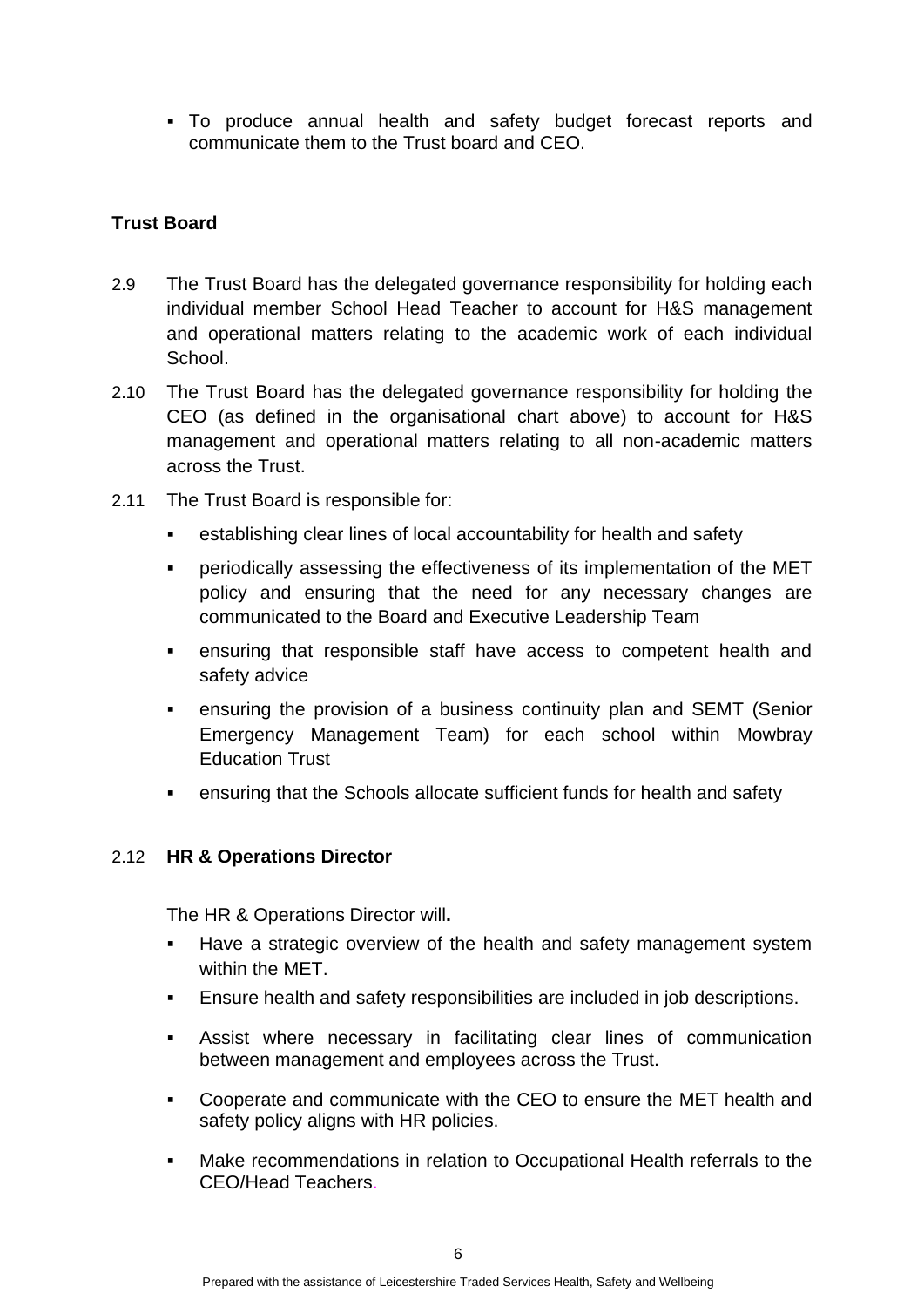Ensuring all RIDDOR related accidents, incidents and near misses are investigated and reported to the CEO.

#### 2.13 **MET Lead Estates Manager**

The MET Lead Estates Manager is delegated the responsibility of overseeing premises management and as it relates to the buildings and other assets ensuring health and safety compliance across Mowbray Education Trust. The MET Lead Estates Manager is responsible for;

- **E** Establishing a system for the maintenance of the MET assets both building and plant including premises compliance checks across the MET.
- **•** Devising, reviewing and communicating the MET contractor management policy.
- **.** Implementing the contractor management policy and ensuring systems are in place for implementing the policy.
- **•** Facilitate health and safety audits.
- Implement an internal health and safety auditing program to ensure premises compliance.
- Implement an external health and safety audit program to ensure premises compliance.
- Undertake termly premises inspections within all schools within the MET and provide the reports to the CEO.
- Carry out and review relevant risk assessments within the premises department.
- **•** Implement a system for retaining premises compliance documentation to ensure it is readily accessible.
- Establish a contractor procurement system that ensure contractors are competent to carry out their duties and carry out and record contractor inductions.
- Conducting, reviewing, implementing and communicating risk assessments in relation to the activities the staff under their control.
- **Ensuring statutory surveys, risk assessments and reports are organised** with competent contractors and completing.
- Provide a termly health and safety performance report to the School Trust /CEO.

#### 2.14 **Head Teacher**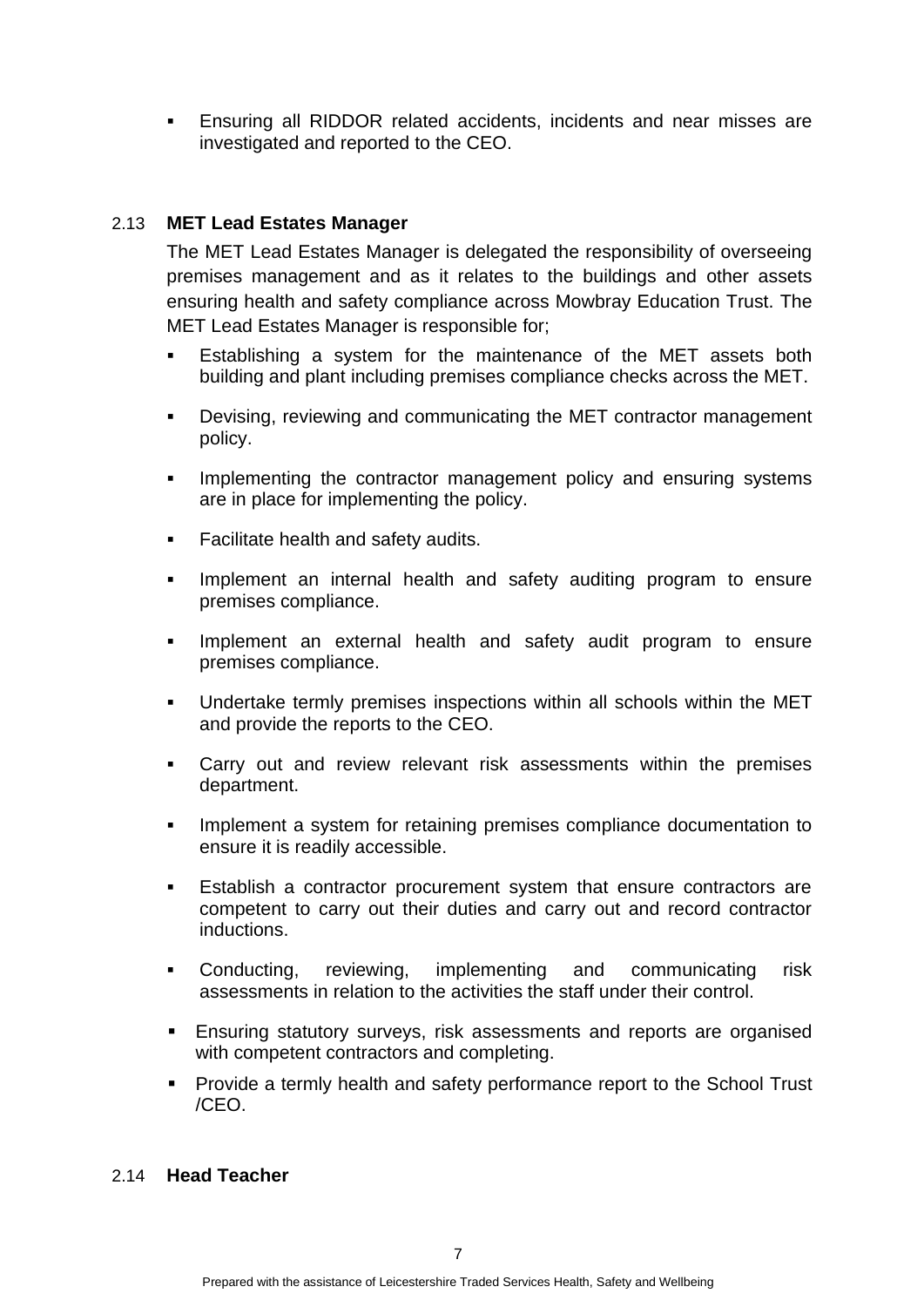The Head Teacher has been delegated the responsibility of the management of safety and implementation of this policy within their designated school. The Head Teacher will implement an occupational health and safety management system to comply with The Management of Health and Safety at Work Regulations 1999. To help achieve this The Head Teacher will:

- The Head Teacher will ensure compliance with Mowbray Education Trust 's health and safety policy.
- Make clear any duties in respect of health and safety, which are delegated, to members of staff.
- **EXECT** make themselves familiar with any documentation and/or instruction referring to the health and safety arrangements for staff, building maintenance or operation of Mowbray Education Trust and maintain an up-to-date system of policies, procedures and risk assessments.
- co-operate and communicate with trade unions and employee health and safety representatives and ensure that all employees are aware of and accountable for their specific health and safety responsibilities and duties set out in Appendix 1.
- in the event of any hazard or risk to health and safety of any persons under their control, take appropriate action to control the hazard/risk.
- ensure the health and safety policy, procedures and risk management programme are implemented as an integral part of business operational planning and service delivery.
- Co-operate and communicate with the School Trust Board/ELT/SLT/CEO
- Undertake termly monitoring and ensure the provision of adequate resources to achieve compliance.
- ensure that local procedures for the selection and monitoring of contractors are in place.
- take appropriate action under the Mowbray Education Trust 's disciplinary procedures against anyone under their control found not complying with health and safety policies and/or procedures.
- ensure the Mowbray Education Trust has access to competent health and safety advice.
- ensure there is a clear system for reporting accidents and incidents.
- facilitate health and safety audits.
- ensure the School has a Management of Medications Policy.
- ensure the School has an Off-Sites Visits Policy.
- ensuring resource is allocated to enable statutory inspections, risk assessments, property maintenance and equipment maintenance to take place at the correct intervals and when necessary.
- ensuring there is a system in place for contractor procurement that identifies contractor competency.
- ensure the provision of resources for staff health and safety training.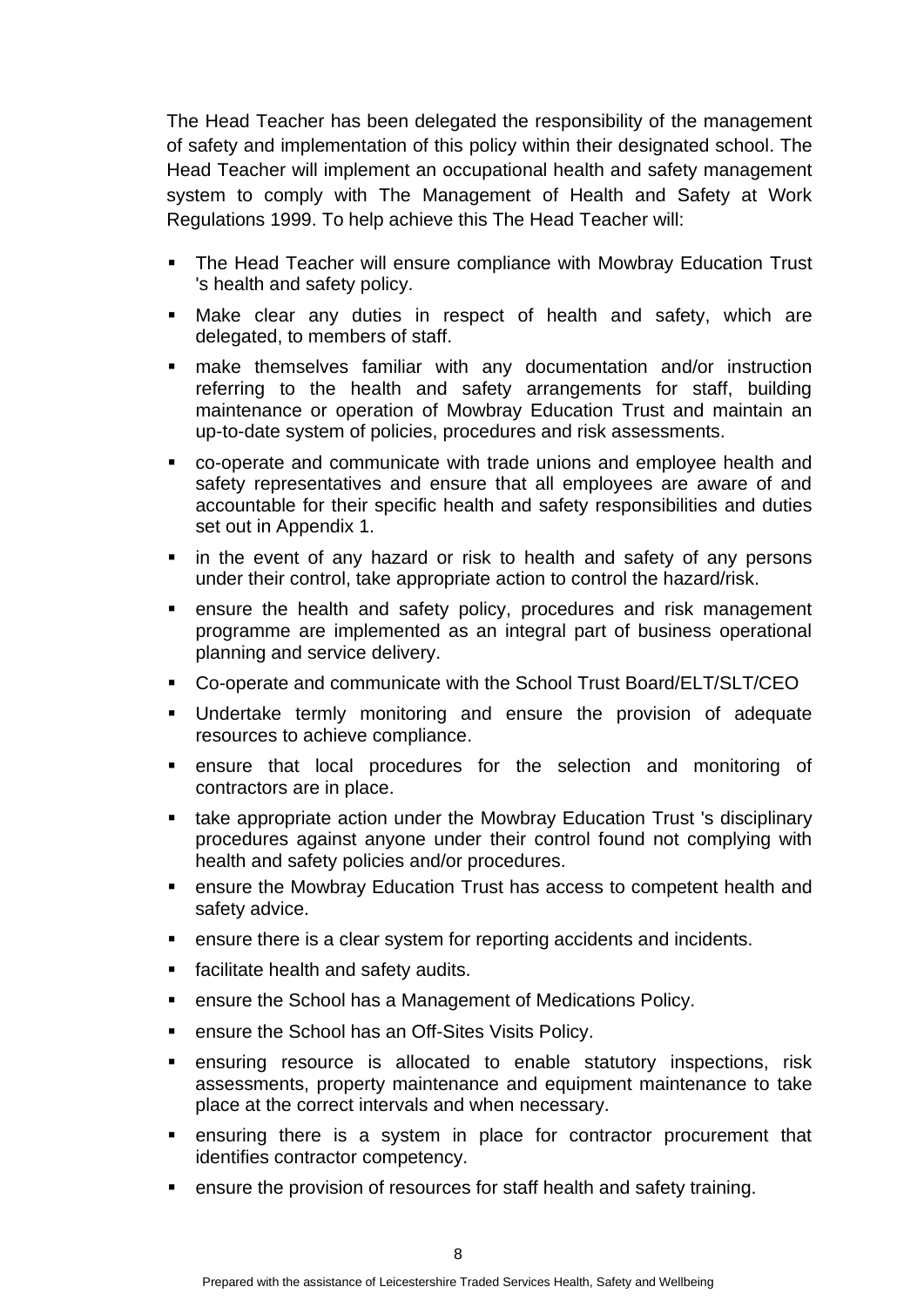- 2.15 In addition to their statutory duties, the Head Teacher and teachers have a common law duty of care for pupils which stems from their position in law "in loco parentis".
- 2.16 Head Teachers may delegate various health and safety responsibilities through their respective hierarchies. However, where responsibility is delegated, sufficient resources and authority should be allocated to ensure that these responsibilities can be effectively and efficiently implemented. Specific duties and responsibilities in relation to specific job roles are set out in appendix 1 of this policy.

#### 2.17 **Executive and Senior Leadership Teams**

The senior leadership team will comprise of the following persons, **Mowbray Education Trust Executive Team**

- Christine Stansfield (CEO of Mowbray Education Trust)
- Gayle Bacon (Executive Head Primary & Director for Quality of Education and QA)
- Natalie Teece (Director for Curriculum)
- Anna Butler (Director for Outcomes & CPD)
- Stephanie Cooke (Chief Financial Officer)
- Heather Robinson (HR & Operations Director)

#### **John Ferneley College**

- Christine Stansfield (CEO of Mowbray Education Trust)
- Natalie Teece (Director for Curriculum)
- Camilla Bradbury (Strategic Implementation Manager)
- Judith Johnson (Assistant Head Teacher)
- Emily Phipps (Assistant Head Teacher)
- Louise McDonagh (Assistant Head Teacher)

#### **Ab Kettleby School**

- Gayle Bacon (Headteacher)
- Anna Fryer (Lead Teacher)

#### **Brownlow Primary School**

- Ian Toon (Headteacher)
- Vicky Sellars (Assistant Head)
- Sarah Child (Assistant Head)

#### **Grove Primary School**

• Hayley Cheeseman (Headteacher)

#### **Sherard Primary School**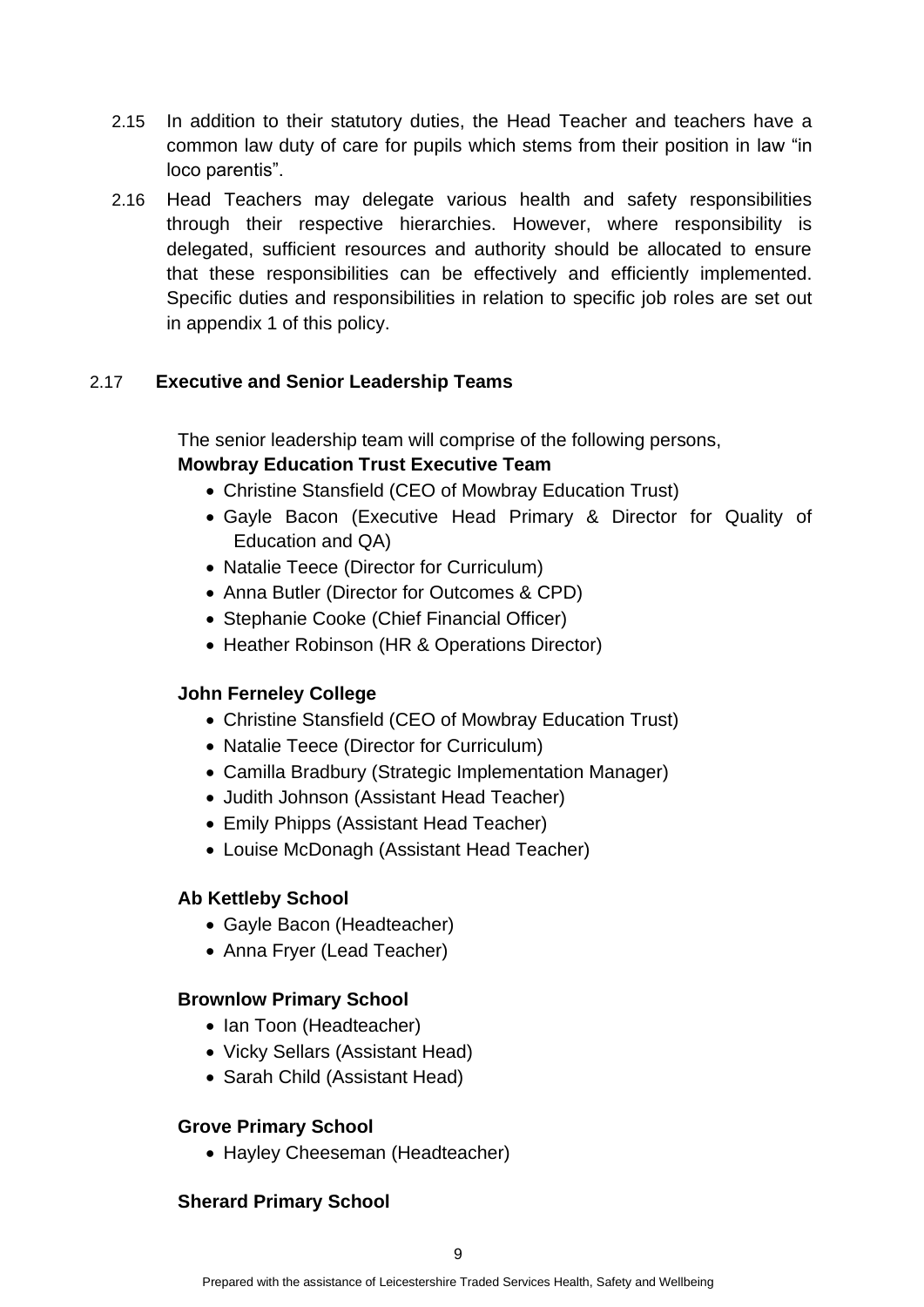- Gayle Bacon (Headteacher)
- Helena Blumfield (Head of School)
- Jessica Walter (Assistant Headteacher)
- Rachel Pooler (Assistant Headteacher)

#### **Somerby Primary School**

- Gayle Bacon (Headteacher)
- Sarah Moulds (Lead Teacher)

The senior leadership team will:

- make themselves familiar with and ensure the Academies compliance with this policy.
- **■** Monitor the effectiveness of this policy, identify any shortcomings within the policy and communicate them to the Governing Body.
- Provide a documented process for reporting and investigating all incidents, accidents and near misses.
- Provide termly health and safety performance reports to the Headteacher.

#### **Heads of Departments**

- 2.1 Heads of departments at Mowbray Education Trust will undertake general responsibility to ensure that all necessary health and safety activities, requirements and standards are undertaken and met within their respective areas of control. This will be done under the direction of the Head Teacher. Any member of staff with departmental management responsibilities will:
	- make themselves familiar with and ensure their department complies with this policy, including any procedures, instructions and requirements for safe methods of work.
	- Science and Design Technology Heads of Department will ensure a departmental health and safety policy is devised and communicated to all staff concerned.
	- **EXTER** identify new and existing hazards, provide risk assessments, record the significant findings, implement any necessary control measures and review these to ensure that they remain relevant.
	- check and document that the working environment is safe; equipment, products and materials are used safely; that health and safety procedures are effective and complied with and that any necessary remedial action is taken in a timely manner.
	- provide information, instruction, training and supervision for the department staff they are responsible for.
	- complete a health and safety induction checklist for all new employees at the commencement of their employment.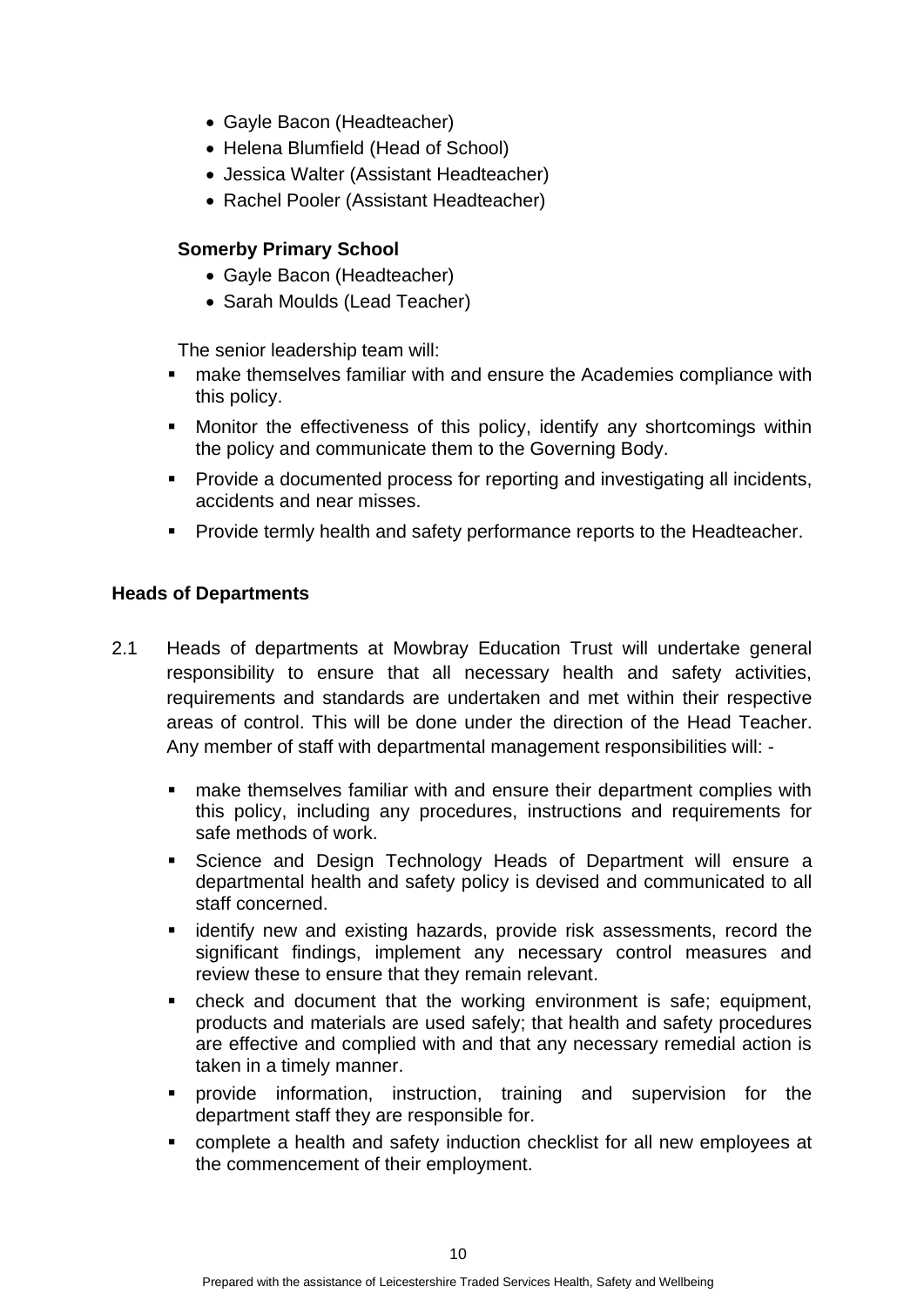- report all accidents, incidents and near miss events, undertake an investigation into the cause and take appropriate remedial action to prevent recurrence.
- be responsible for all aspects of health and safety included in their job description.
- ensure that all statutory registers and records are retained and maintained.
- report property defects within their department to the Site Manager/Premises Manager.
- Ensure the provision of adequate PPE free of charge for staff and pupils with their departments.
- Facilitate health and safety audits.
- 2.2 More specific duties for Heads of Design Technology, Science and PE will be set out in their departmental health and safety policies and within appendix 1 of this policy.

#### 2.3 **Premises Assistants**

- Will be responsible for ensuring the day-to-day operational requirements of the health and safety policy are implemented.
- Will maintain an up-to-date copy of the health and safety policy together with all associated documentation relevant to the faculty involved.
- Notify the Lead Estates Manager and/or Head Teacher of any health and safety concerns and any financial implications identified by the risk assessment process.
- Liaise with and report directly to the Lead Estates Manager, and/or Head Teacher on matters of Health and Safety.
- Ensure that all certification and statutory inspections are kept up to date.
- To investigate accidents, dangerous occurrences and near misses, complete accident reports.
- Facilitate health and safety audits.
- Provide termly health and safety performance information to the Lead Estates Manager, and/or Head Teacher to form site H&S reports.
- Have a general responsibility for the application of the school's health and safety policy to their own area of work and are directly responsible to the Lead Estates Manager and or Head Teacher.
- Carry out regular health and safety assessments of the activities for which they are responsible, and report to the Lead Estates Manager/SLT/Head Teacher any defects, which need attention. Monitor their effective implementation by staff under their control.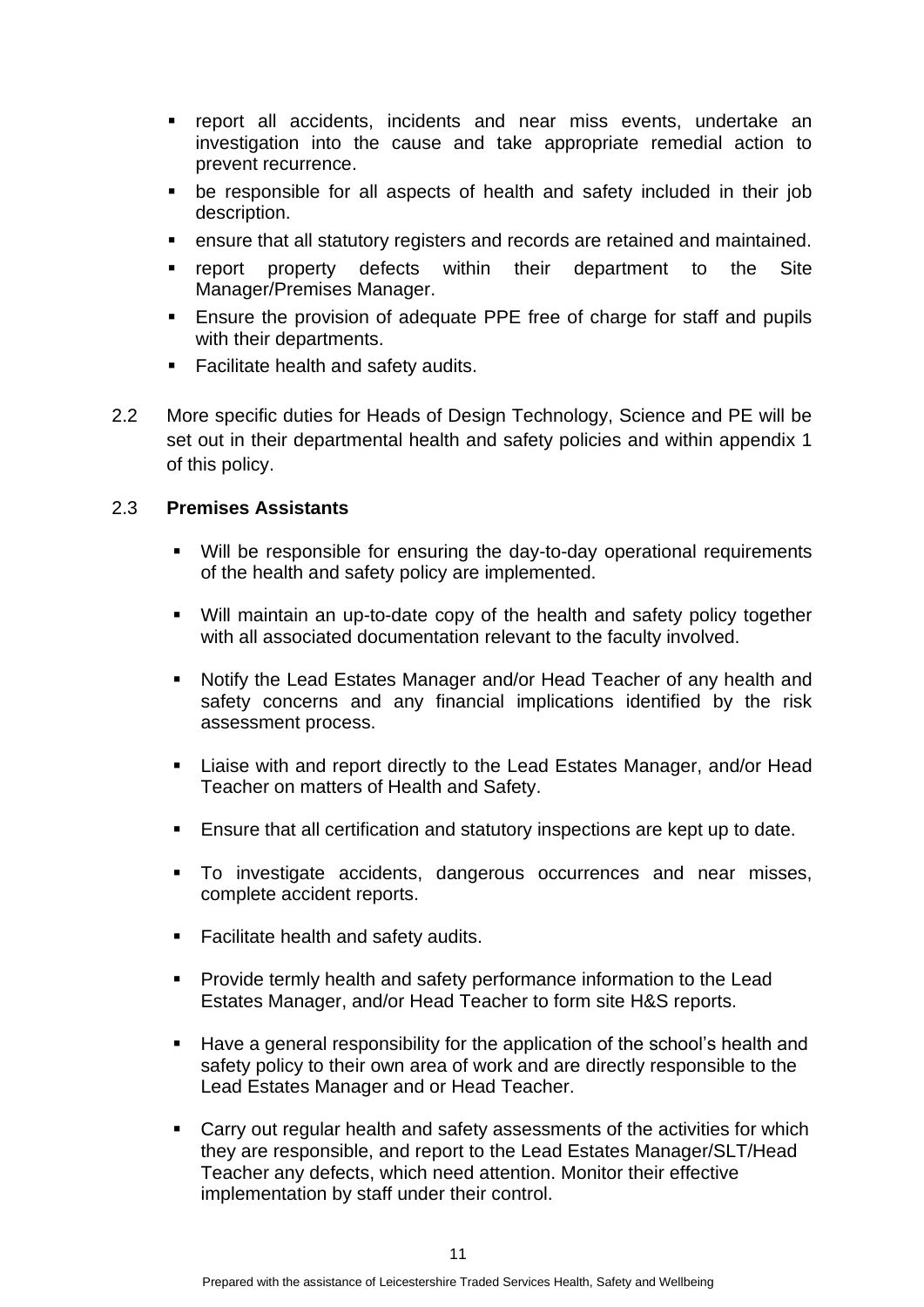- where appropriate, ensure relevant advice and guidance on health and safety matters is sought.
- advise the Head Teacher and/or Lead Estates Manager on requirements for health and safety equipment and on additions or necessary improvement to plant, tools, equipment or machinery.
- Carry out compliance checks in accordance with Appendix 1 and job description.
- Liaise and co-operate with The Head Teacher and/or Lead Estates Manager on property related matters.
- Will establish and maintain safe working procedures including (referring to relevant legislation and guidance) arrangements for ensuring so far as is reasonably practicable, the absence of risks to health and safety in connection with the use, handling, storage and transport of articles and substances (e.g., chemicals, boiling water and sharp instruments).
- Provide a termly health and safety report for the SLT.
- Retain and maintain compliance and health and safety related documentation and ensuring this documentation is backed up digitally.
- **Ensuring statutory surveys, risk assessments and reports are organised** with competent contractors and completing.
- Conducting contractor induction and recording the process.
- Reporting incidents, accidents, dangerous occurrences and near misses to the Head Teacher/Lead Estates Manager.
- Undertaking any training identified by the Lead Estates Manager/Head Teacher to enable them to perform their duties at the level of responsibility allocated to them.

#### **All Staff**

- 2.4 All employees, agency, peripatetic workers and contractors must comply with the MET's health and safety policy and associated arrangements, in addition to any specific responsibilities which may be delegated to them. All staff are required to:
	- take reasonable care for their own health and safety at work and of those who may be affected by their actions or omissions.
	- cooperate with their line manager and senior management to work safely
	- comply with health and safety instructions and information and undertake appropriate health and safety training as required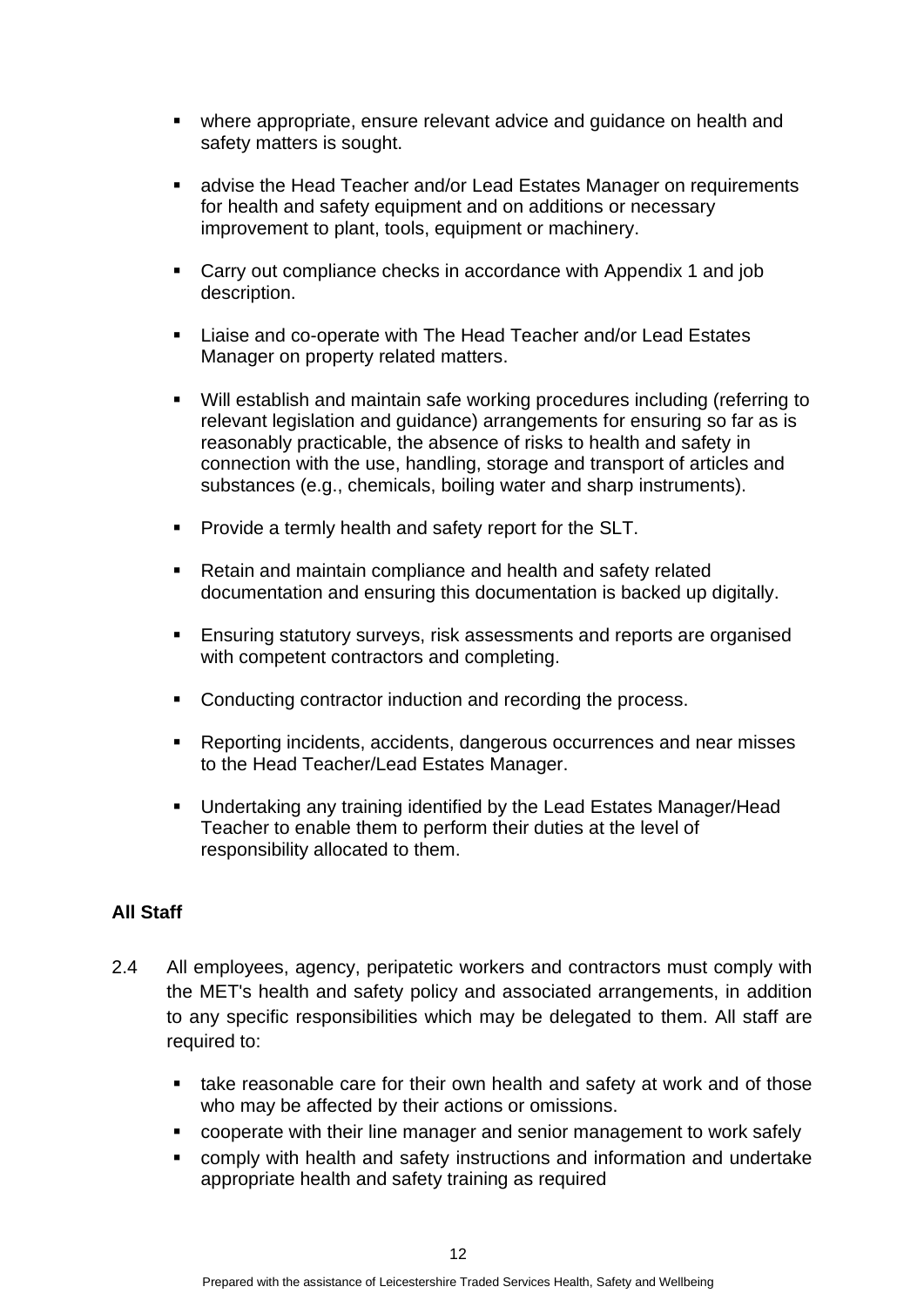- not intentionally or recklessly interfere with or misuse anything provided in the interests of health, safety and welfare
- report to their manager any health and safety concerns, hazardous condition or defect in the health and safety arrangements and/or workplace.
- support the Mowbray Education Trust in embedding a positive safety culture that extends to pupils and any visitors to the site.
- undertake any training identified by the Lead Estates Manager /Head Teacher to enable them to perform their duties at the level of responsibility allocated to them.

#### **Pupils**

- 2.5 All pupils are expected to behave in a manner that reflects the Mowbray Education Trust 's behaviour policy and in particular are expected to: -
	- take reasonable care for their own health and safety and of their peers, teachers, support staff and any other person that may be at the Mowbray Education Trust
	- cooperate with teaching and support staff and follow all health and safety instructions given.
	- not intentionally or recklessly interfere with or misuse anything provided in the interests of health, safety and welfare
	- report to a teacher or other member of Mowbray Education Trust staff any health and safety concerns that they may have.

#### **Shared site users**

2.6 Where two or more employers share a workplace, each employer shall cooperate with the other employers concerned to enable them to comply with their duties under health and safety legislation. Mowbray Education Trust as the primary site user will have the lead responsibility.

All users of the shared site must agree to:

- co-operate and co-ordinate on health and safety matters
- provide information relating to any additional risks or procedures which will be new or unusual to those sharing the site that may arise from their activities
- meet the insurance requirements of Mowbray Education Trust 's insurance provider
- **EXEDENT** familiarise themselves with and communicate to their employees/users the Mowbray Education Trust 's health and safety arrangements

Mowbray Education Trust will ensure that:

- the premises are in a safe condition for the purpose of use
- **Example 2** adequate arrangements for emergency evacuation are in place and communicated refer to individual school emergency action plans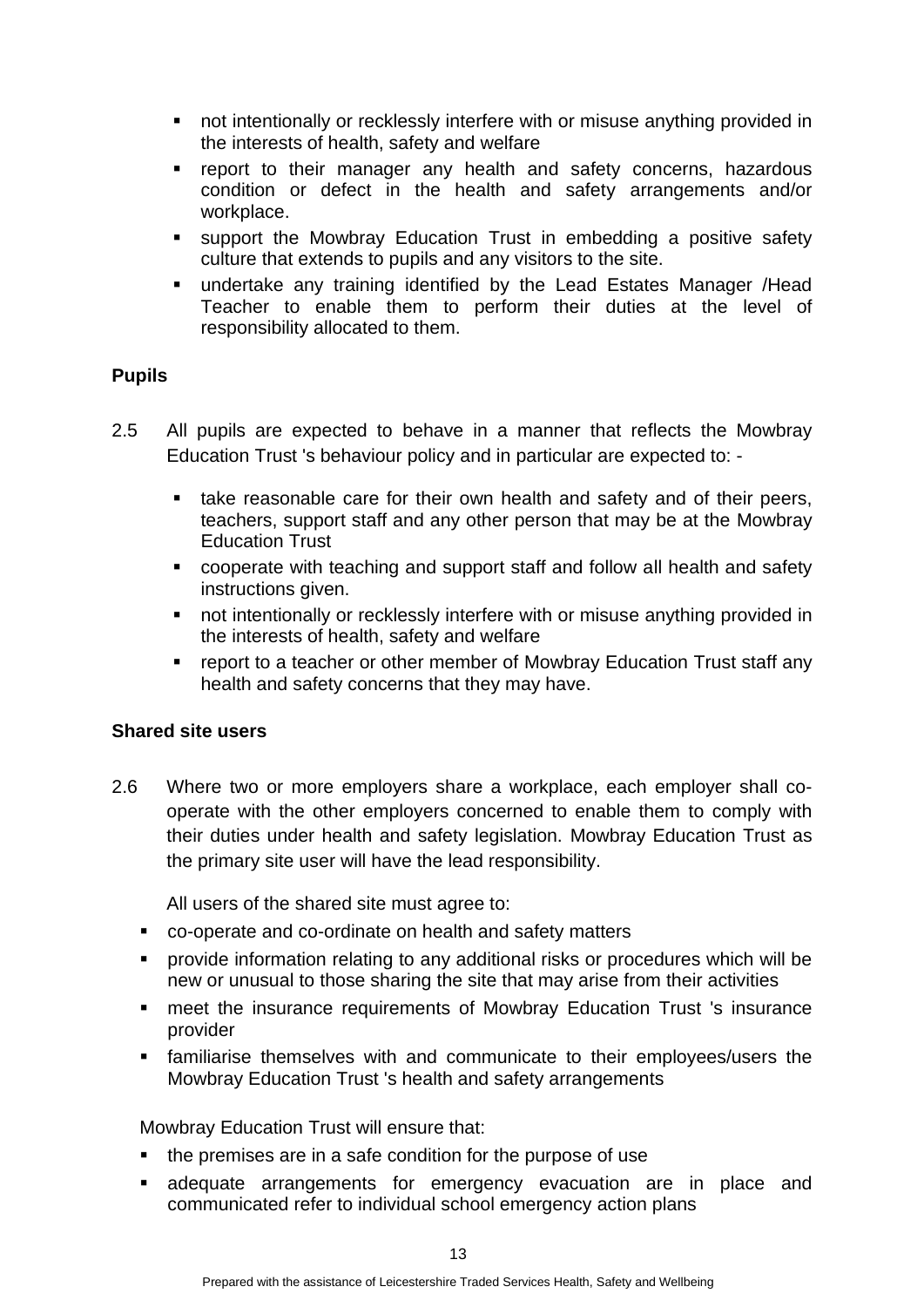- users are consulted on health and safety matters
- the Mowbray Education Trust 's health and safety arrangements are made available to shared users

#### **Lettings**

2.7 Mowbray Education Trust has a lettings policy. The policy covers procedures for fire evacuation, security arrangements, the requirements relating to accident, assault and near miss reporting and requirements for the provision of first aid.

Persons/organisations letting the site must agree to:

- co-operate and co-ordinate with the Mowbray Education Trust on health and safety matters
- agree to the terms of the lettings policy in relation to health and safety arrangements
- provide information relating to any additional risks or procedures which will be new or unusual to those of the Mowbray Education Trust that may arise from their activities

Mowbray Education Trust will ensure that:

- the premises are in a safe condition for the purpose of use
- the health and safety arrangements detailed in the lettings policy are fully explained and communicated to all individuals or groups letting a space/area of the school premises
- adequate arrangements for emergency evacuation are in place and communicated.

## **3.0 Trust Organisational Arrangements for Health and Safety**

3.1 The following arrangements will be adopted to ensure that the Trust Board, the CEO and the Head Teacher fulfil their responsibilities and provide the foundation for securing the health and safety of employees and all users of the site.

#### **Setting health and safety objectives**

3.2 The Trust Board and the Head Teacher and CEO will specifically review progress of health and safety objectives at the termly meeting of the Trust Board. Where necessary health and safety improvements will be identified and included within the Mowbray Education Trust 's action plan.

#### **Provision of effective health and safety training**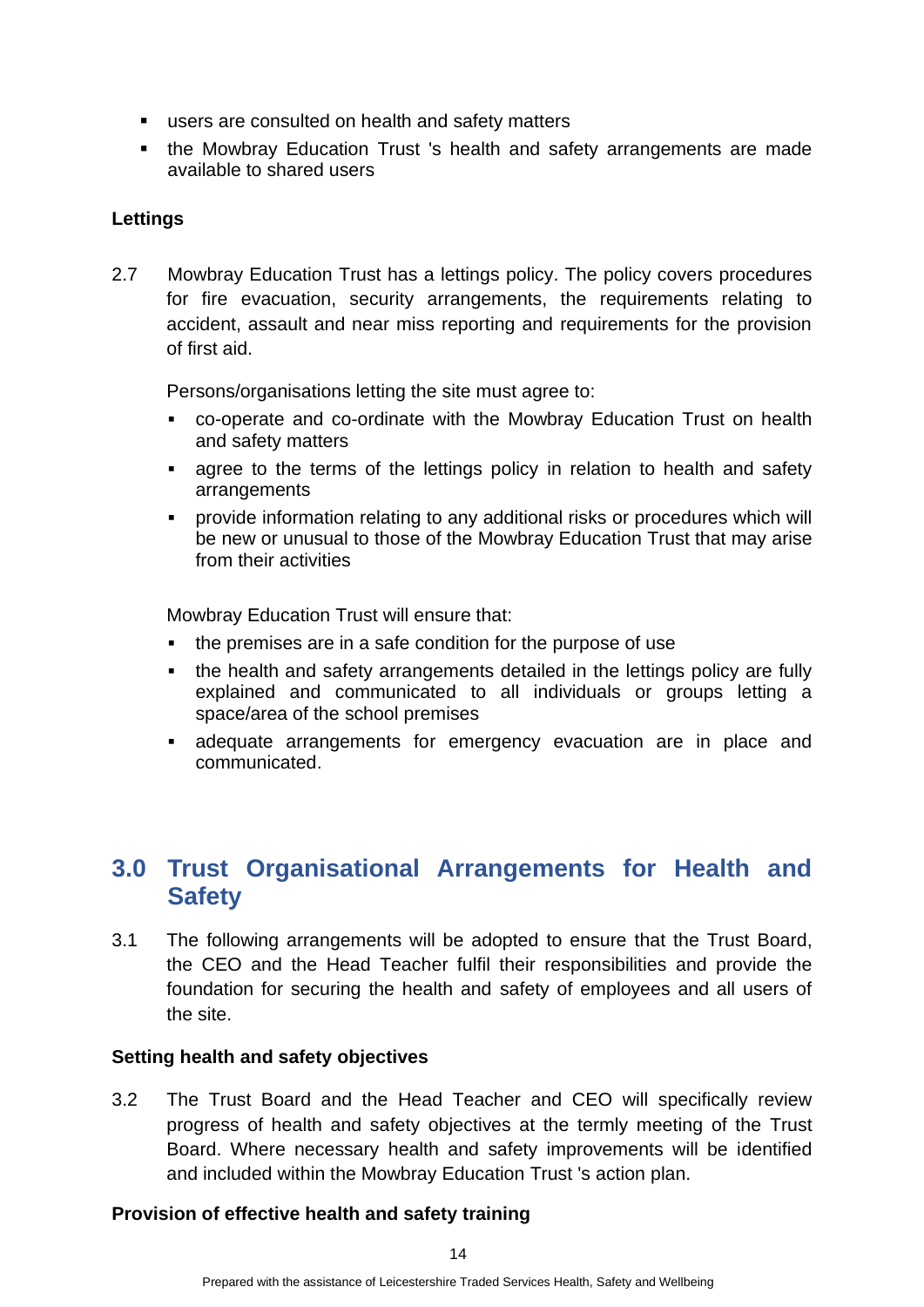3.3 The School Trust and the Head Teacher will consider health and safety training on an annual basis in line with the Trust Board's health and safety training matrix focussing on mandatory training as a priority.

#### **Provision of an effective joint consultative process**

3.4 The Mowbray Education Trust Audit Finance & Remuneration Committee will meet at least once per term. This committee will report to the School Trust and the Head Teacher, who will ensure that concerns are considered and addressed within a clear action plan, with identified responsibilities and target dates. The committee membership will include (as a minimum) a member of the senior leadership team, a member of support staff, a member of the site management team, a member of the Trust Board member and trade union representatives (where applicable shared site users)

#### **Establishing adequate health and safety communication channels**

- 3.5 Communication channels will be established for the exchange of health and safety knowledge and information. Where necessary, these communications will be recorded and include:
	- Senior & executive leadership team meetings and staff meetings
	- site health and safety meetings
	- provision of information relating to safe systems of work and risk assessments
	- training provided
	- communications with relevant specialist advisors and bodies
- 3.6 Where health and safety issues cannot be resolved at local level, they will be escalated through the management structure as appropriate.

#### **Financial resources**

3.7 The Trust Board along with the CEO and relevant Head Teachers will review the Mowbray Education Trust budget to determine, in the light of past performance, if adequate resources are being deployed to ensure adequate health and safety management and control.

#### **Specialist advice/support**

- 3.8 Mowbray Education Trust will ensure that access to competent technical advice on health and safety matters is procured to assist the Mowbray Education Trust in complying with statutory duties and meeting health and safety objectives; the Mowbray Education Trust will do this by;
	- Accessing the services of a competent Health and Safety Advisor though Leicestershire County Council Health, Safety and Wellbeing Service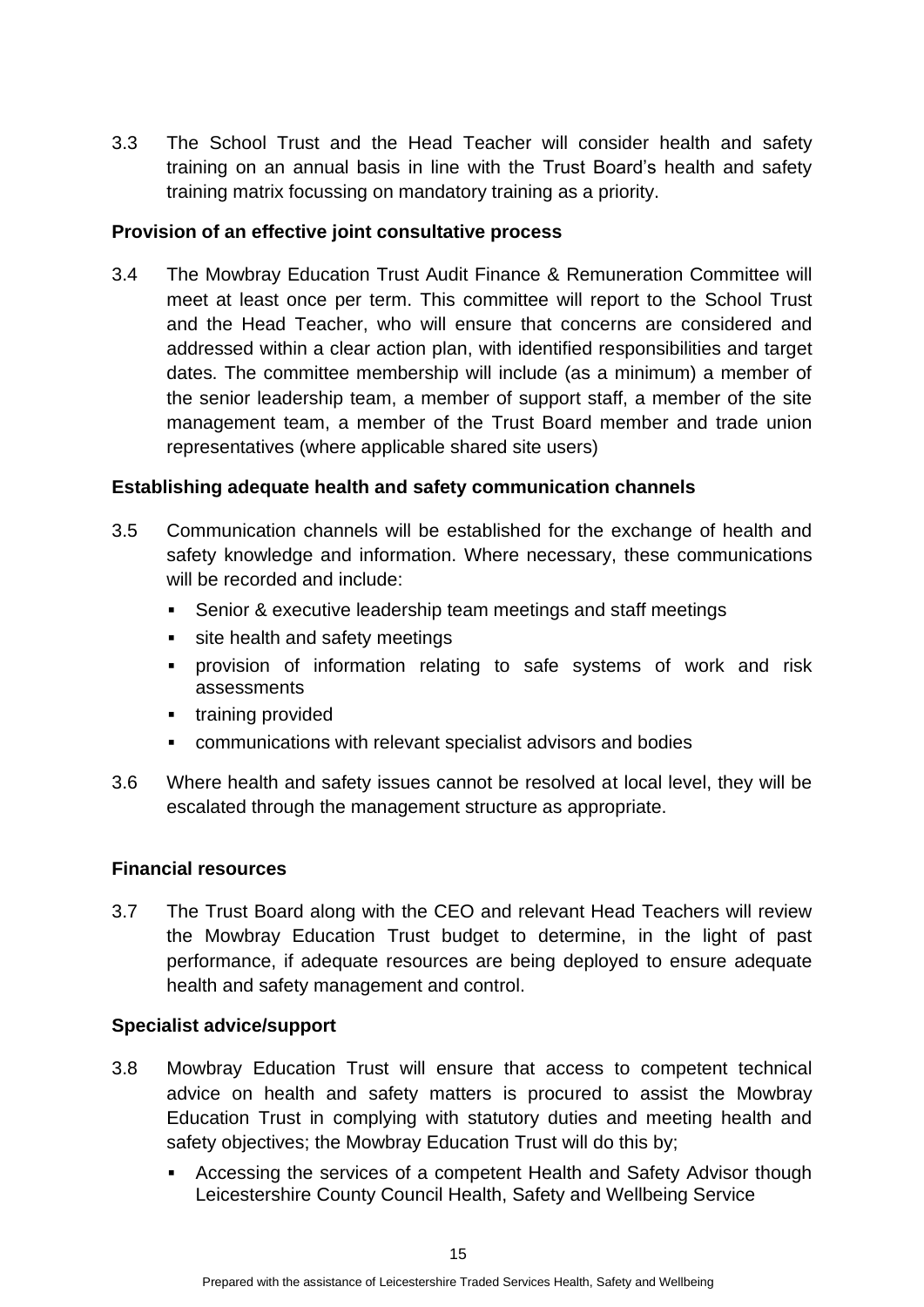#### **Audit**

- 3.9 Each Mowbray Education Trust member School's health and safety management system will be audited by Leicestershire Traded Services Health, Safety and Wellbeing Service every two years. The Mowbray Education Trust reviews this process as a positive assessment of our health and safety management system and takes appropriate action to continually improve health and safety within Mowbray Education Trust.
	- **External health and safety audit reports will be delivered to the MET CEO,** each individual School's Head Teachers, HR & Operations Director, trustee responsible for Health & Safety and Lead Estates Manager for review.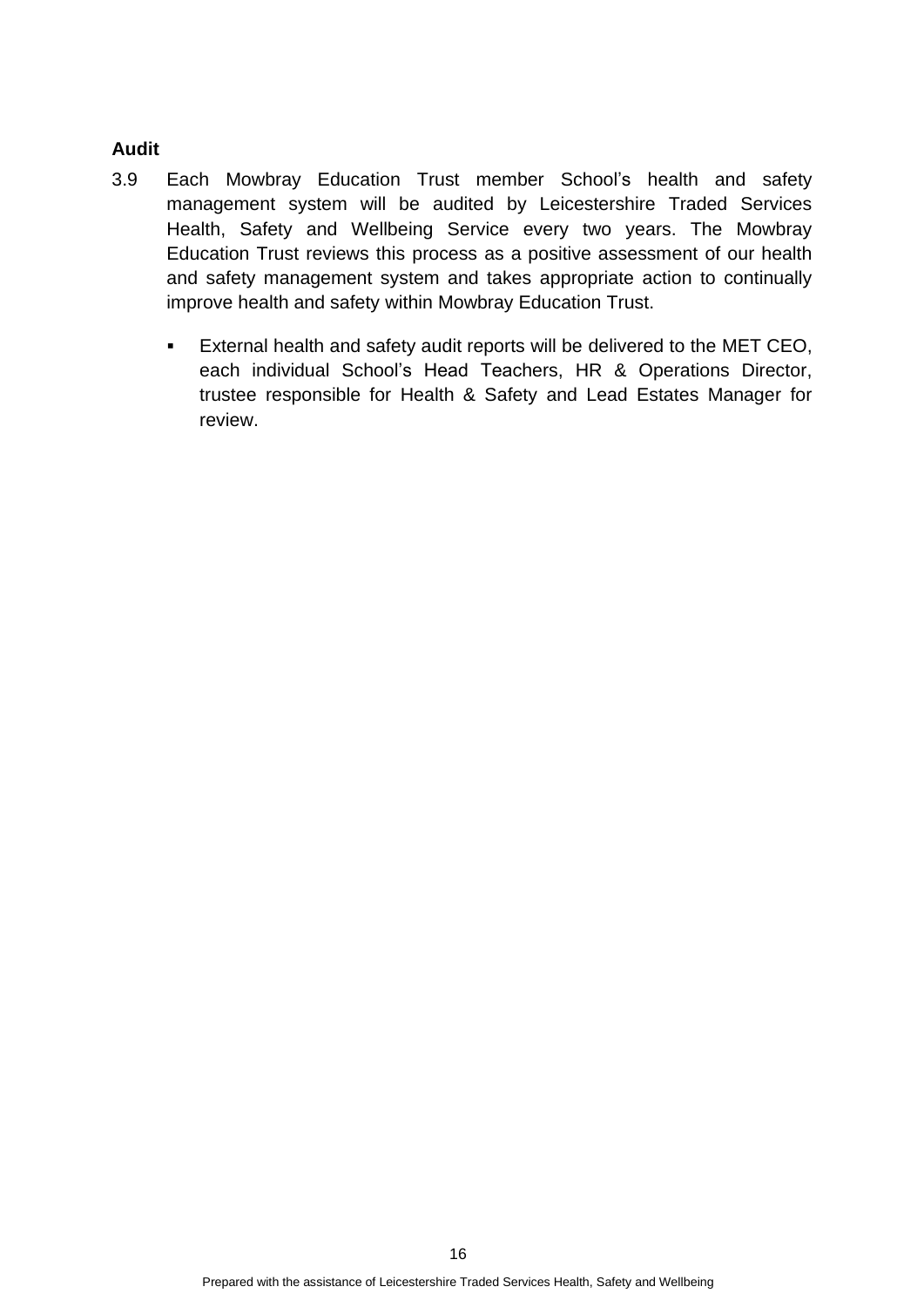# **4.0 Local Organisational Arrangements**

#### **Accident and assaults**

- 4.1 All accidents, assaults and near miss incidents will be reported in the accident book or agreed reporting form within 24 hours of occurrence; RIDDOR reportable incidents, as per the HSE's Education Information Sheet No1 (Revision 3) will be reported to the HSE within the required timescales.
- 4.2 All incidents will be investigated in an attempt to identify the root cause: relevant local policies, procedures and risk assessments will be reviewed and revised as required. All premises related issues will be addressed in a timely manner. Any relevant learning from investigations will be communicated to relevant staff, pupils etc.
- 4.3 Accident, assaults and near miss incidents will be monitored at least termly as part of the site health and safety committee; identification of significant trends or major incidents will be reviewed by the senior leadership team as required with information communicated to the trustees annually.
- 4.4 Accident records will be retained for the following periods: Pupil's records will be retained for a period of Date of Birth + 25 years, employee records will be retained from the date of incident + 7 years and forms relating to work related ill health is current year  $+10$  years or longer (40 years where there has been potential exposure to asbestos; where radiation is the cause retention is last action + 50 years).

#### **Contractor management**

- 4.5 Mowbray Education Trust will comply with the Construction Design and Management Regulations 2015, and the HSE guidance document: HSG159 Managing contractors: A guide for employers. The Mowbray Education Trust ensures that:
	- roles of client, principal designer, designer, principal contractor, contractor are understood and formally allocated
	- competent contractors are used
	- clear specifications of works are drawn up by a competent person to include phases of the work, duration, separation of building and school site, delivery times and locations, tapping into utilities, site security, fire and emergency coordination, fire escape routes, accident reporting etc.
	- pre-start meetings take place to discuss how works will be managed, responsibilities, codes of conduct and to assess new hazards that may be introduced to the site
	- key contacts are identified
	- regular update meetings take place throughout any works/projects
	- works are visually monitored, and any concerns immediately reported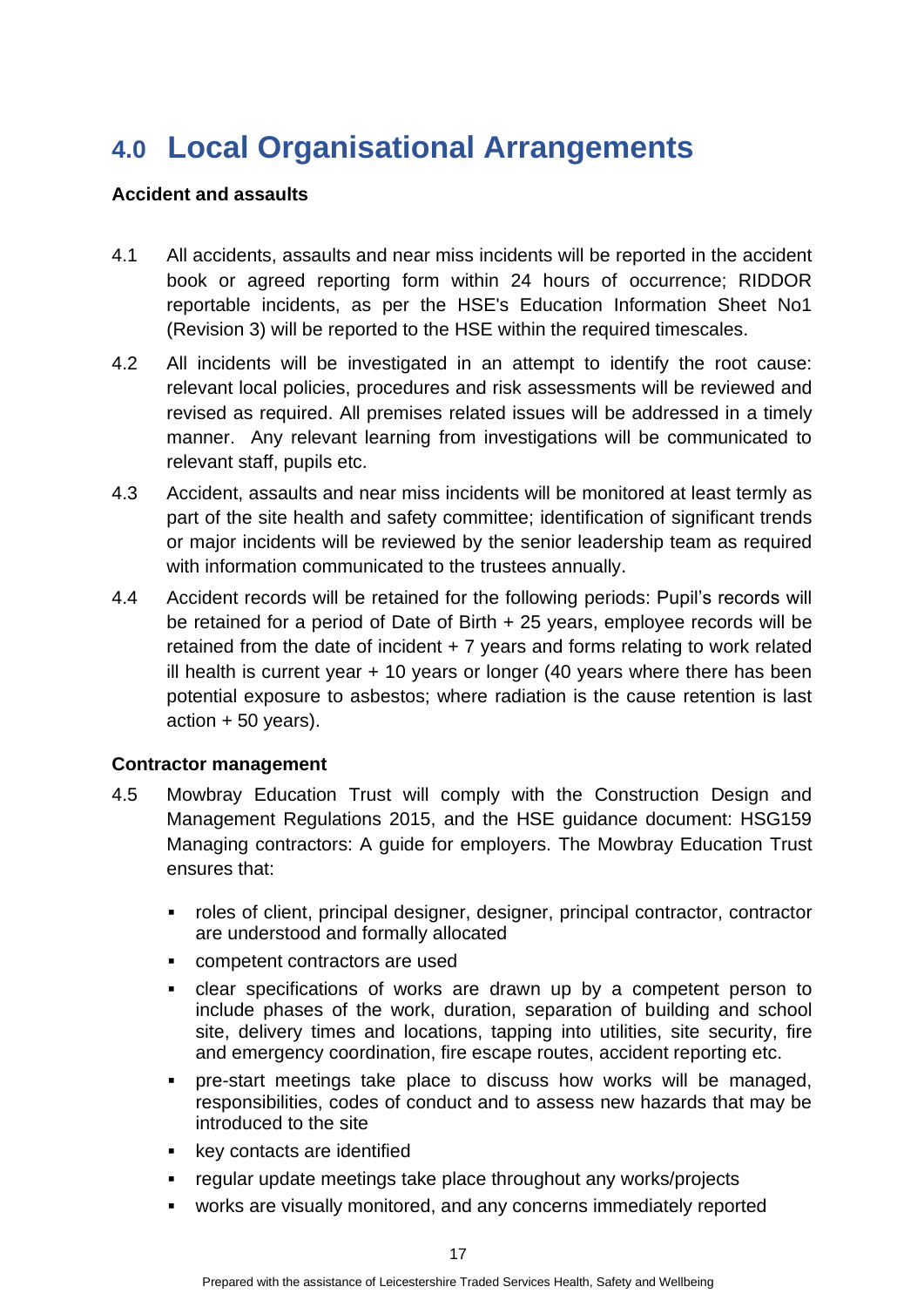- works are signed off and any associated certification and documentation is obtained
- all staff/ pupils and other users of site remain in a safe environment for the duration of the works.
- all contractors are given access to the asbestos register
- all contractors to complete a contractor site induction sheet before work can proceed

#### **Control of hazardous substances**

- 4.6 Mowbray Education Trust comply with the HSE's approved code of practice Control of Substances Hazardous to Health (L5) relating to the management and control of hazardous substances on site. The Mowbray Education Trust will ensure:
	- **•** an inventory of all hazardous substances on site is kept and updated regularly
	- wherever possible non-hazardous substances are used and if this is not possible the least harmful substance is used
	- a COSHH risk assessment will be completed for all hazardous substances used and shared with relevant staff
	- wherever possible exposure to hazardous substances is prevented, where exposure cannot be prevented, a risk assessment will be carried out and controls measures implemented
	- where identified as part of the risk assessment, appropriate PPE will be provided to staff
	- any requirement for exposure monitoring or health surveillance will be carried out
	- sufficient information, instruction and training is given to staff to ensure full understanding of the hazards to health posed by substances in the workplace and the importance of control measures provided
	- training records are maintained for those who receive training
	- **EXED** information will also be given to others who may be affected, such as contractors, temporary staff and visitors
	- only substances purchased through the school's procurement systems can be used on site
	- substances are stored correctly and those that are no longer used are disposed of as per the substance's safety data sheet
	- COSHH risk assessments are monitored quarterly and reviewed annually

#### **Dealing with health and safety emergencies - procedures and contacts**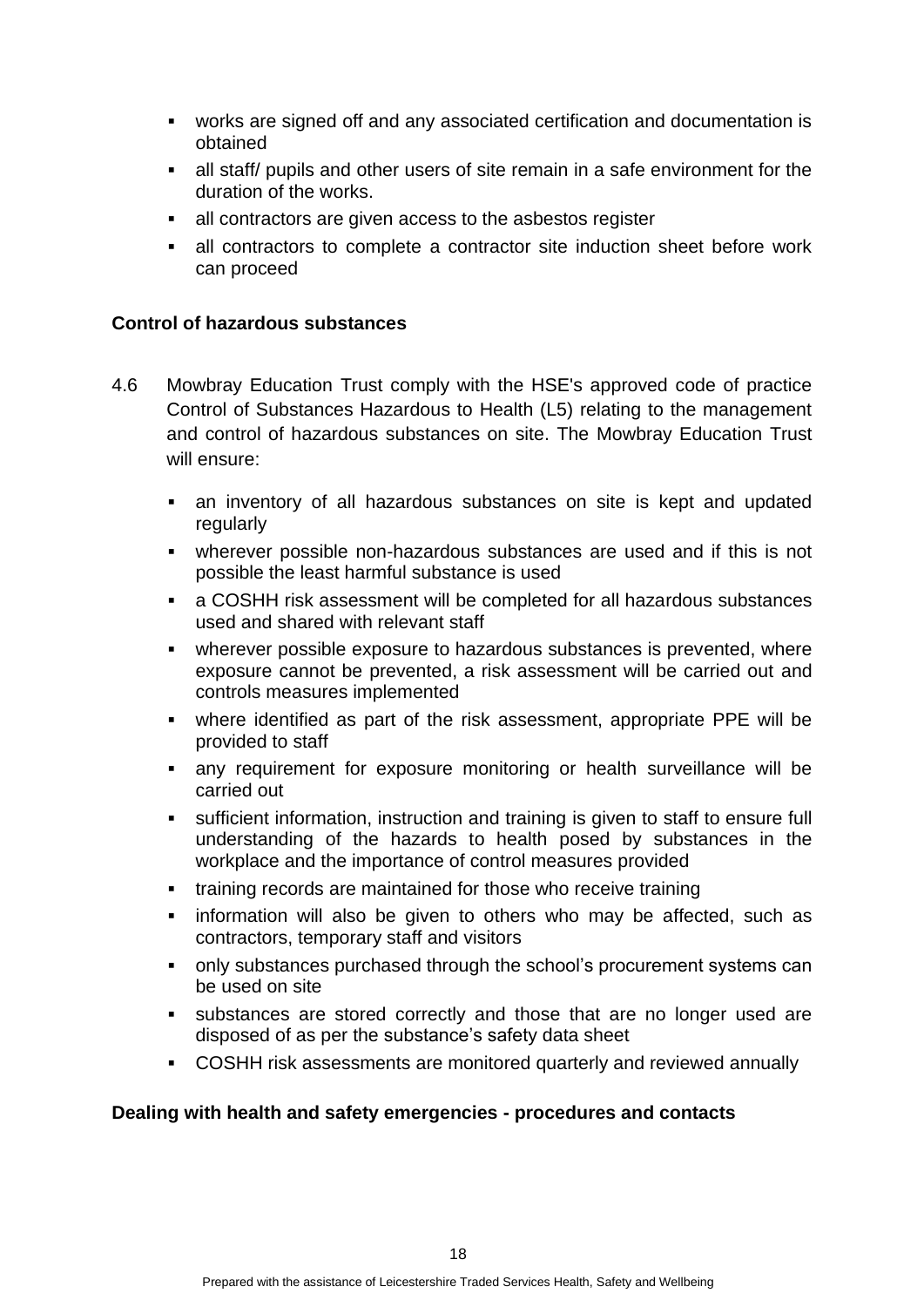- 4.7 As per legal requirements all dangerous occurrences and near miss incidents that are RIDDOR reportable incidents, will be reported to the HSE within the required timescale.
- 4.8 All incidents will be investigated in an attempt to identify the root cause: relevant local policies, procedures and risk assessments will be reviewed and revised as required. All premises related issues will be addressed in a timely manner. Any relevant learning from investigations will be communicated to relevant staff, pupils etc.

Trust Policies

<https://www.mowbrayeducation.org/page/?title=Files&pid=40&postLogin=true>

#### **Defect reporting**

4.9 Mowbray Education Trust has a defect reporting procedure whereby any damage or defect to the premises, equipment or furnishings is reported. Defective equipment is isolated and labelled as defective to prevent use until replaced or repaired. Where premises defects are identified a dynamic assessment is carried out to decide whether an area should be isolated or cordoned off whilst awaiting repair.

#### **Display screen equipment (DSE)**

- 4.10 Mowbray Education Trust acknowledges that staff who use DSE should have suitable equipment to undertake the tasks that they are required to carry out, knows how to safely use the equipment and have a DSE assessment which is reviewed at suitable intervals. The Mowbray Education Trust ensures that:
	- all static workstations used by staff meet the minimum standards required
	- equipment is maintained in good working condition
	- **•** staff are aware of best practice in using DSE and issued with relevant information
	- staff whose roles require significant use of DSE are prioritised for individual assessment and are able to access free eye tests.
	- assessments are reviewed at least bi-annually, earlier if there are significant changes to equipment/layout individual health.
	- DSE training and assessment is available via LTS Health Safety and Wellbeing Service buy back. This can be access through the SHINE online system. For access, please call 0116 305 5515. [https://go](https://go-shine.co.uk/login/index.php)[shine.co.uk/login/index.php](https://go-shine.co.uk/login/index.php)
	- The Trust also uses iHASCO web-based training for staff to assess their workstations.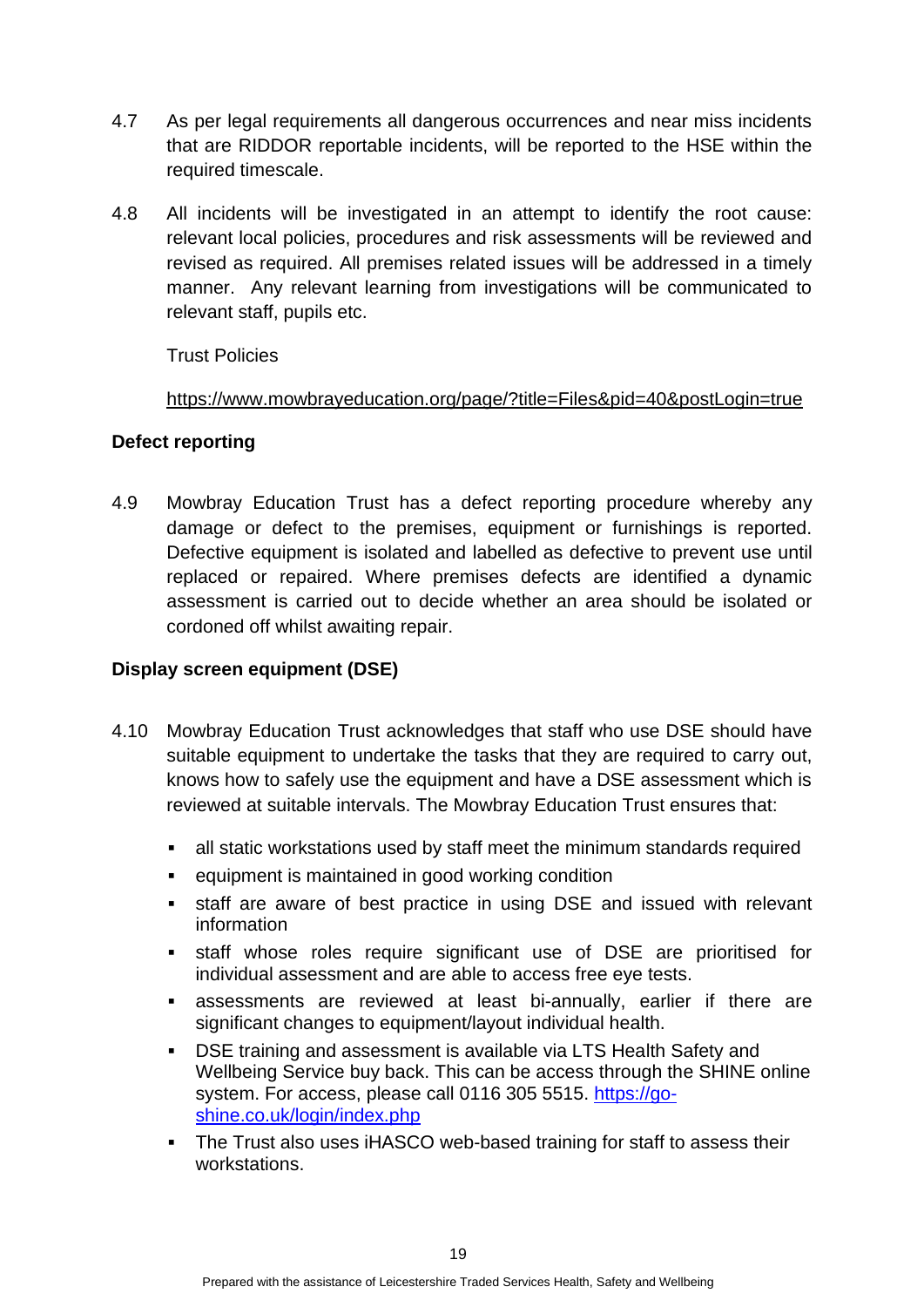#### **Driving**

4.11 All staff that drive their own cars for work purposes must have a full UK driving licence, business insurance and maintain their vehicle in a road worthy condition. 6 monthly licence and insurance checks are undertaken and documented.

**a**. Mowbray Education Trust recognises its statutory duties to provide vehicles for use at work that are, so far as is reasonably practicable, safe and free from defect.

b. Mowbray Education Trust understands the need to take reasonable steps to ensure that employees' personal vehicles that are used for work purposes are suitably maintained and insured.

c. Mowbray Education Trust understands the need to take reasonable steps to ensure that employees who drive the Trust 's vehicles or drive their own vehicles on the Trust 's behalf are suitably trained and hold the appropriate licence to drive such vehicles and that such employees drive considerately and safely while at work.

#### **Objectives**

a. To comply with the Trust 's statutory duties relating to the provision and use of vehicles for work.

b. To prevent or reduce any risk of harm or loss to employees, pupils and other road users as a result of the Trust 's work practices.

c. To contribute to the Trust 's reputation by encouraging considerate driving by employees while at work.

The Trust shall ensure that all vehicles provided by the Trust for use at work are suitable for the task(s) for which they have been provided and shall take reasonable steps to ensure that vehicles provided to employees for use at work are fully and effectively maintained in good working order and free from defect.

The Trust shall implement procedures to ensure that employees who use vehicles provided by the Trust carry out a regular, full and effective functionality check of the of the essential safety components of those vehicles.

The Trust understands the need to take reasonable steps to ensure that employees who drive the Trust 's vehicles or drive their own vehicles on the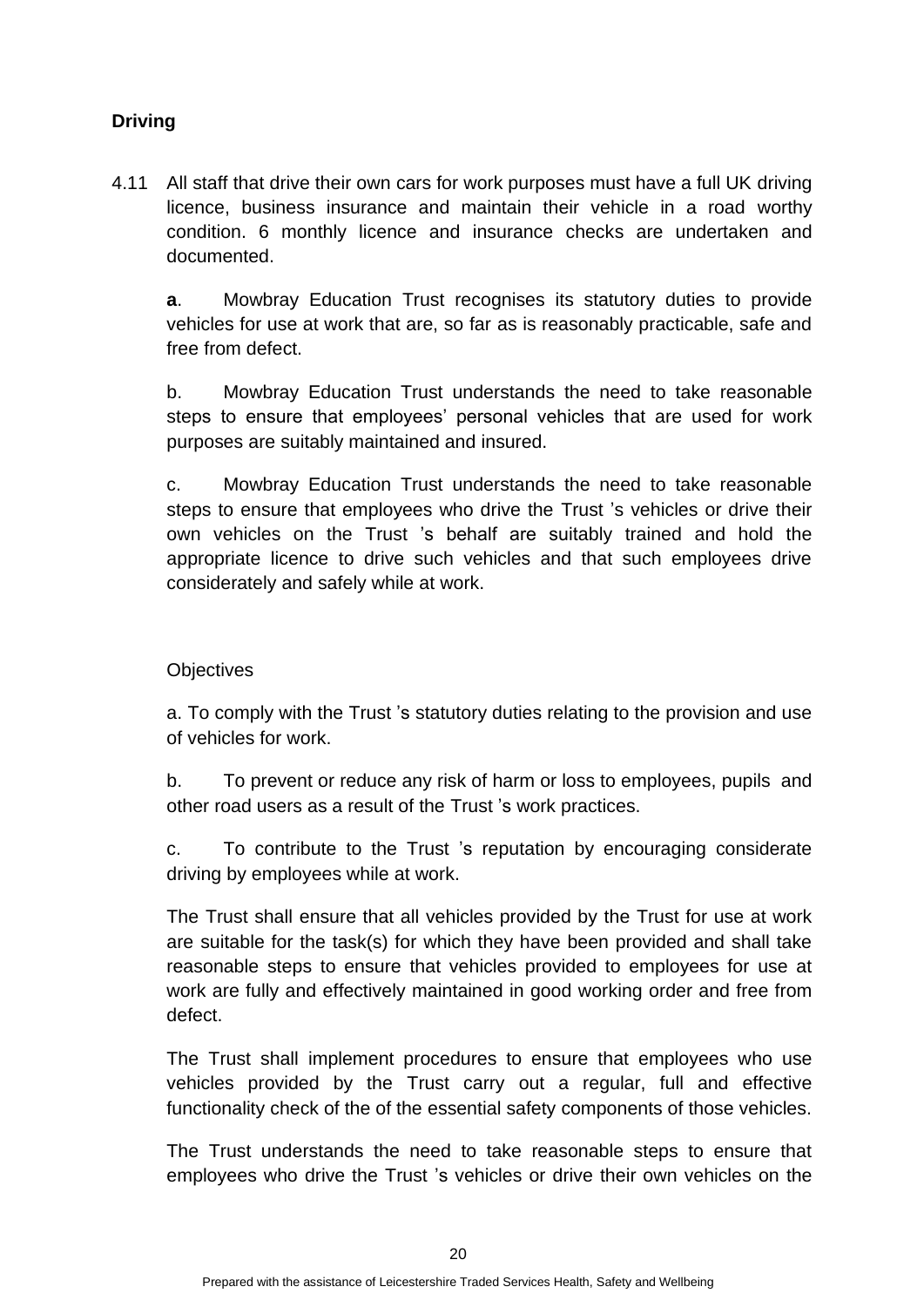Trust 's behalf are suitably trained to drive such vehicles and that such employees drive considerately and safely while at work.

The Trust shall require evidence that employees who drive any vehicle on Trust business are in possession of a current and valid licence to drive that class and type of vehicle.

The Trust shall require evidence that employees who use their own vehicles for Trust business (and claim business mileage expenses) are insured to use their vehicles on Trust business and are in possession of a valid MOT test certificate for vehicles that are three years old and over.

The Trust shall provide persons who drive at work with extensive, comprehensible information regarding legal requirements, safe working practices and emergency actions relating to using vehicles on public roads.

The Trust prohibits all use of mobile phones while driving at work and may invoke disciplinary action against persons who use or cause or permit the use of mobile phones while driving.

Trust Policies

<https://www.mowbrayeducation.org/page/?title=Files&pid=40&postLogin=true>

#### **Electrical systems and equipment**

- 4.12 Mowbray Education Trust maintains and services electrical systems and equipment in line with statutory guidance and best practice. Electrical systems (hard wiring) are periodically inspected every 5 years by a competent contractor and records maintained; any remedial works recommended are acted upon in a timely manner.
- 4.13 Portable electric appliances have a portable appliance test (PAT) carried out, in line with HSE guidance *'Maintaining portable electrical equipment in lowrisk environments' (INDG236)*, by a competent contractor with records maintained.
- 4.14 Formal termly workplace inspections are undertaken whereby all equipment is visually inspected. Staff are instructed to undertake a visual inspection of equipment prior to use and not to use any equipment that appears damaged or defective. The Mowbray Education Trust 's defect reporting procedure is followed as required.

#### **Fire safety**

4.15 The Mowbray Education Trust is committed to providing a safe environment for both staff and pupils. The Mowbray Education Trust manages the risk of fire by ensuring: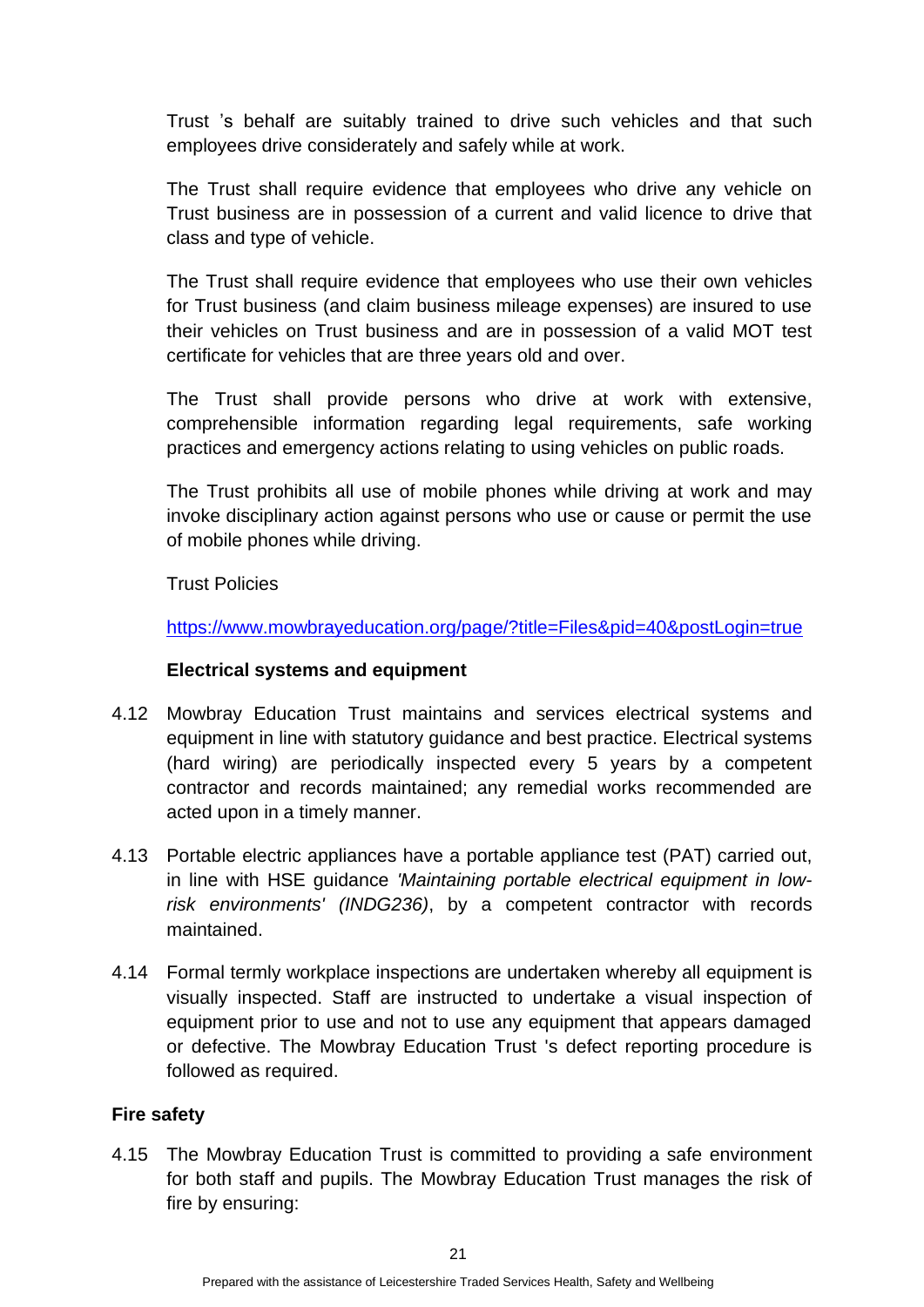- a detailed fire and emergency evacuation plan has been developed that clearly details actions to be taken when a fire is identified or suspected, individual responsibilities and arrangements for safe evacuation, this will include the development of a Personal Emergency Evacuation Plan (PEEP) for any person requiring assistance in an evacuation.
- an annual type 1 and a 5 yearly type 2 fire risk assessment must be in place and reviewed on a regular basis. Actions highlighted in the risk assessments will be completed in order of priority highlighted by the assessors within the assessments.
- statutory inspections are carried out on all fire related systems and equipment either both by competent contractors and in house by trained staff
- **EXED 1** all staff receive fire awareness training that is regularly updated, and fire marshals receive role specific instruction
- **E** a fire drill is undertaken at least termly to practice evacuation arrangements and to ensure that the evacuation procedure is carried out successfully and as expected.
- A fire logbook is kept and maintained

#### **First-aid and supporting pupils' medical conditions**

- 4.16 Adequate first aid arrangements are assessed, maintained and monitored at the Mowbray Education Trust and for all activities that the Mowbray Education Trust leads. The Mowbray Education Trust ensures that:
	- the number of first aiders and appointed persons meets recommendations and adequate cover is available to cover for annual leave and unexpected absences
	- all first aiders and appointed persons hold a valid certificate of competence, the Mowbray Education Trust maintains a register of all qualified staff and will arrange re-training as necessary
	- **EXECT:** first aid notices are clearly displayed around the Mowbray Education Trust
	- sufficient numbers of suitably stocked first aid boxes are available and checked periodically to ensure they are adequately stocked
	- a suitable area is available for the provision of first aid
	- staff are regularly informed of first aid arrangements within Mowbray Education Trust, through induction, teacher training days and the staff handbook which is issued annually
	- where first aid has been administered this is recorded in the first aid treatment book
	- correct reporting procedures are followed including those required under RIDDOR regulations
	- **·** individual risk assessments have been carried out which consider first aid provision for lone workers and employees who travel in works vehicles that carry passengers.
	- **•** information, instruction and training will be provided to staff on any specific medical conditions of pupils and the procedures to follow in case of an emergency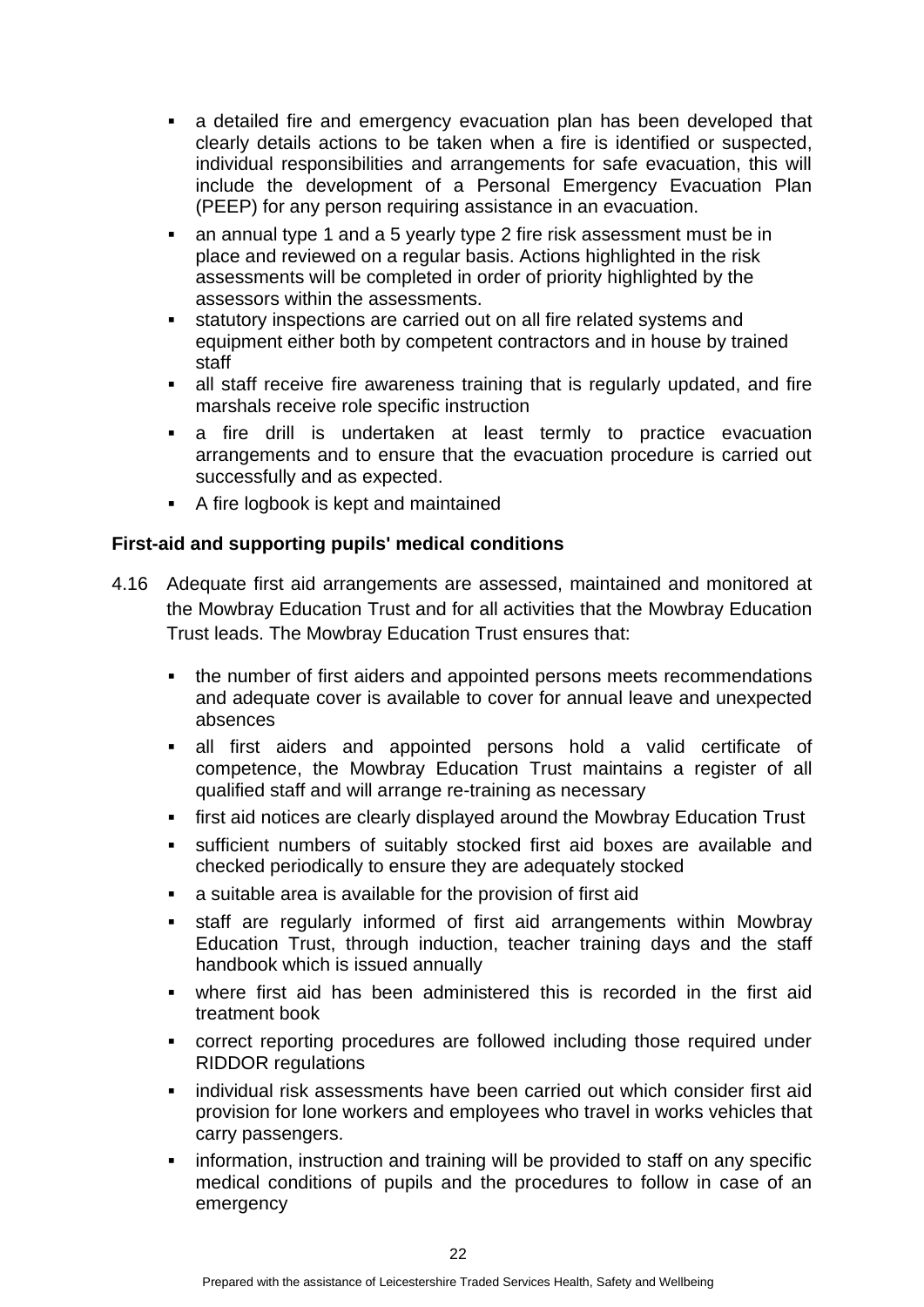- children with medical conditions will be cared for in line with the medical conditions policy
- medication shall be kept securely in line with the medical conditions policy

#### **Glass & Glazing**

- 4.17 Mowbray Education Trust will comply with the Workplace (Health, Safety and Welfare) Regulations 1992 and the Approved Code of Practice L24 as it relates to glass and glazing
- 4.18 The Mowbray Education Trust will survey its glass surfaces in doors, windows and door side panels for the presence of safety glass and where appropriate will make remedial actions to install safety glass or film and have it suitably marked to that effect

#### **Grounds - Safety/Security**

#### **Safety**

4.19 The Mowbray Education Trust will ensure that there is safe access and egress from the buildings and grounds including balancing the need for security with the need for emergency escape. The Mowbray Education Trust will ensure that there is a regime for maintaining the grounds, perimeter demarcation (where owned) and equipment e.g., outdoor play equipment.

#### **Security**

All external access to the site boundary will be checked each day of operation. All external access will be restricted via staff and visitor access controls monitored by the main reception at each school. A monthly boundary check will take place and recorded on the Every software system.

#### **Housekeeping – storage, cleaning & waste disposal**

- 4.20 The Mowbray Education Trust will ensure that there is suitable and sufficient storage including systems for ensuring that items are included on an inventory and checked periodically where necessary for safety.
- 4.21 The Mowbray Education Trust will ensure that there are systems in place for cleanliness, to minimise the accumulation of rubbish, for the removal and disposal of controlled waste and for the cleaning of spills/ wet floors to minimise the risk of slips. The Mowbray Education Trust will ensure that there are suitable and sufficient external waste bins secured from the risks of arson and tampering.
- 4.22 Where applicable and to accommodate the requirements of environmental legislation the Mowbray Education Trust will arrange for suitable disposal/recycling of relevant items e.g., fluorescent lighting and waste electrical appliances.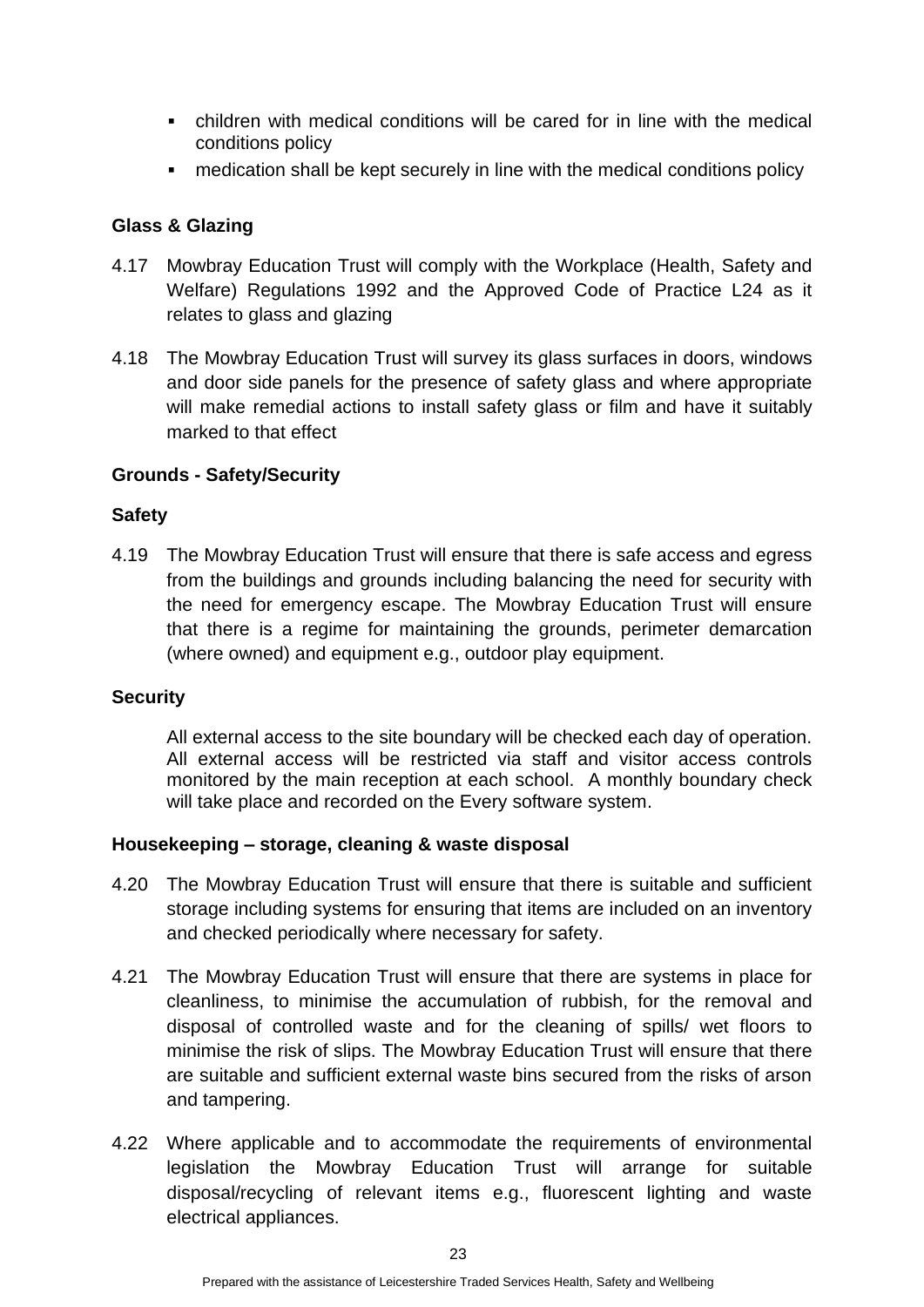4.23 Suitable arrangements will be made for the clearing of snow as part of winter preparedness, and ongoing management as per our gritting plan.

#### 4.24 **Waste Control and Disposal**

a. The Trust recognises its duty towards the environment in regard to waste and its disposal, which will be responsibly conducted with only approved carriers used for special waste as legally required.

b. To comply with the Trust 's statutory duties relating to waste control and disposal.

c. To ensure employees, pupils , other persons or the environment are not exposed to harm from any hazardous waste produced during any Trust activity.

Mowbray Education Trust have assessed waste control and disposal and have made provision for waste product and material to be collected and stored in suitable identified containers. Arrangements are in place to dispose of waste product and material in an environmentally friendly way.

All employees are responsible for keeping places of work neat and tidy, disposing of waste materials in containers designed to eliminate spillage, fumes and dust or for recycling.

The Trust will maintain a Waste Data Stream and information for the disposal of special waste via the Lead Estates Manager, in cooperation with staff from areas where special waste is produced, along with local enforcement officers and only specialist contractors.

#### **Lone working**

4.25 Mowbray Education Trust will ensure through risk assessment that all staff who work alone are given suitable instruction on lone working procedures including communications, emergency procedures and any restrictions during lone working e.g., work at height.

#### **Management of asbestos**

4.26 Mowbray Education Trust complies with the HSE's approved code of practice *'Managing and working with asbestos, Control of Asbestos Regulations 2012, Approved Code of Practice & Guidance (L143)*. The Mowbray Education Trust is committed to preventing exposure to asbestos fibres to all persons that enter onto its premises. The Mowbray Education Trust has a whole site asbestos 'management survey' (previously known as Type 2 survey) from which a local asbestos management plan (Lamp) has been developed. The Lamp along with the asbestos register will be kept up to date.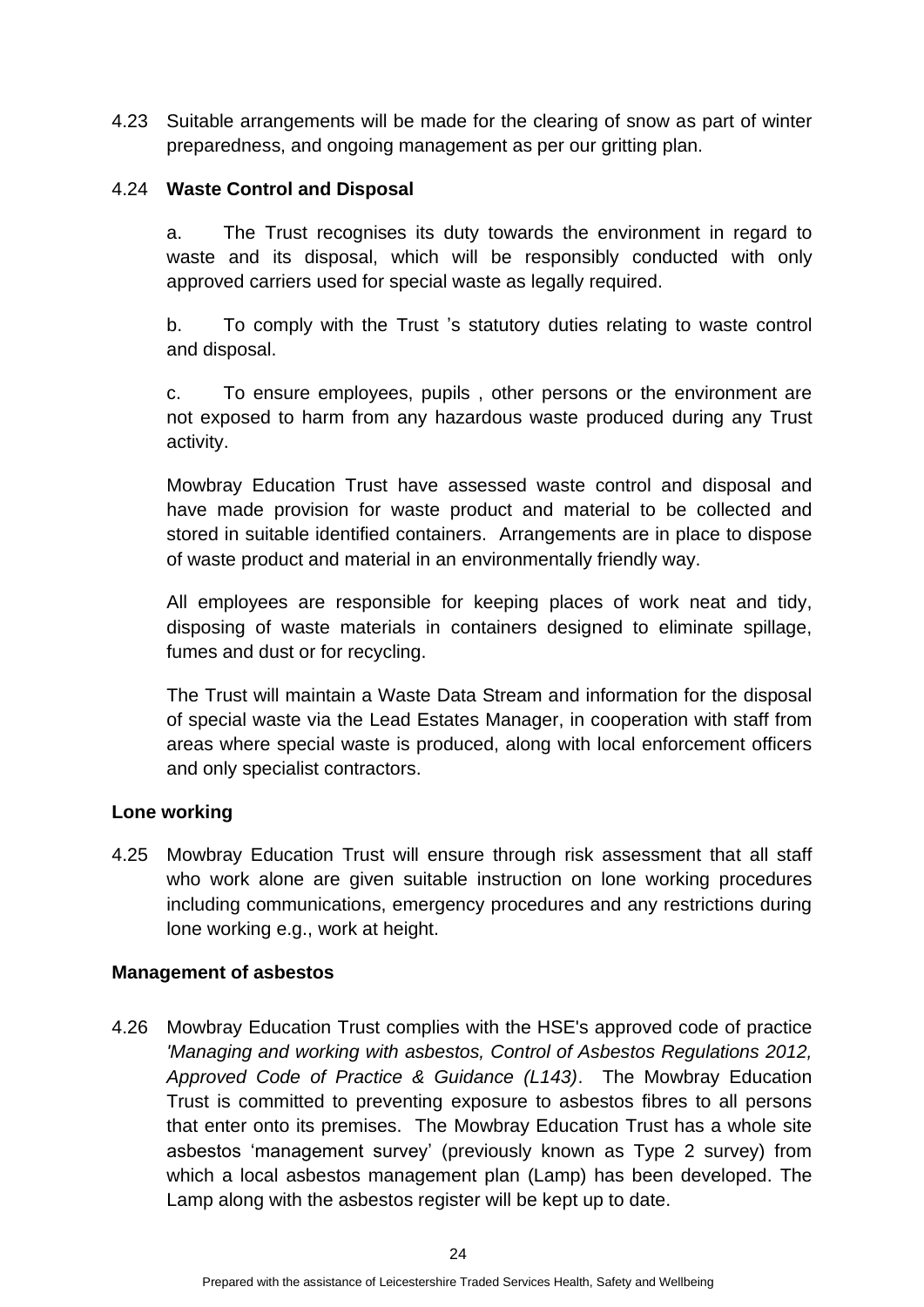- 4.27 A minimum termly visual inspection of all identified asbestos containing materials (ACMs) that are not encapsulated or in restricted access areas are undertaken and documented, where necessary more frequent checks of ACMs will be undertaken. Any concern relating to known or suspected ACMs are addressed as per the procedures detailed in the Mowbray Education Trust 's Lamp.
- 4.28 Prior to any works that will or has the potential to alter the fabric of the building; a 'refurbishment and demolition survey' (previously known as a Type 3 survey) will be procured in order to undertake a comprehensive assessment of the materials being disturbed prior to any works commencing. Where necessary works that are likely to disturb asbestos will be planned so as to avoid disturbance (re-routed) or the asbestos will be removed by competent licensed contractors prior to building works commencing.
- 4.29 Any changes to the building where asbestos has been identified or is suspected and where any work on or the removal of asbestos has been carried out will be recorded in the asbestos register and kept with the school's Lamp.

#### **Moving and handling**

- 4.30 Mowbray Education Trust complies with the HSE's approved code of practice 'Manual Handling. Manual Handling Operations Regulations 1992 (as amended). Guidance on Regulations (L23)'.
- 4.31 Within Mowbray Education Trust there are a variety of moving and handling tasks that may be necessary; this could range from moving files to assisting an individual with mobility issues. The Mowbray Education Trust manages the risk associated with moving and handling tasks by ensuring that:
	- moving and handling is avoided whenever possible
	- **EXT** if it cannot be avoided, moving and handling is properly planned, has a relevant risk assessment, is carried out by competent staff and carried out in a manner which is, so far as is reasonably practicable, safe
	- **.** those undertaking specific moving and handling tasks have received appropriate training and training records are maintained
	- any equipment provided to assist with moving and handling tasks is maintained and serviced in accordance with statutory requirements
	- any defective equipment is taken out of use until repaired or is replaced
	- an individual risk assessment will be completed for all new or expectant mothers and staff with identified medical conditions that may be affected by undertaking moving and handling tasks, these may result in some moving and handling task being restricted
	- any accidents resulting from manual handling operations will be investigated to identify root causes and implement additional controls as required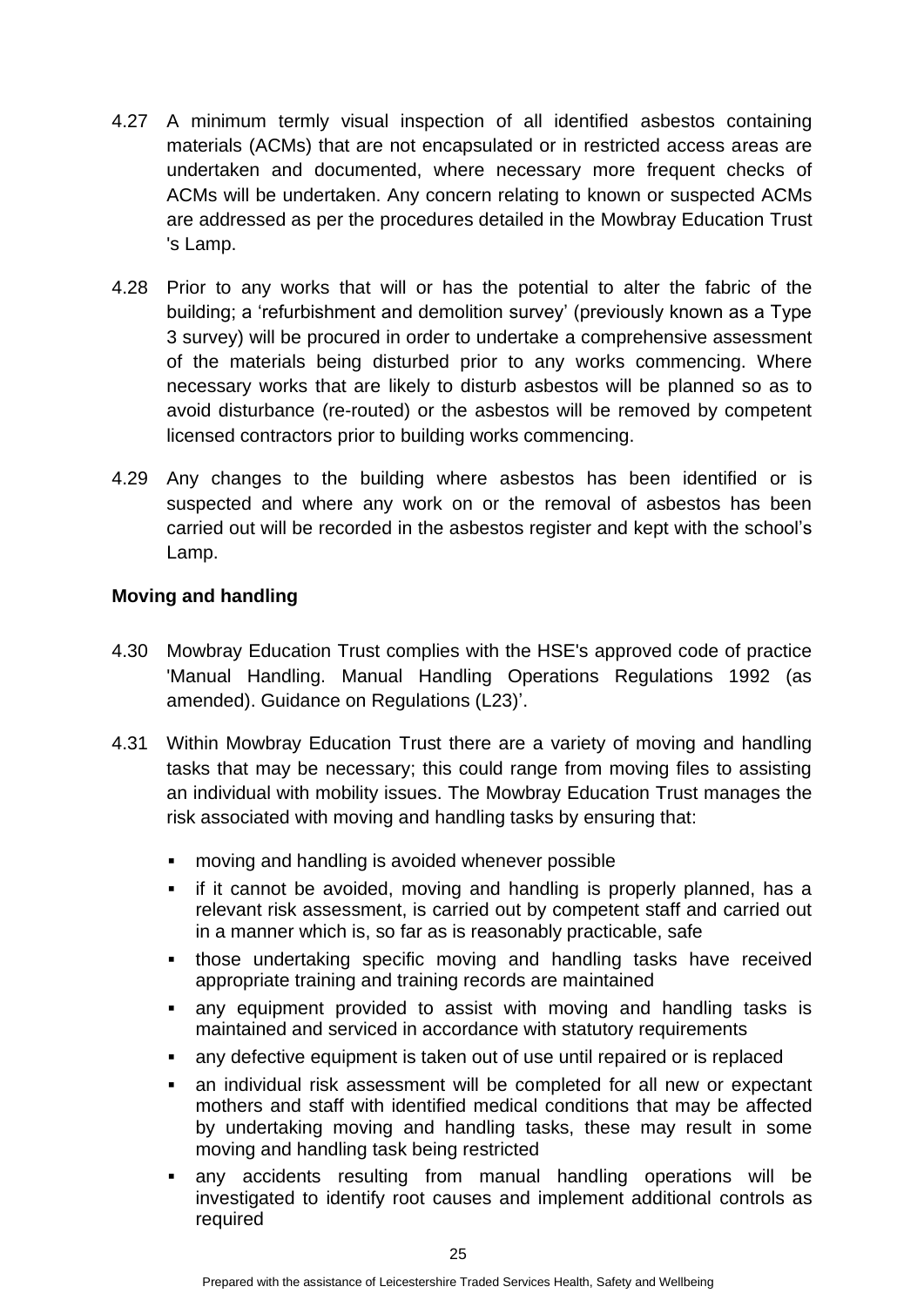#### **Noise & Vibration**

4.32 Mowbray Education Trust will make arrangements for the assessment of risk, protection and other control measures where the noise levels reach the action values as detailed within the Control of Noise at Work Regulations 2005

Mowbray Education Trust recognises its statutory duties to prevent or reduce the risk of harm to its employees as a result of exposure to excessive noise or vibration at work and to:

a. comply with the Trust 's statutory duties relating to the prevention and control of the risk of harm caused by exposure to excessive noise or vibration.

b. prevent or reduce any harm, suffering and lost time caused by exposure to excessive noise or vibration.

Mowbray Education Trust recognises its statutory duties to prevent or reduce the risk of harm to its employees and pupils as a result of exposure to excessive noise or vibration whilst within the Trust environment.

The Trust will take all reasonable steps necessary to ensure that the risk of hearing damage to staff and pupils who work with noisy equipment or in a noisy environment is reduced to a minimum.

The Trust shall ensure through its purchasing procedures that any plant or equipment purchased or hired for use at work does not generate unreasonable levels of noise and vibration.

Plant and equipment that may generate harmful levels of noise or vibration shall be maintained in good working order so as to reduce the likelihood of noise and vibration levels increasing significantly through wear and tear.

The Trust shall carry out surveys as necessary to establish which employees and pupils are likely to be exposed to levels of noise or vibration that are likely to cause harm and shall implement suitable measures to reduce such exposure to a reasonable level.

Where necessary the Trust shall introduce a programme of health surveillance in consultation with employees and a registered medical practitioner for employees who are shown through surveys to be regularly exposed to harmful levels of noise or vibration, or who have been diagnosed as having symptoms of harm caused by exposure to noise or vibration.

The Trust shall provide relevant employees with information regarding the significant results of any relevant surveys, the methods available to reduce risk, the nature of Noise Induced Hearing Loss (NIHL) and Hand-Arm Vibration Syndrome (HAVS), including causes, symptoms and effects, the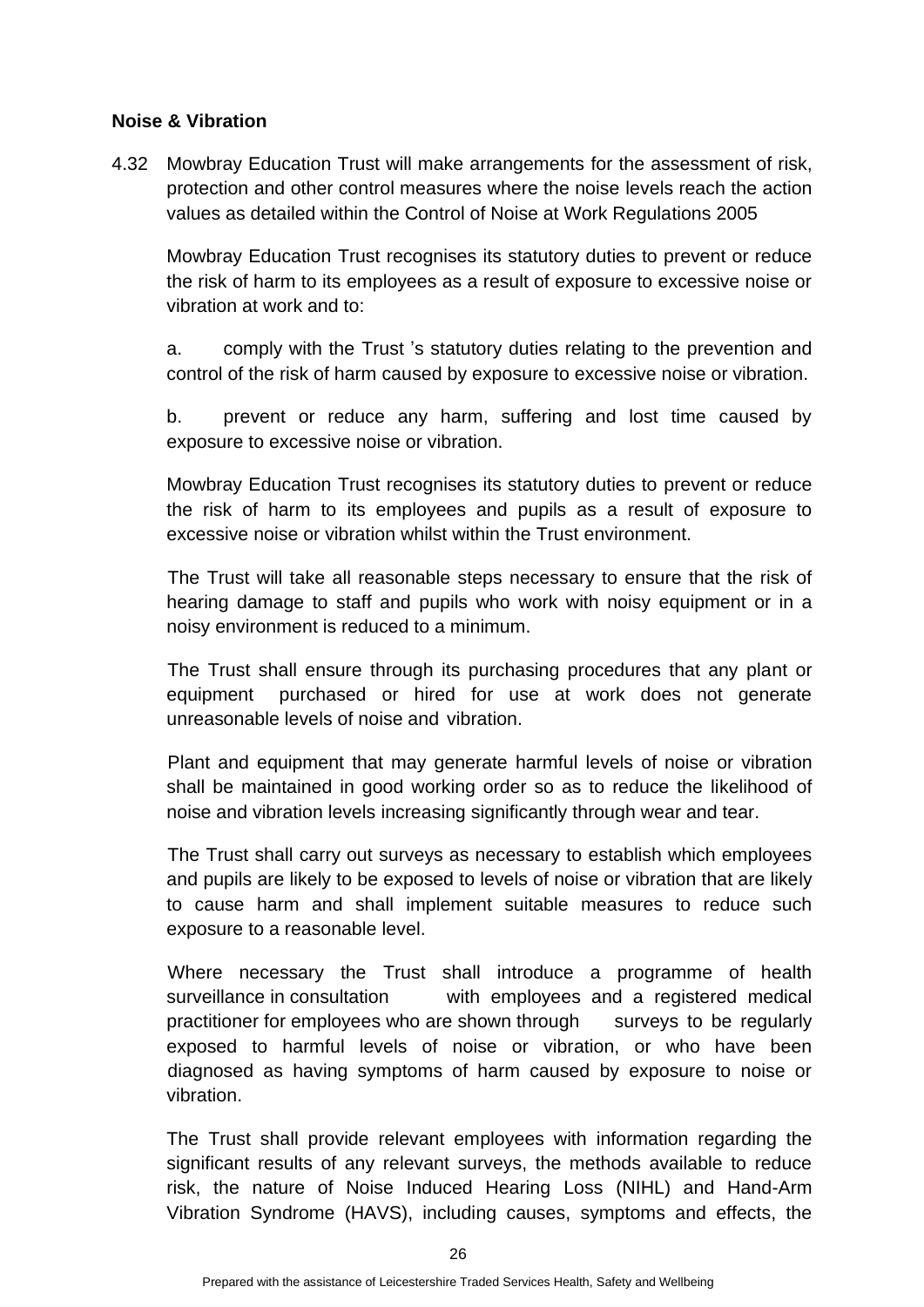results of any health surveillance, and the course of action to take should symptoms become apparent.

#### **Occupational health services and work-related stress**

- 4.33 Mowbray Education Trust acknowledges that there are many factors both work related and personal that may contribute to staff being from absent from work through injury and ill health including stress.
- 4.34 The Mowbray Education Trust will follow the principles of the HSE guidance *'Managing the causes of work-related stress' (HSG 218).* The following arrangements are in place to locally manage staff health issues:
	- employees are advised that it is their responsibility to inform their line manager, the Head Teacher or another member of the senior leadership team of any ill health issues
	- an appropriate senior member of staff will meet and discuss the ill health issues with the employee and consider what actions could be taken to support the staff member and where appropriate assist in reducing stress levels
	- the member of staff will be offered a referral to an occupational health professional for advice and support, e.g., counselling, etc.
	- the member of staff will be advised that support can also be provided through their trade union
	- **EXEDENT A** series of regular review meetings will be scheduled to monitor ill health and stress levels where they have been identified
	- **•** if it is identified that there is a high occurrence of staff ill health or stress within the Mowbray Education Trust, the Head Teacher will actively seek support to undertake a holistic assessment to identify what the possible root cause may be and implement a plan to improve the situation.

#### **Off-site visits including school-led adventure activities**

- 4.35 Mowbray Education Trust has created an Off-Sites visits policy which should be followed by the EVC (Educational Visits Coordinator) and Visit Leaders.
	- Risk assessments will be created for all off-site visits by trained and delegated visit leaders.
	- **■** Mowbray Education Trust requests staff to follow the Off-Site visits policy and adopt OEAP National guidance when creating risk assessments for off-site visits. <https://oeapng.info/>
	- All residential, overseas and adventurous activity visits will be logged on the EVOLVE system. The LTS Health Safety and Wellbeing team duty officer at Leicestershire Traded Services will provide advice via the EVOLVE system.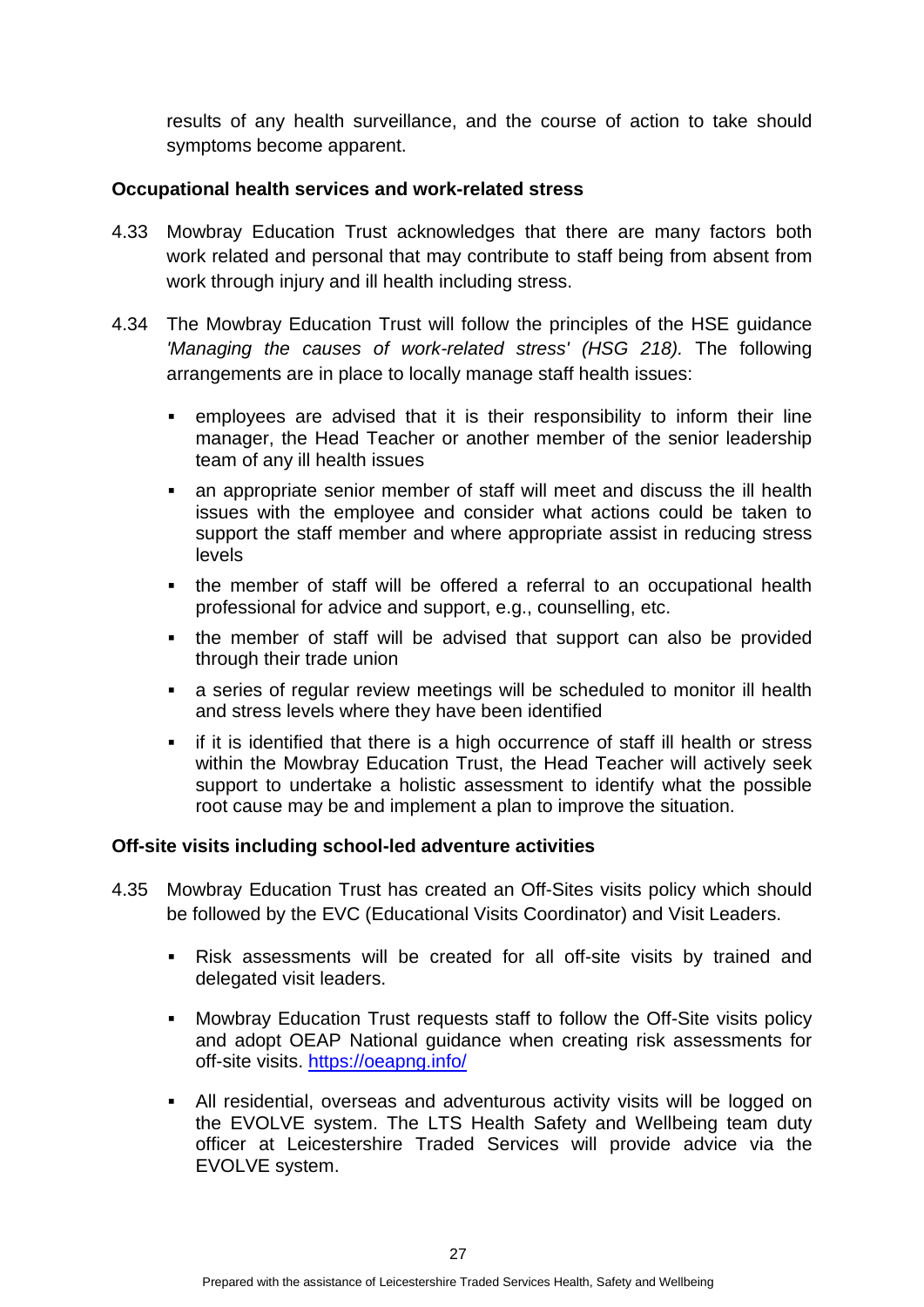- [https://evolve.edufocus.co.uk/evco10/evchome\\_public.asp?domain=Leices](https://evolve.edufocus.co.uk/evco10/evchome_public.asp?domain=LeicestershireCountyCouncil) [tershireCountyCouncil](https://evolve.edufocus.co.uk/evco10/evchome_public.asp?domain=LeicestershireCountyCouncil) This link directs to the EVOLVE website. For login enquiries please contact 0116 305 5515.
- Visit Leaders will create risk assessments for visits, the Head Teacher will review the visit forms and risk assessments.
- All approvals for off-site visits will be done by the Head Teacher or designated and trained deputy.

#### **Risk assessment**

- 4.36 Risk assessments are undertaken for tasks/activities where hazards have been identified or where there is a foreseeable risk of injury/ill health.
- 4.37 A system for the development and upkeep of risk assessments will be devised by each School in the MET. This system will be documented and reported to the MET Trust.
- 4.38 Within the Mowbray Education Trust various persons are tasked with the development of risk assessments based on their knowledge, experience and competence (See Appendix 1). Relevant staff will develop the risk assessments prior to consultation with all staff to which they are relevant prior to sign off. Risk assessments are accessible to staff at all times electronically/hard copy.
- 4.39 New and expectant mothers risk assessments will be conducted in line with HSE Guidance.
- 4.40 Young person's risk assessments will be carried out for staff working on site falling within this age range, as applicable.

#### **Smoking**

4.41 Mowbray Education Trust complies with UK law on smoking in both indoor and external spaces. The Mowbray Education Trust has a no smoking policy which extends to the limits of the curtilage of the site. The policy extends to the used of substitute inhalers and all types of vaping devices including ecigarettes. The Mowbray Education Trust has signage on site and will ensure that persons seen smoking onsite are instructed not to do so.

#### **Statutory Inspections**

4.42 Mowbray Education Trust ensures that statutory inspections are undertaken at required intervals for all plant and equipment required. A table detailing required inspections, date of last inspection, date of next inspection and who is undertaking the inspection has been developed which is implemented by the Site Manager / Premises Officer and monitored by the health and safety committee.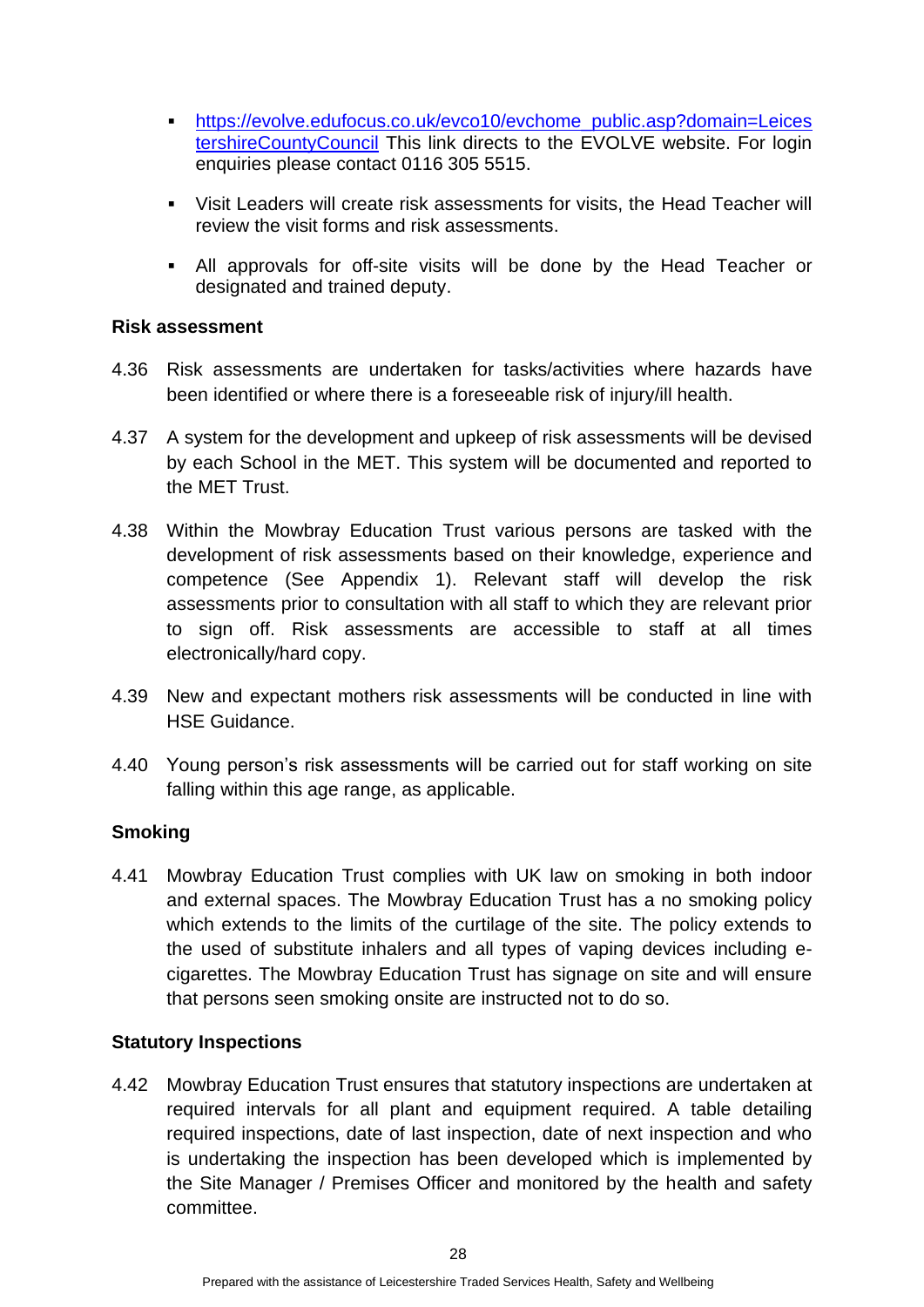#### **Preventing workplace harassment and violence**

4.43 The Mowbray Education Trust is committed to providing a safe and secure working and educational environment for staff, pupils and any other persons on its site. Where applicable, in addition to the control measures identified in the site specific lone working risk assessment, the following procedures are in place:

Staff are advised to:

- avoid confrontation if possible
- withdraw from a situation or escalating situation
- arrange seating so that a clear escape route from the room to a place of safety is available. Sit near the door, or use a room with two doors
- contact emergency services, as appropriate.
- **•** inform the Head Teacher or a member of the senior management team if confrontation has taken place

Mowbray Education Trust will:

- ensure the Head Teacher or member of the senior leadership team to attend the site of an incident on being informed of an incident, if considered necessary
- have in place procedures for the reporting of incidents
- offer counselling/ support through Occupational Health
- debrief individuals following any incident
- provide training on how to manage conflict and aggression as required
- review the appropriate risk assessments following any incident.

#### **Vehicles on Site**

4.44 All cars are to be parked in the designated parking spaces and deliveries are separated from the general school population.

#### **Water hygiene management**

4.45 The Mowbray Education Trust will comply with the HSE approved code of practice *'Legionnaires' disease - The control of legionella bacteria in water systems' (L8).*

The Mowbray Education Trust will:

- employ an external person with relevant knowledge and competence to obtain initial advice on any necessary actions.
- employ a competent external contractor to provide a suitable survey/risk assessment periodically as below:
	- $\circ$  changes to the water system or its use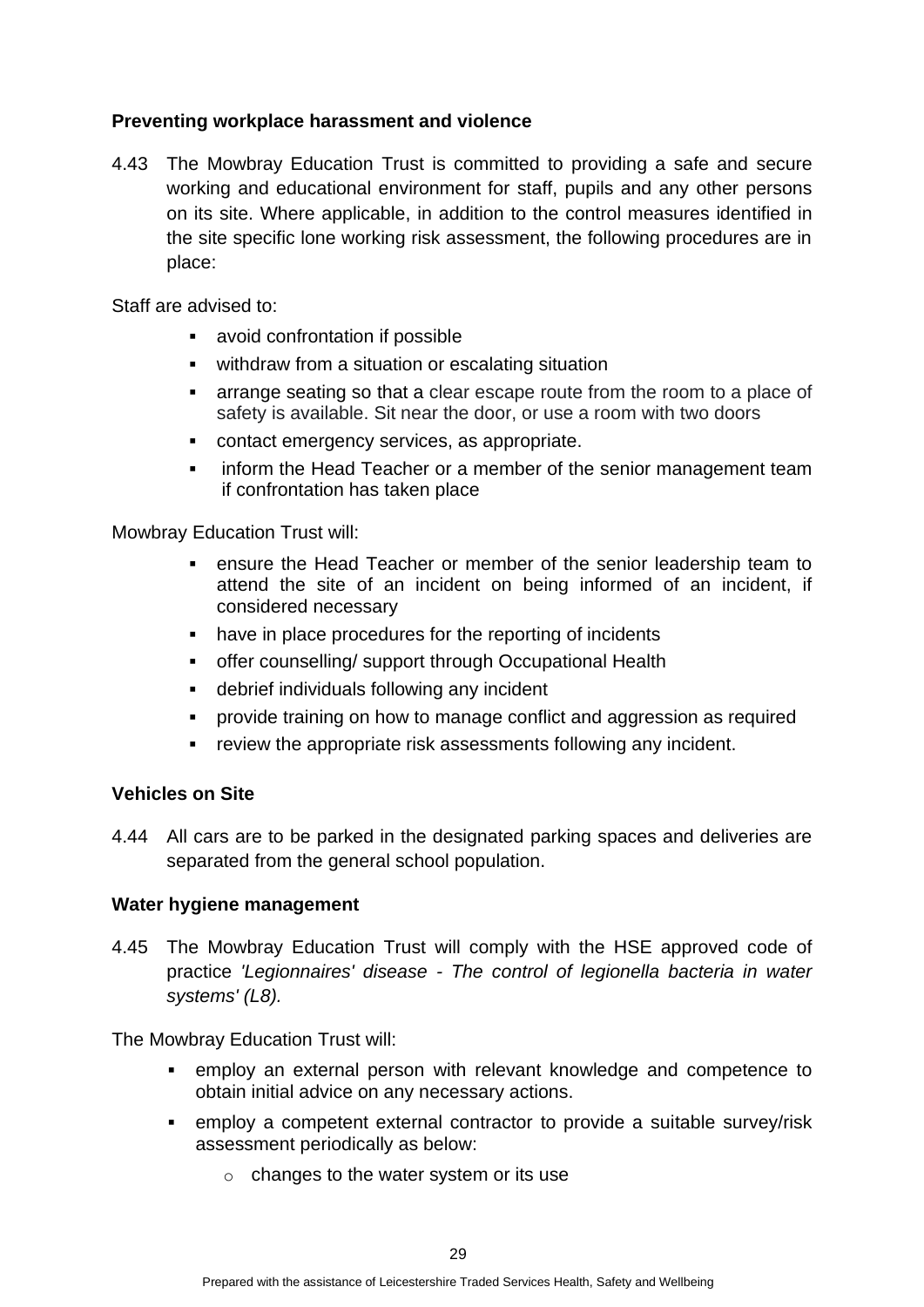- $\circ$  changes to the use of the building in which the water system is installed
- o the availability of new information about risks or control measures
- $\circ$  the results of checks indicating that control measures are no longer effective
- o changes to key personnel
- o a case of legionnaires' disease/legionellosis associated with the system
- $\circ$  If none of the above situations apply a new water hygiene survey/risk assessment will be conducted by a competent contractor every (2) years.
- Address any remedial actions identified by the survey including Dead Leg Removal or drain down in order of priority determined by the survey/risk assessment.
- employ a competent external contractor to undertake water sampling and routine cleaning, maintenance and disinfection of water systems and thermostatic mixing valves (TMV's) as applicable. TMV's will be serviced in accordance with the manufacturer's instructions or as advised by a competent contractor.
- **EXEDENT ENSURE:** ensure regular flushing of little used outlets is completed by a competent individual on a weekly basis.
- employ a competent person to undertake monthly monitoring of water systems including temperature readings.

#### **Working at height**

- 4.46 The Mowbray Education Trust will follow the principles of the HSE guidance *'The Work at Height Regulations 2005 (as amended) A brief guide' (INDG401).* Mowbray Education Trust use a variety of access equipment for working at height tasks including ladders, step ladders and kick stools. The Mowbray Education Trust ensures that:
	- work at height is avoided whenever possible
	- if it cannot be avoided, work at height is properly planned, has a relevant risk assessment, is carried out by competent staff and carried out in a manner which is, so far as is reasonably practicable, safe
	- those undertaking work at height have received appropriate training and training records are maintained
	- all access equipment (ladders, step ladders, tower scaffolds etc.) is identifiable and inspected as required
	- any equipment provided to assist with working at height tasks is maintained and serviced in accordance with statutory requirements
	- any defective equipment is taken out of use until repaired or is replaced
	- **•** an individual risk assessment will be completed for all new or expectant mothers and staff with identified medical conditions that may be affected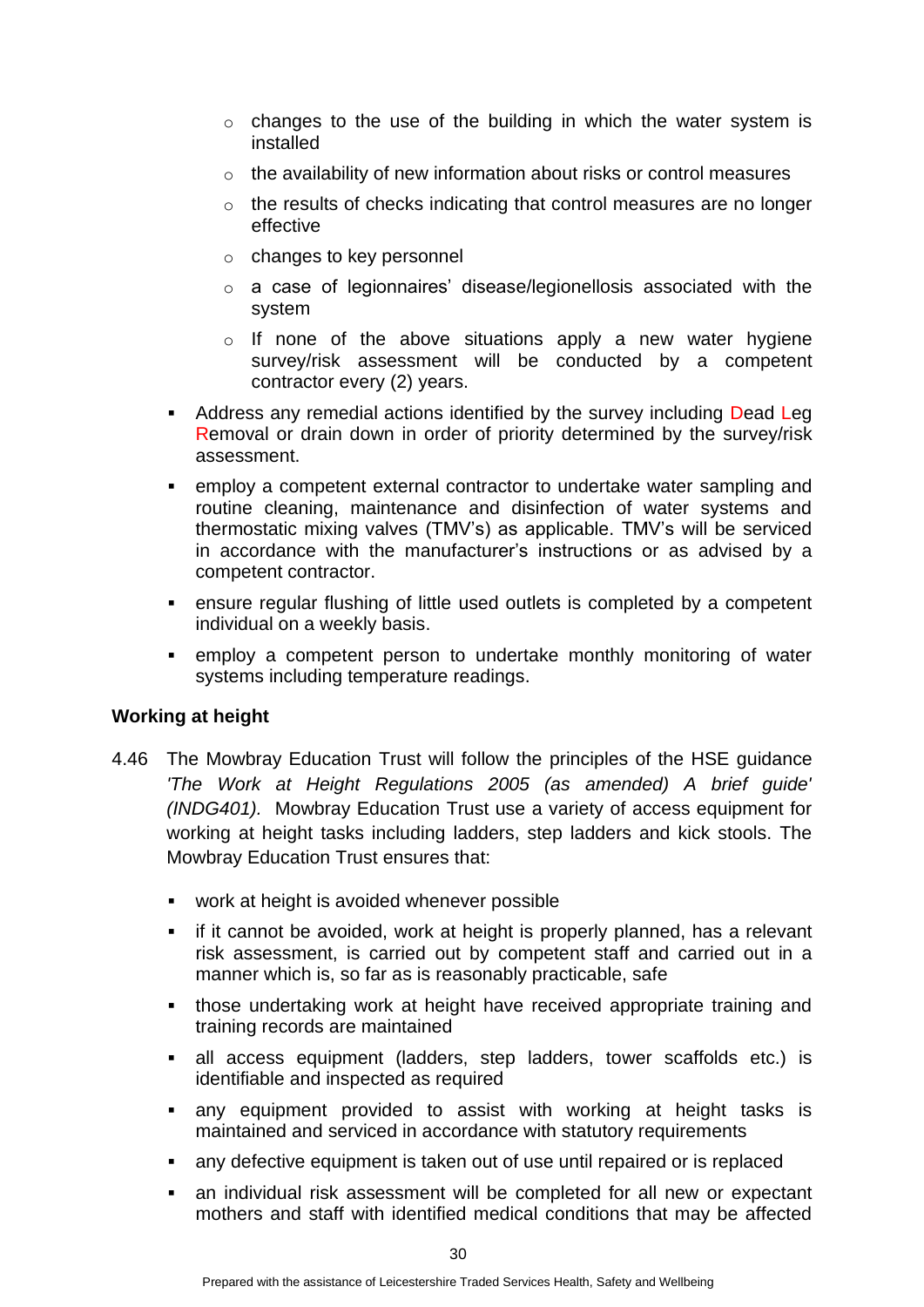by undertaking working at height tasks, these may result in some working at height tasks being restricted

any accidents resulting from working at height will be investigated to identify root causes and implement additional controls as required.

#### **Workplace inspections**

4.47 Mowbray Education Trust recognises the importance of undertaking regular formal workplace inspections to ensure that the premises remain a safe working and educational environment for staff and pupils. A formal termly workplace inspection is undertaken with findings documented and any actions allocated with remedial actions. The termly inspection findings are reviewed with actions monitored for close out at the health and safety committee. It is recognised that termly inspections alone will not keep premises safe and there is an expectation that staff will report any defects/damage to premises and equipment as per the Mowbray Education Trust 's defect reporting procedure.

#### **Monitoring and review**

- 4.48 This Health and Safety Policy and health and safety performance, will be reviewed by the School Trust and the Head Teacher on a regular basis (every two years as a minimum), or as required.
- 4.49 In order to substantiate that health and safety standards are actually being achieved, the Mowbray Education Trust will measure performance against pre-determined plans and objectives. Any areas where the standards are not being met will require remedial action.
- 4.50 The Mowbray Education Trust will use different types of systems to measure health and safety performance.

#### **Active monitoring systems**

- spot checks and termly site inspections will be undertaken
- documents relating to the promotion of the health and safety culture will be regularly examined and reviewed
- appropriate statutory inspections on premises, plant and equipment will be undertaken
- where necessary, health surveillance and environmental monitoring systems will be implemented to check the effectiveness of health control methods and to detect early signs of harm to health.

#### **Reactive monitoring systems**

identifying where health and safety standards are not being met, by monitoring for failures in the systems - such as accidents, cases of ill health (work-related sickness), damage to property, etc…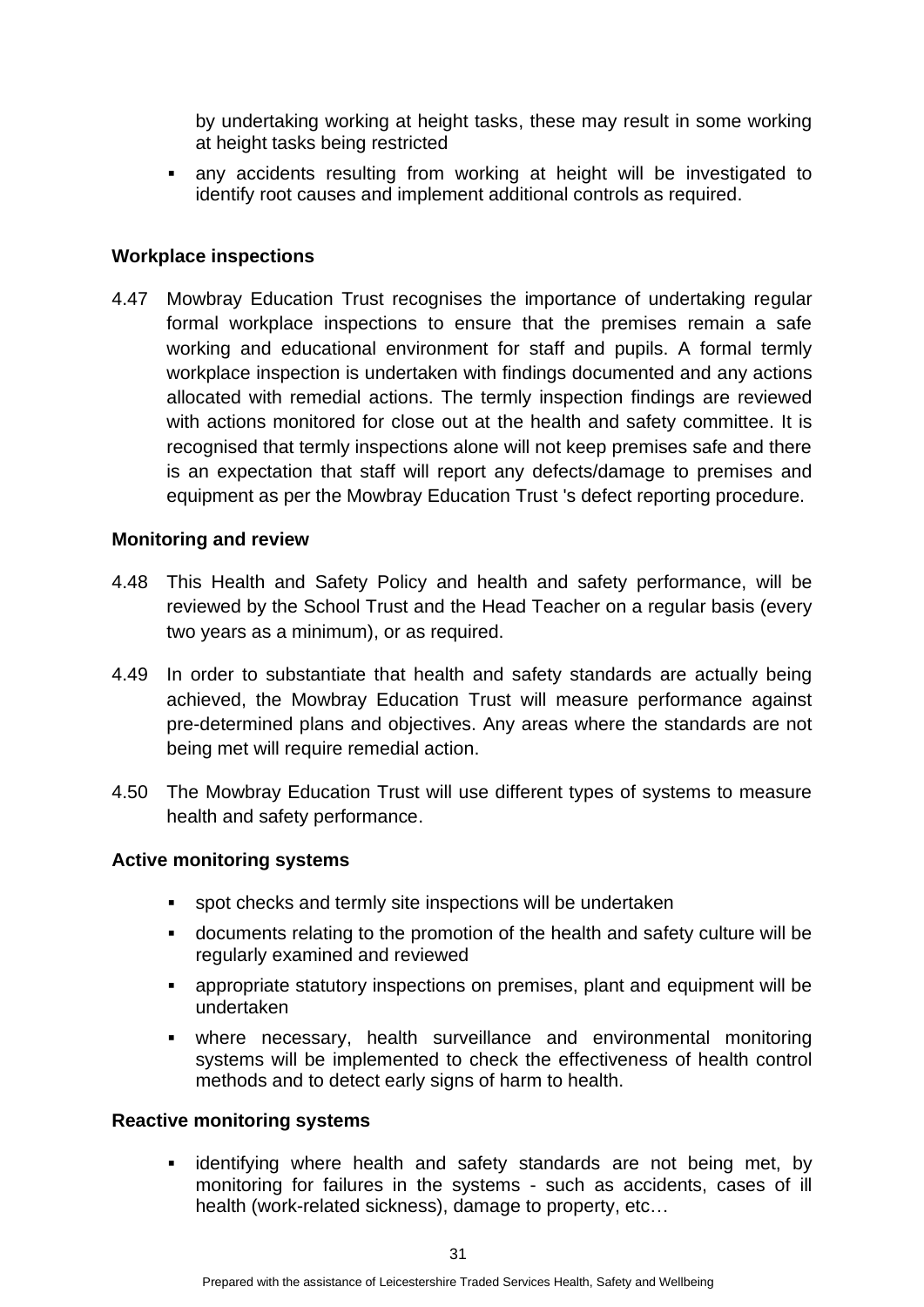#### **Reporting and response systems**

- ensuring that monitoring information is received, having regard to situations which create an immediate risk to health or safety, as well as longer-term trends and ensuring remedial action is taken
- **health and safety committee, School Trust and Senior Leadership team** will all receive and consider reports on health and safety performance

#### **Investigation systems**

- investigations will be implemented for incidents proportionate to the severity of the incident. The investigation will incorporate systems to identify both the immediate and the underlying causes of events
- analysing data to identify common features or trends and initiate improvements
- where cases of occupational ill-health are to be investigated
- where complaints relating to occupational health and safety are to be recorded and investigated
- where accidents/incidents and assaults with the potential to cause injury, ill-health or loss are to be reported, recorded and appropriately investigated.

#### **Third Party Monitoring/ Inspection**

**• The Mowbray Education Trust will be subject to third party inspection and** monitoring, as part of Ofsted requirements. Actions arising from third party audit/inspection will be incorporated within the Mowbray Education Trust action plan with appropriate target dates for completion.

#### 4.51 **Business Continuity**

- The Mowbray Education Trust will create a business continuity plan, this plan will be used during events which have the potential to cause major disruption to our services. Although such events are rare, it is important that we have in place plans to help us manage and recover from these situations as they arise.
- In the event of a major emergency or disruption, co-ordination and implementation of the business continuity plan is the responsibility of the (Senior Leadership Team / Lead Estates Manager/ Headteacher). This group of employees will form the SEMT (Senior Emergency Management Team) in the event of a major emergency or major disruption.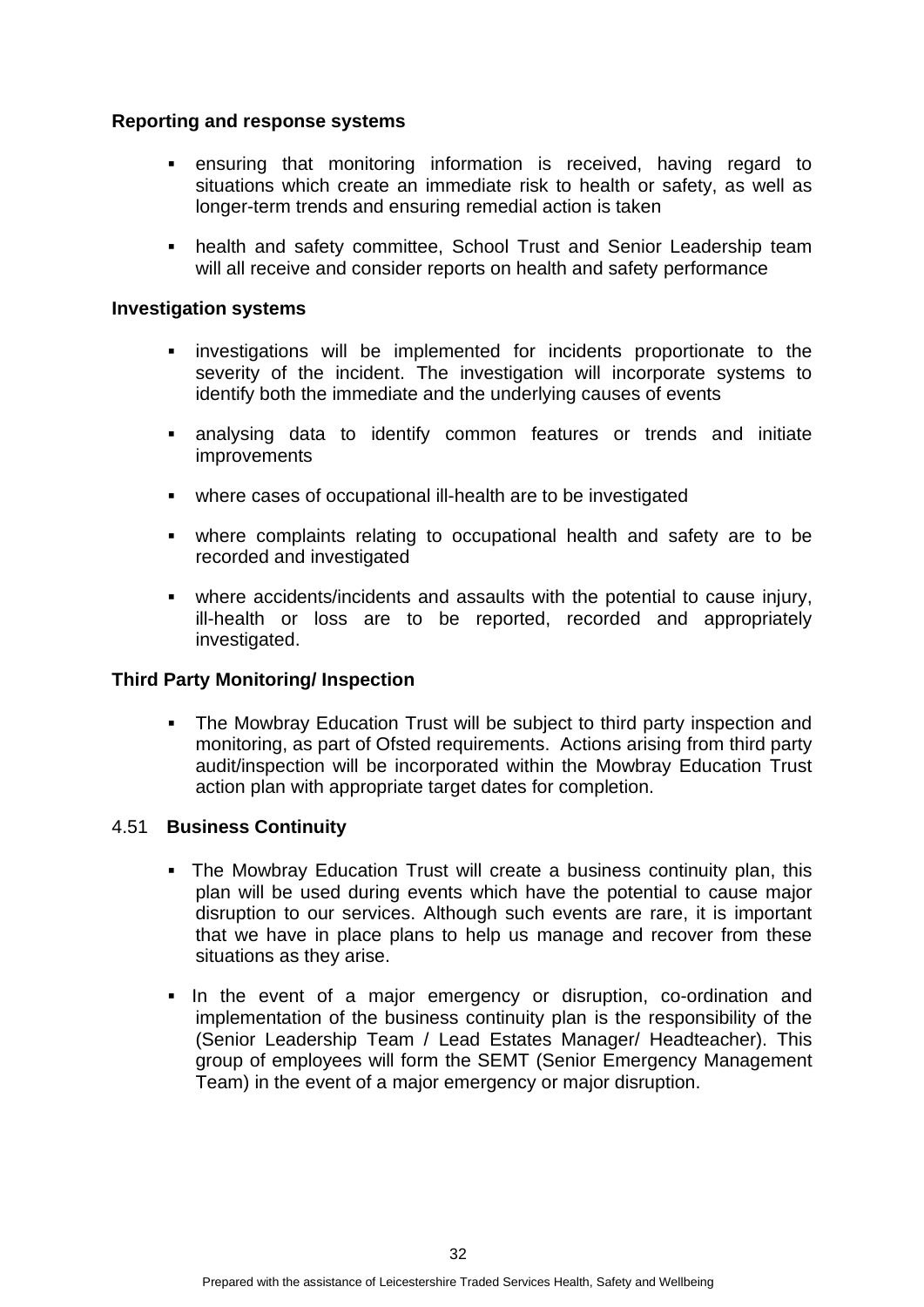- A copy of the Mowbray Education Trust business continuity plan will be distributed to all members of the SEMT and they will ensure that preplanning is carried out.
- ▪In the unlikely event of major disruption or disaster the SEMT will arrange to meet online initially and then arrange an alternative venue co-ordinate and implement the business continuity plan.
- **Mowbray Education Trust business continuity plan will be reviewed** annually, when there is a change in staff, when there is a change in arrangements, following an incident, when there is a significant change to the premises. These reviews will be conducted by (The SEMT / Head Teacher / Senior Leadership Team / Business Manager

#### 4.52 **Retaining and Maintaining Documentation**

- Mowbray Education Trust will store all health and safety related documentation on the relevant site.
- Health and safety related documentation will be backed up/scanned in and stored within the Academies computer system for future reference.

#### **Health and Safety Provision for Pregnant Employees**

4.53 Pregnant workers may be at greater risk of harm than other employees when carrying out certain tasks such as moving heavy loads, and their work must therefore be re-assessed to ensure that reasonable adjustments are made to their work routines where necessary to reduce the risk of harm.

a. To comply with the Trust 's statutory duties relating to the employment of pregnant workers.

b. To take reasonable additional steps to protect pregnant workers from any unacceptable risk of harm.

Pregnant workers may be at greater risk of harm than other employees when carrying out certain tasks such as moving heavy loads, and their work must therefore be re-assessed to ensure that reasonable adjustments are made to their work routines where necessary to reduce the risk of harm.

The Trust recognises that from time to time some of its female pupils may also be new mothers or pregnant, and where this is identified, the Trust has a duty-ofcare to reduce the risk of harm to mother and child from its activities, wherever possible.

Mowbray Education Trust recognises that some of its operations may, unless properly controlled, pose specific risks to the health and safety of pregnant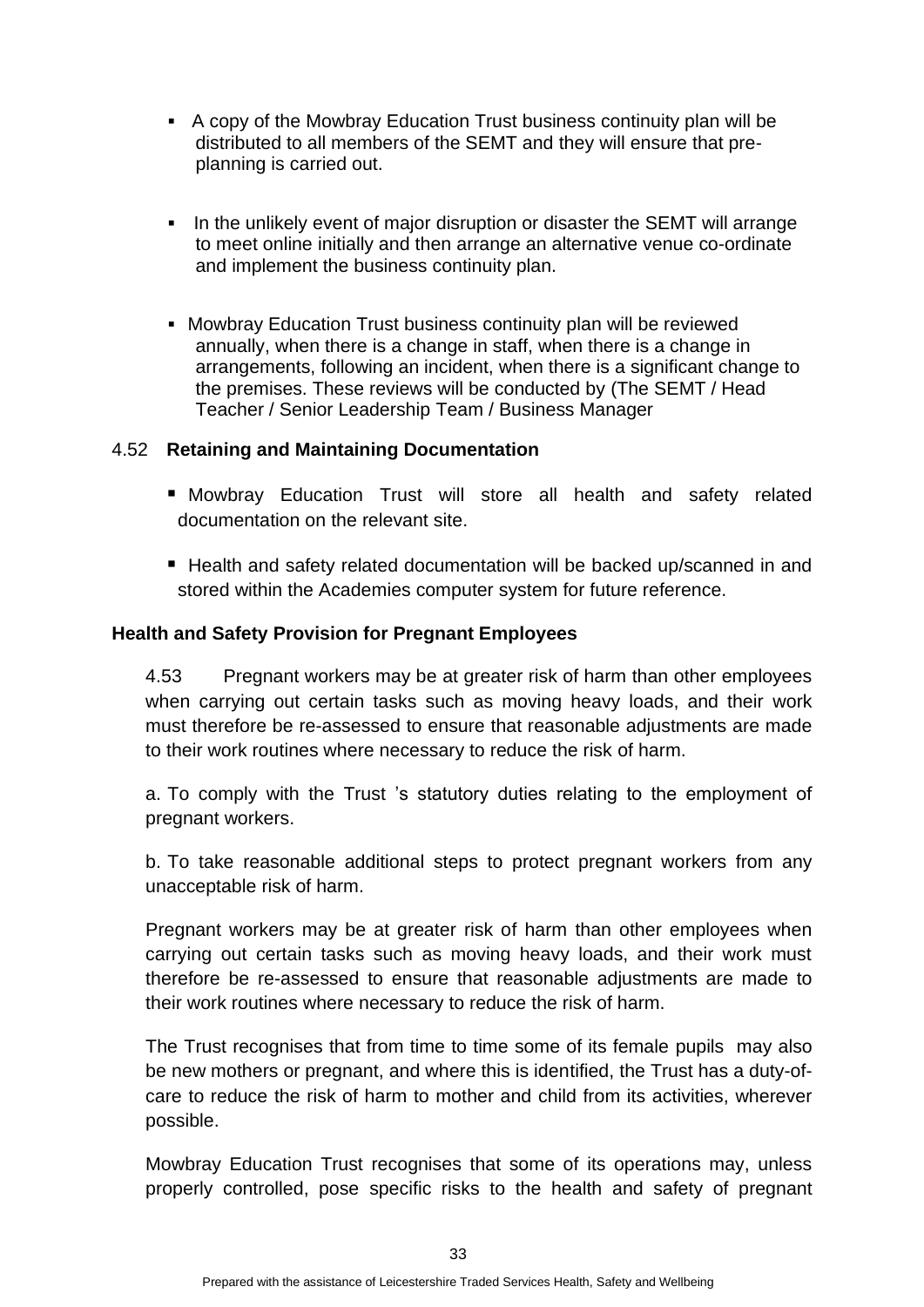women and new mothers and will take all reasonably practicable measures to eliminate or reduce these risks to an acceptable level.

The Trust shall ensure an assessment is made of the risks to pregnant employees or pupils, paying particular attention to:

- any nightshifts or extended working hours.
- possible exposure to chemicals, radiation, lead or biological agents.
- heavy manual work including manual handling.
- any long distances or flights of stairs to be traversed at work.
- the frequency and duration of rest periods.
- the availability of rest facilities.
- other hazards likely to affect the health and safety of the mother or child.

Reasonable adjustments shall be made where necessary to the pregnant worker's duties or pregnant pupil's activities in order to prevent or control any additional risk. If risks are such that they can no longer be reasonably and sufficiently prevented or controlled, the pregnant worker shall be offered an alternative task without detriment to her conditions of service or suspended until such a time as she is able to continue with her normal work in accordance with the Trust 's employment policies and procedures.

#### **Lone Workers and Peripatetic Workers**

4.54 a. Mowbray Education Trust believes that its employees, contractors and partners should be able to carry out their work without fear of physical attack or physical or verbal abuse.

b. The Trust recognises its responsibility to provide employees who work alone with reasonable means to protect themselves from violent or abusive behaviour, and to obtain assistance in an emergency.

c To implement reasonable measures to protect employees, contractors and partners who work alone from harm through violence or abusive behaviour.

d. To implement reasonable measures to enable peripatetic employees to summon assistance.

Mowbray Education Trust has defined lone work as:

Work which is specifically intended to be carried out unaccompanied or without immediate access to another person for assistance or work carried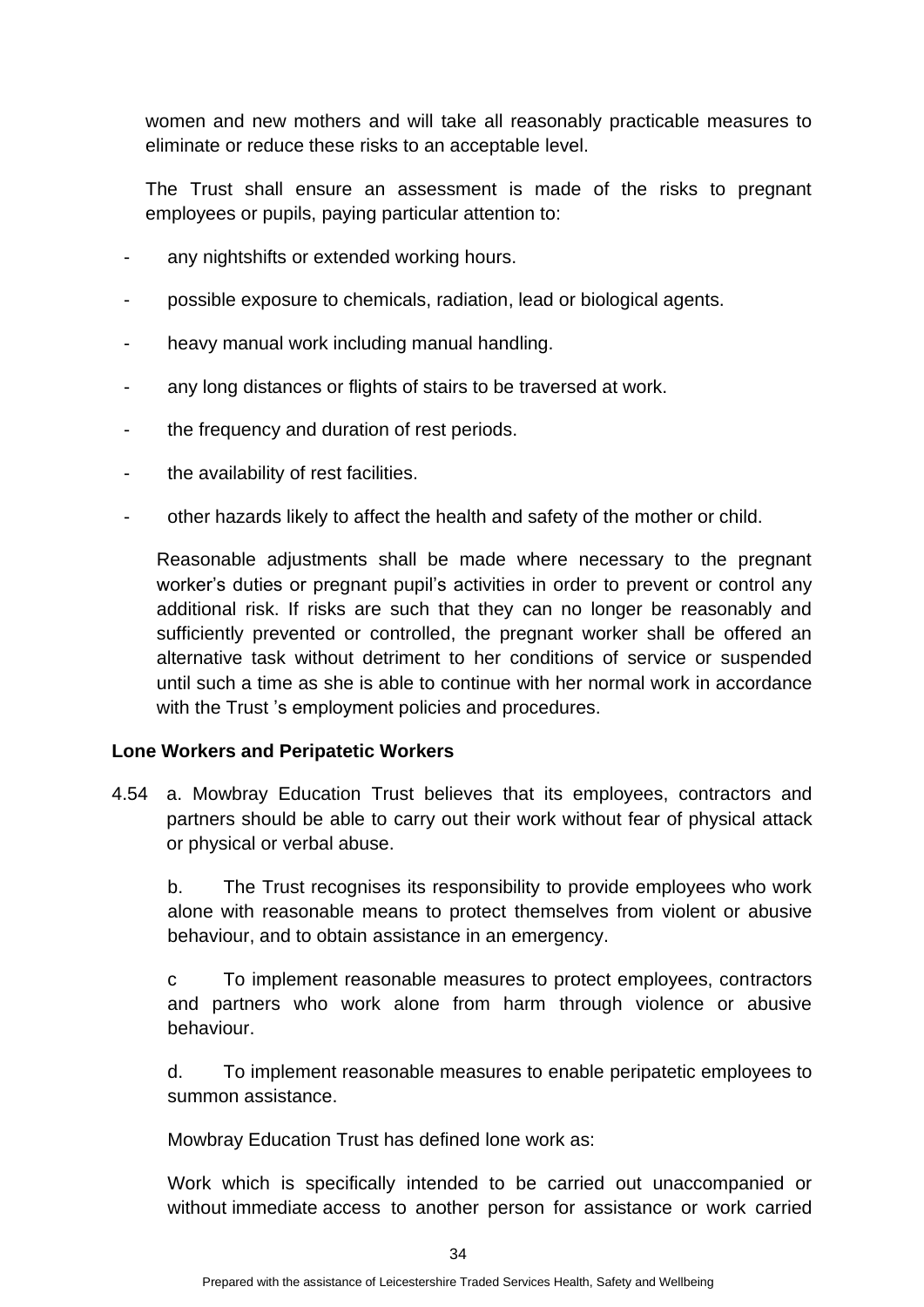out in isolation at community venues or private houses. This can be during normal working hours at a remote or isolated location within the normal workplace or off site, or, when working outside normal working hours.

Lone workers are defined as individuals who work on their own without close or direct supervision and peripatetic workers as community outreach workers working with individuals and groups of people in community venues.

Mowbray Education Trust recognises its responsibility to provide employees who work alone with reasonable means to protect themselves from violent or abusive behaviour, and to obtain assistance in an emergency.

Where an employee regularly carries out tasks involving lone working in public areas and feels at risk, they must bring it to their Line Manger's attention. Managers are also responsible for identifying individuals and groups of employees who may regularly work on their own, as defined above, and also to identify occasions where staff could be at risk from lone working.

Where any such lone working is identified, the Trust shall ensure that an assessment of risk is carried out and shall implement protective measures proportionate to the level of risk involved.

Any communications, tracking, alarm or protective equipment issued in pursuance of this policy shall be suitable for its purpose and, if appropriate, shall be periodically tested to ensure its correct operation.

Employees who are handling Trust property are expected to hand it over if a specific demand with violence is made rather than place themselves at unnecessary risk. A police report shall always be made in such situations.

#### **Flammable Substances**

4.55 a. Mowbray Education Trust recognises its statutory duty to identify and control risks arising from the storage, handling and generation of flammable substances used or produced within work activities.

b. There is an enormous variety of flammable substances to be found within the workplace. These may range from the obvious, e.g., petrol, paint thinners, welding gases and heating fuels, to the not so obvious, e.g., packaging materials and wood working dusts.

c. To comply with the Trust 's statutory duties relating to the safe handling and storage of flammable substances.

d. To prevent or reduce any risk of harm to employees and other persons who may come into contact or otherwise be affected by the Trust 's use or generation of flammable substances.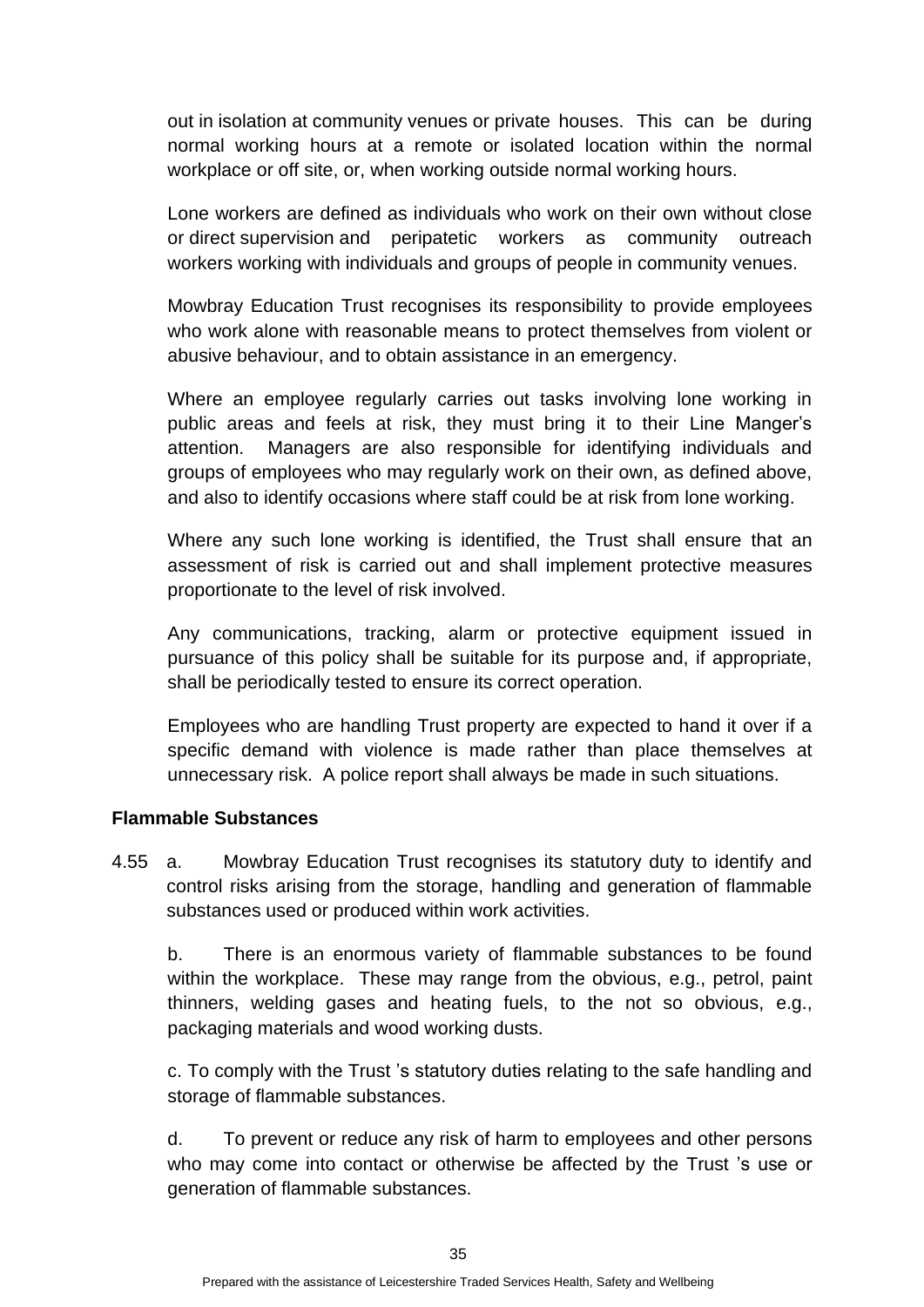e. To reduce the likelihood of fire and it's spreading in relation to the safe storage, use, handling and generation of flammable substances.

Mowbray Education Trust accepts that some work processes require the use of flammable substances and will take all reasonable steps to reduce the risk to the health and safety of employees and pupils using and working with flammable substances.

The Trust also accepts that some work processes may produce, as by products potential flammable dusts, gases and fumes and as such will take reasonable steps to reduce their production and level of risk to the health and safety of persons working within the Trust.

The Trust will carry out risk assessments of work activities and storage arrangements and undertake all reasonable steps to reduce the risks found as a result of assessments.

The Trust shall provide suitable arrangements for the safe storage and transport of flammable substances ensuring that they are held in appropriate storage areas until required. Managers will arrange for employees to be given training, equipment, instruction and information necessary to ensure they take appropriate precautions and use the appropriate P.P.E in these conditions.

#### **Radiation – Ionising and Non-Ionising**

4.56 a. Mowbray Education Trust recognises its statutory duty to eliminate or reduce as low as possible the extent of staff and pupil exposure to ionising radiation sources which may be found in the form of electromagnetic rays (xrays, gamma rays) or particles (alpha and beta particles) where they are used within work processes.

b. The Trust also recognises its statutory duty to protect the eyes and skin of staff and pupils from exposure to hazardous sources of non-ionising radiation in the form of artificial optical radiation (AOR) and electromagnetic fields (EMF) where they are used within work processes.

c. AOR includes light emitted from all artificial sources in all its forms such as ultraviolet, infrared and laser beams. EMF includes power frequencies, microwaves and radio frequencies.

d. The Trust recognises it statutory duties regarding the keeping and use of radioactive substances on Trust premises, the requirements to obtain permits regarding use of radiation sources where required, and to protect the environment from radioactive pollution by controlling the disposal of any radioactive waste.

e. To comply with the Trust 's statutory duties relating to exposure to sources of both ionising and non-ionising radiation.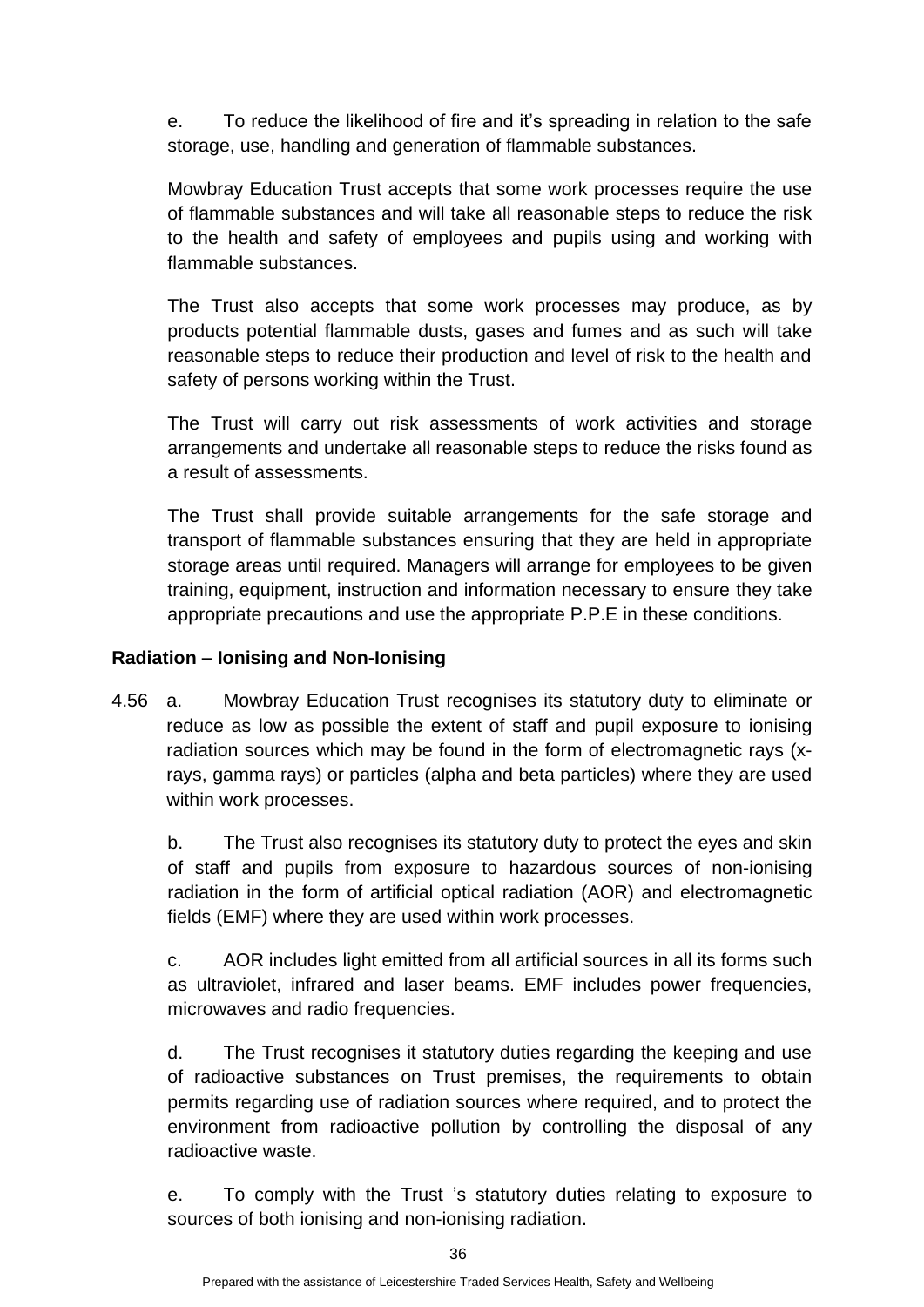f. To comply with the Trust 's statutory duty in relation to the keeping and use of radioactive substances on its premises.

Mowbray Education Trust shall appoint a Radiation Protection Supervisor (RPS) ensure that any source of ionising or non-ionising radiation for use within work processes is identified and that suitable and sufficient information is available in respect of that substance.

Risk assessments for all uses of ionising radiation will be conducted, the RPS will assist in the production of Local Rules appropriate to the radiation risk and the nature of the work carried out, and in securing compliance with them.

The Trust will ensure the local rules are made known and observed.

If necessary, the RPS will contact the Radiation Protection Adviser or the Environment Agency for advice regarding whether permits are required for any ionising radiation sources in use and held by the Trust.

Risk assessments will identify where staff or pupils are exposed to sources of non-ionising radiation and preventative and protective measures shall be implemented according to the form of source, the nature and degree of potential harm and the process during which it is used or emitted.

#### **Workplace Equipment**

4.57 a. Mowbray Education Trust recognises its statutory duty to ensure that plant and equipment provided to employees for work purposes are safe to use, are maintained in a safe condition and are used only by suitably trained and authorised persons.

b. There are many decisions to take when purchasing or hiring plant and equipment including cost, expected resale value, suitability for use, achievement of relevant build and quality standards, work rate, life expectancy, portability, and ease of use. Health and safety is not therefore expected to be the overriding consideration.

c. To comply with the Trust 's statutory duties relating to the provision and use of plant and equipment.

d. To prevent or reduce any risk of injury to employees who use plant and equipment at work.

e. To ensure that health and safety matters are accorded appropriate priority when plant and equipment is hired or purchased for use at work.

All reasonable steps will be taken to ensure the health and safety of employees and others who use, operate, or maintain workplace equipment. Mowbray Education Trust acknowledges that using this equipment can be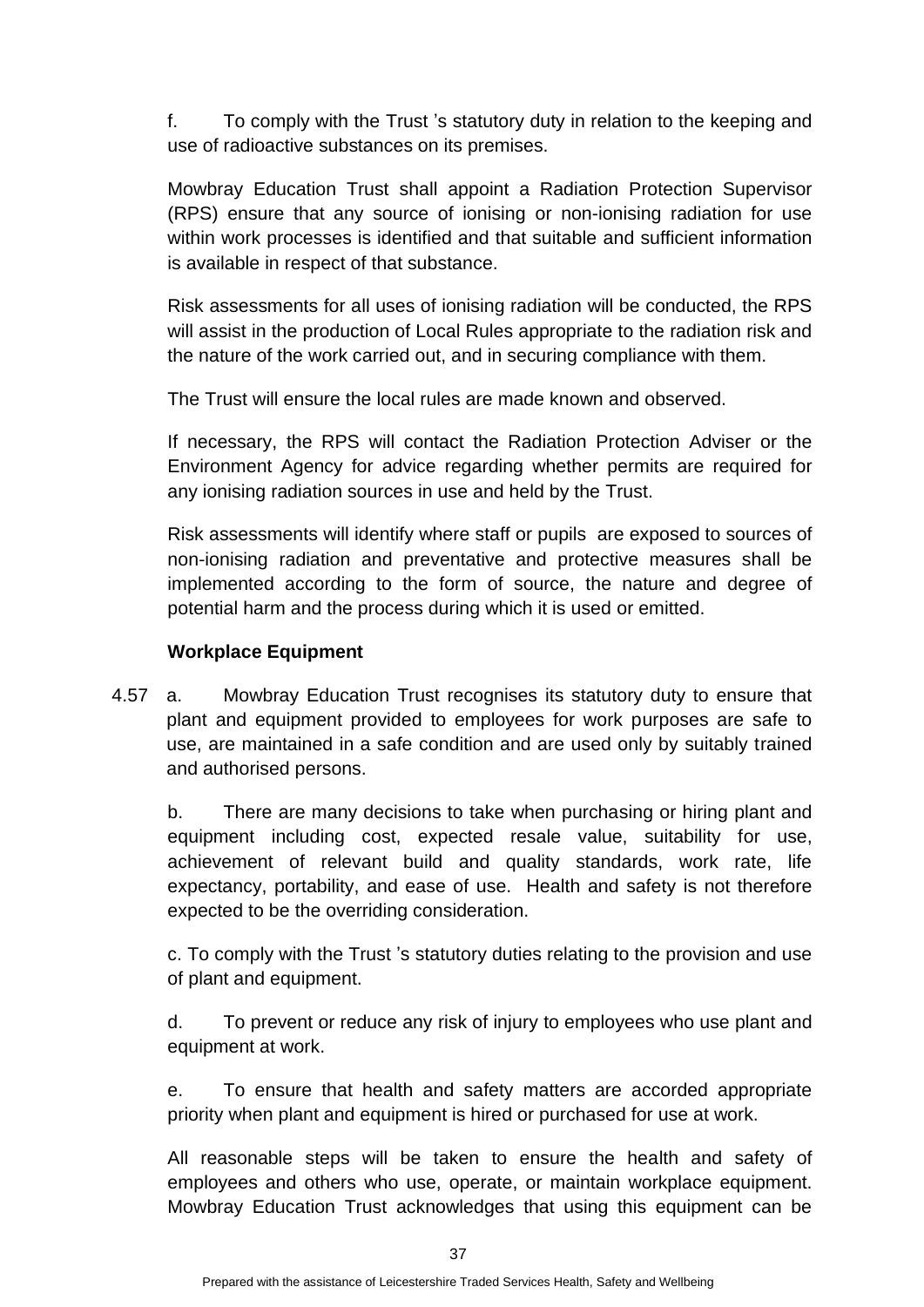hazardous and is therefore its intention to reduce the risks as far as is possible.

The Trust shall ensure that health and safety issues are considered when purchasing or hiring any plant, equipment, or vehicle for use at work. Any plant, equipment or vehicle which is purchased or hired by the Trust shall be suitable for the task and used only for the task(s) for which it was specified.

Plant or equipment owned or hired by the Trust for use at work shall be maintained in good working order. Plant or equipment that is likely to deteriorate to a condition of danger will be maintained according to a planned preventative maintenance schedule and records of all servicing and maintenance must be held.

Employees making use of plant, equipment or vehicles provided by the Trust for use at work shall be given suitable and sufficient training, instruction, and information in accordance with the type and level of risk associated with such use.

All machinery and equipment in any of the workshops in the Trust has been identified as potentially hazardous. It is important that staff follow instructions and guidelines to ensure the safety of staff and pupils using the machinery and working in the workshops.

Pupils will be given full instruction and training on how to use and maintain a range of hand tools within their area of training. Training and supervision will be given to pupils in the use of handheld power tools and fixed machinery. Authorisation will not be given for pupils to use power tools or machinery until competence can be proven.

#### **Confined Spaces**

4.58 a. Mowbray Education Trust recognises its statutory duties to provide safe access and places and systems of work for its employees who work in a confined space.

b. The Trust understands the need to take reasonable steps to ensure that employees who undertake work within confined spaces are suitably trained to do so and that such employees are made aware of the risks of such work.

c. To comply with the Trust 's statutory duties relating to work in confined spaces.

d. To prevent or reduce any risk of harm or loss to employees and other persons as a result of working in confined spaces.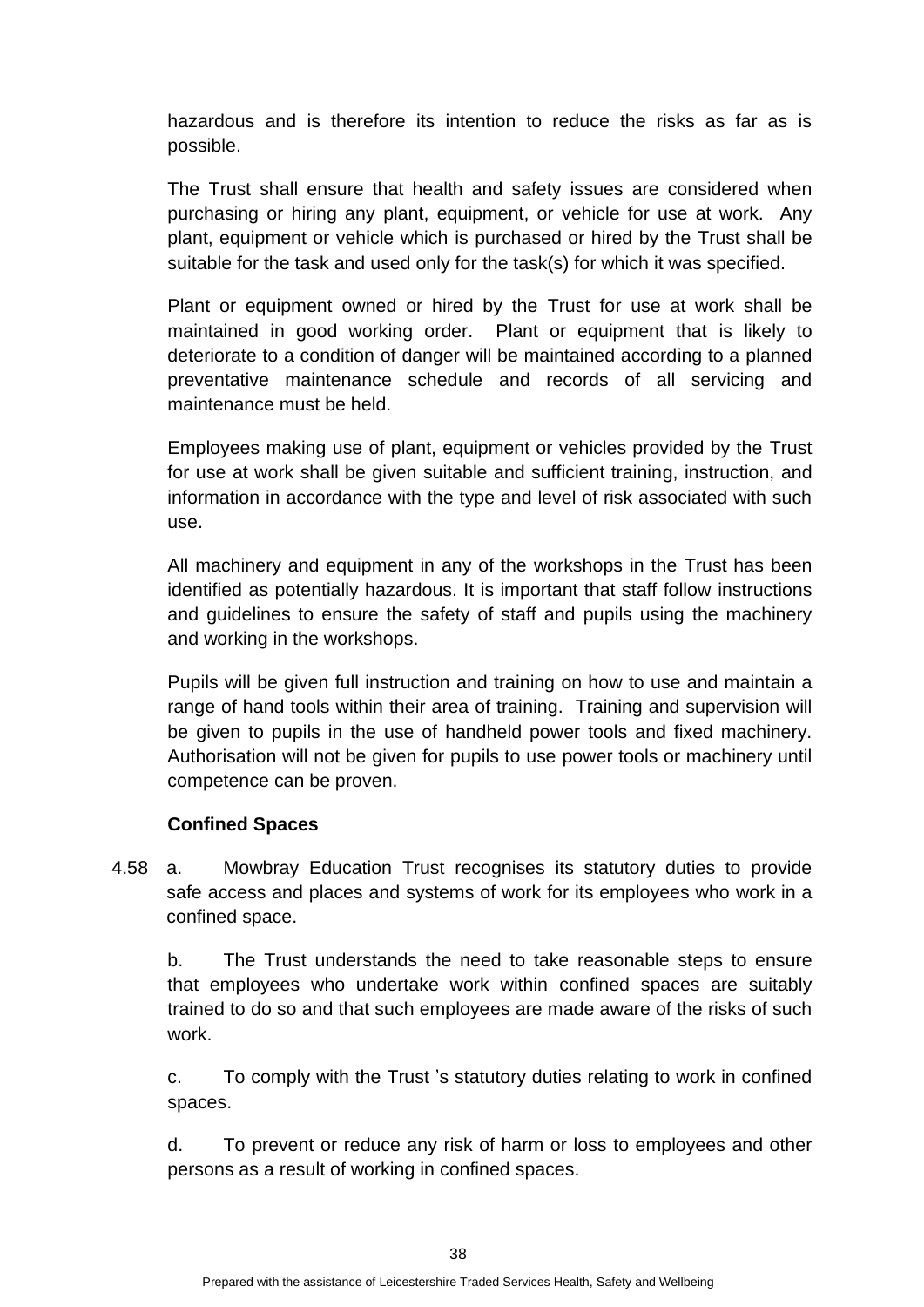Confined spaces are areas which have difficult access or egress due to restricted or limited dimensions. Additional hazards may include a lack of breathable air, extremes of temperature, excessive humidity or condensation, lack of natural light, toxic gases, fumes, vapour, dust or sludge.

Mowbray Education Trust is committed to controlling access to these areas and ensuring all persons entering these areas have had the required training.

The Trust shall undertake a risk assessment and implement reasonable measures to prevent or control work carried out within confined spaces, and for the rescue of persons in the event of an emergency.

The Trust shall also provide relevant employees with information regarding the significant risks identified within the working environment and the emergency arrangements.

#### **Personal Protective Equipment (PPE)**

4.59 a. Mowbray Education Trust recognises its statutory duties to provide suitable Personal Protective Equipment to its employees and pupils to protect them against identified risks that cannot be prevented or sufficiently controlled by other more effective means.

b. The Trust also accepts that Personal Protective Equipment neither eliminates risk nor prevents harm and does not contribute to the protection of other persons who may be affected by the works.

c. To comply with the Trust 's statutory duties relating to the provision, use, storage and maintenance of Personal Protective Equipment.

d. To accord priority to measures other than the use of Personal Protective Equipment for the prevention or control of risk.

Mowbray Education Trust shall implement preventative or control measures that eliminate risk, prevent or reduce harm, prevent or reduce loss or protect the greater number of persons rather than issue Personal Protective Equipment.

Any Personal Protective Equipment that has been provided by the Trust shall sufficiently reduce the risk of harm to the wearer and shall be suitable for the individual's use and comfort and shall not unreasonably inhibit the user's ability to carry out his or her work.

Mowbray Education Trust shall provide employees and pupils with sufficient and appropriate training and information to allow them to make full and proper use of Personal Protective Equipment, to inspect such equipment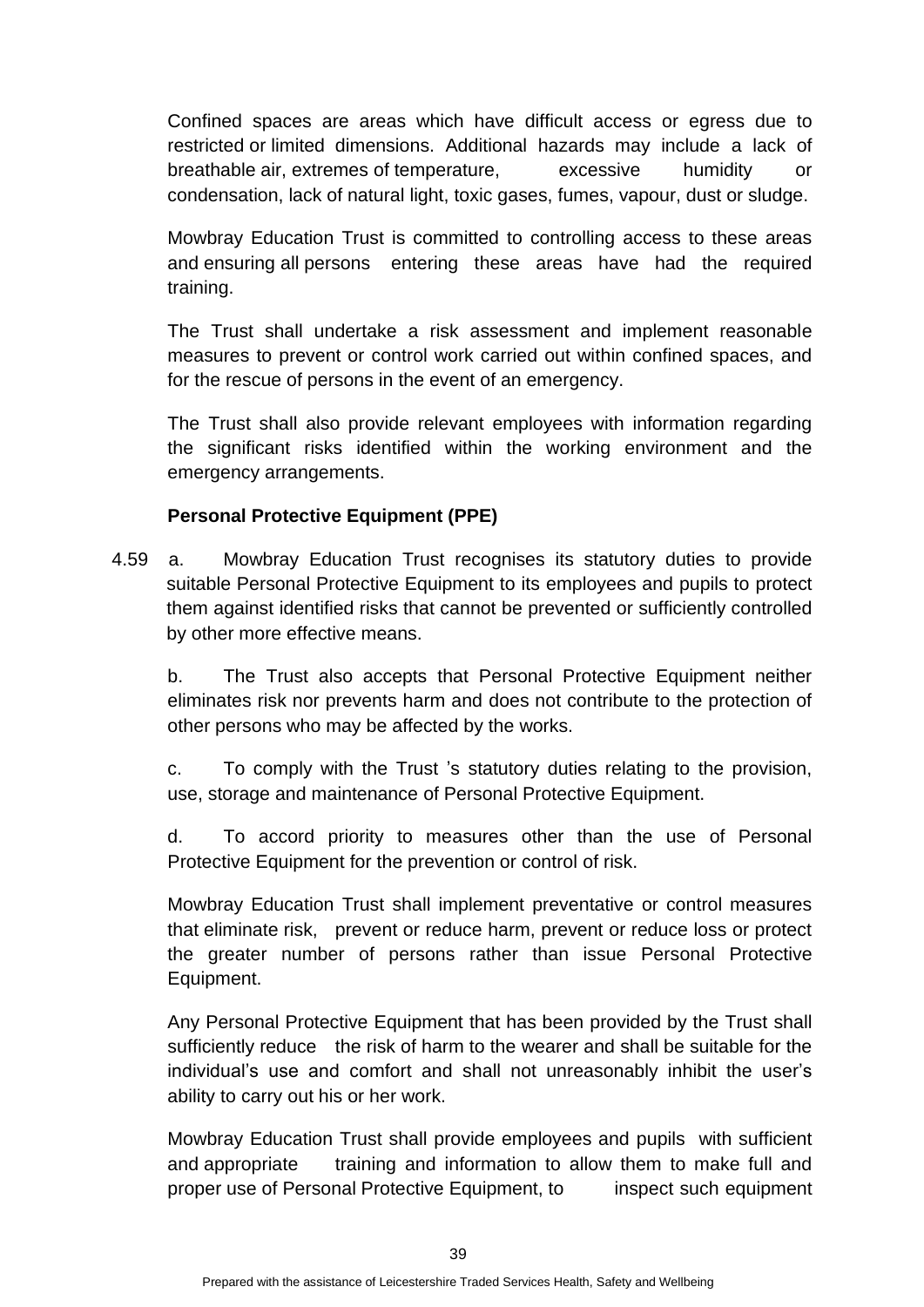for damage, and to report any damaged or lost Personal Protective Equipment.

The Trust shall implement reasonable measures to maintain or replace as necessary any Personal Protective Equipment so that it remains effective at all times.

Suitable storage shall be provided where necessary to protect Personal Protective Equipment from damage or to prevent cross-contamination with other clothing.

No charge of any kind shall be made to any employee for the provision of any item of Personal Protective Equipment, except that if an employee is permitted to specify an item of Personal Protective Equipment that is more expensive than the item that is standard issue, and the item that is standard issue would have been suitable to prevent harm and would have been suitable for use by that employee, the employee shall be asked to contribute the cost difference between the specified item and the item that is standard issue.

#### **Work Placements, and work-based learning**

4.60 a. Whilst on work experience, pupils are designated as employees for the purposes of health and safety legislation, and they must be afforded the same health and safety protection as other employees.

b. The Trust recognises its duty-of-care to ensure that pupils undertake work experience in a healthy and safe environment.

c. To comply with the Trust 's statutory duties relating to pupils undertaking work experience as part of their course.

d. To prevent or reduce any risk of harm or loss to pupils and other persons as a result of the participation on pre-arranged work experience.

Young persons are considered to be at greater risk from workplace hazards due to their lack of experience and maturity, and are therefore owed a greater duty of care, even when on work experience, they are designated as employees for the purposes of health and safety legislation, and they must be afforded the same health and safety protection as other employees.

Where a learner undertakes work experience as part of a course arranged by the College, placement staff must take steps to assess and ensure that 'relevant training' in relation to health and safety is provided by the employer offering the work placement and its duration. A procedure supports this policy to check and monitor health, safety and welfare issues of Work Placement Providers.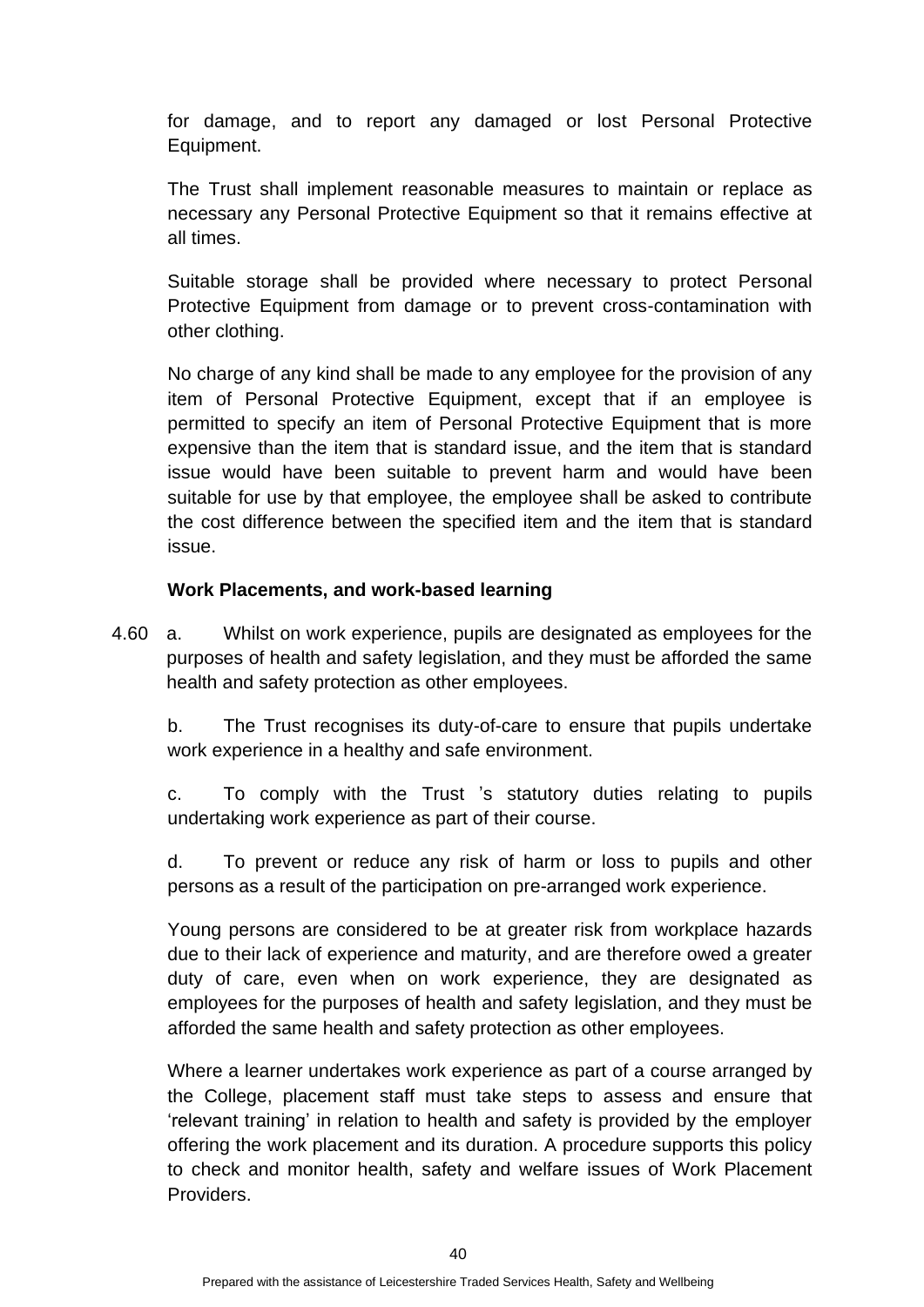#### **Catering and Vending**

4.61 Mowbray Education Trust recognises its statutory duties in relation to food hygiene within its areas of catering and vending.

a. To ensure the Trust or subcontractor does not include anything in food, remove anything from food or treat food in any way which means it would be damaging to the health of people eating it.

b. To ensure that the food served or sold is of the nature, substance or quality which consumers would expect.

c. To ensure that the food is labelled, advertised and presented in a way that is not false or misleading.

Mowbray Education Trust acknowledges the hazards associated with food hygiene (such as contamination by harmful bacteria) and will exercise all reasonable precautions and due diligence to maintain the highest standards of catering and vending.

#### **Safety Signs and Signals**

4.62 a. Mowbray Education Trust recognises its statutory duty to display specific safety signs whenever there is a risk that has not been avoided or controlled by other means, e.g., by engineering controls and safe systems of work so as to notify employees and others who may be affected of either danger present or, of safe conditions.

a. To comply with the Trust 's statutory duties relating to displaying appropriate safety signage.

Mowbray Education Trust will take all reasonable steps to ensure that all safety signs, signals and makings (pipe work etc) used or displayed on Trust premises to warn and instruct staff and pupils of risks to their health and safety, including fire safety, will comply with current legislation as regards colour, size, shape and pictogram.

#### **Slips, Trips and Falls**

4.63 a. HSE statistics suggest that slips and trips are a major cause of accidents to education employees, pupil and others and are significantly high in the food industry.

a. To assess areas of risk and implement reasonable and practicable control measures in order to control slip and trips risks within the Trust environment.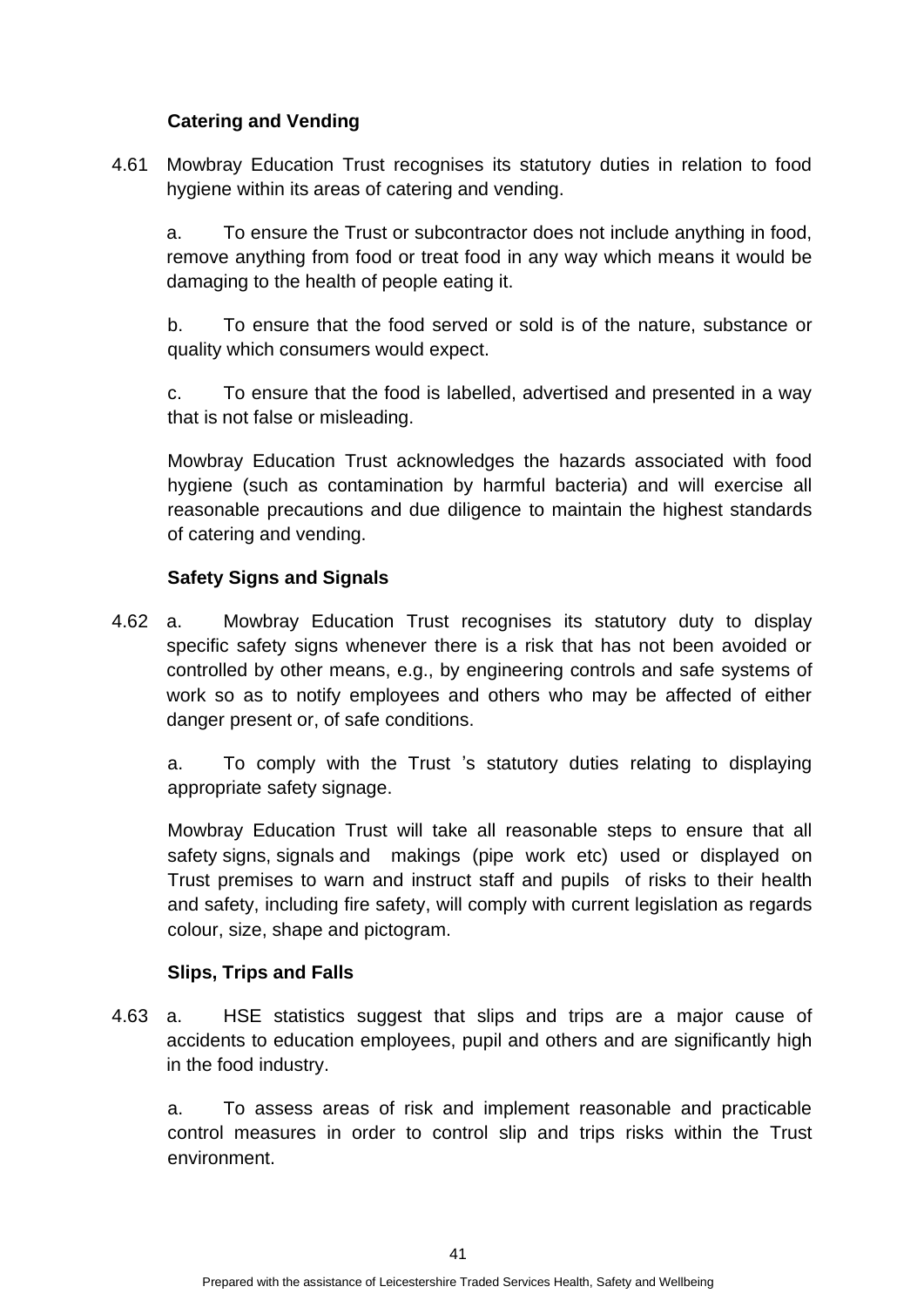Statistics show that slip, trip and fall injuries result in many absences from work, cause unnecessary pain and suffering to employees and economic loss to an organisation. The Trust slips trips and falls procedures are intended to reduce the risk of slip, trip and fall injuries as low as reasonably practicable.

#### **Visitors**

4.64 a. Mowbray Education Trust recognises its statutory duties to protect people not in its employ such as visitors from harm, loss and unreasonable inconvenience as a result of the Trust 's work activities.

a. To comply with the Trust 's statutory duties relating to the protection of persons not employed by the organisation.

Mowbray Education Trust recognises its responsibility for all visitors to the Trust and provision has been made to address this responsibility.

The Trust shall implement all appropriate and reasonably practicable measures to protect members of the public from any unacceptable risk of harm or loss due to its operations and shall provide suitable information to members of the public where appropriate in order to allow them to avoid such risk.

The Trust shall arrange such periodic inspections and tests of equipment and facilities that are provided for the use of by pupils and other persons as are required by law or are otherwise necessary to protect such persons from any unacceptable risk of harm or loss.

The Trust 's employees shall treat members of the public courteously and respectfully at all times.

Reasonable care shall be taken to ensure that any of the protective arrangements made under this policy are suitable and sufficient for the needs of disabled and other vulnerable persons who are likely to benefit from the arrangements.

All visitors are required to sign in and out at the reception and wear visitor identification provided.

#### **Safety Procedures**

a. Mowbray Education Trust recognises its statutory duties to undertake health and safety risk assessments for all its activities. Where hazards are identified that involve increased levels of risk, Written safety procedures will be completed to provide staff and pupils with information and detailed written methods of work to enable them to work safely.

The Trust will: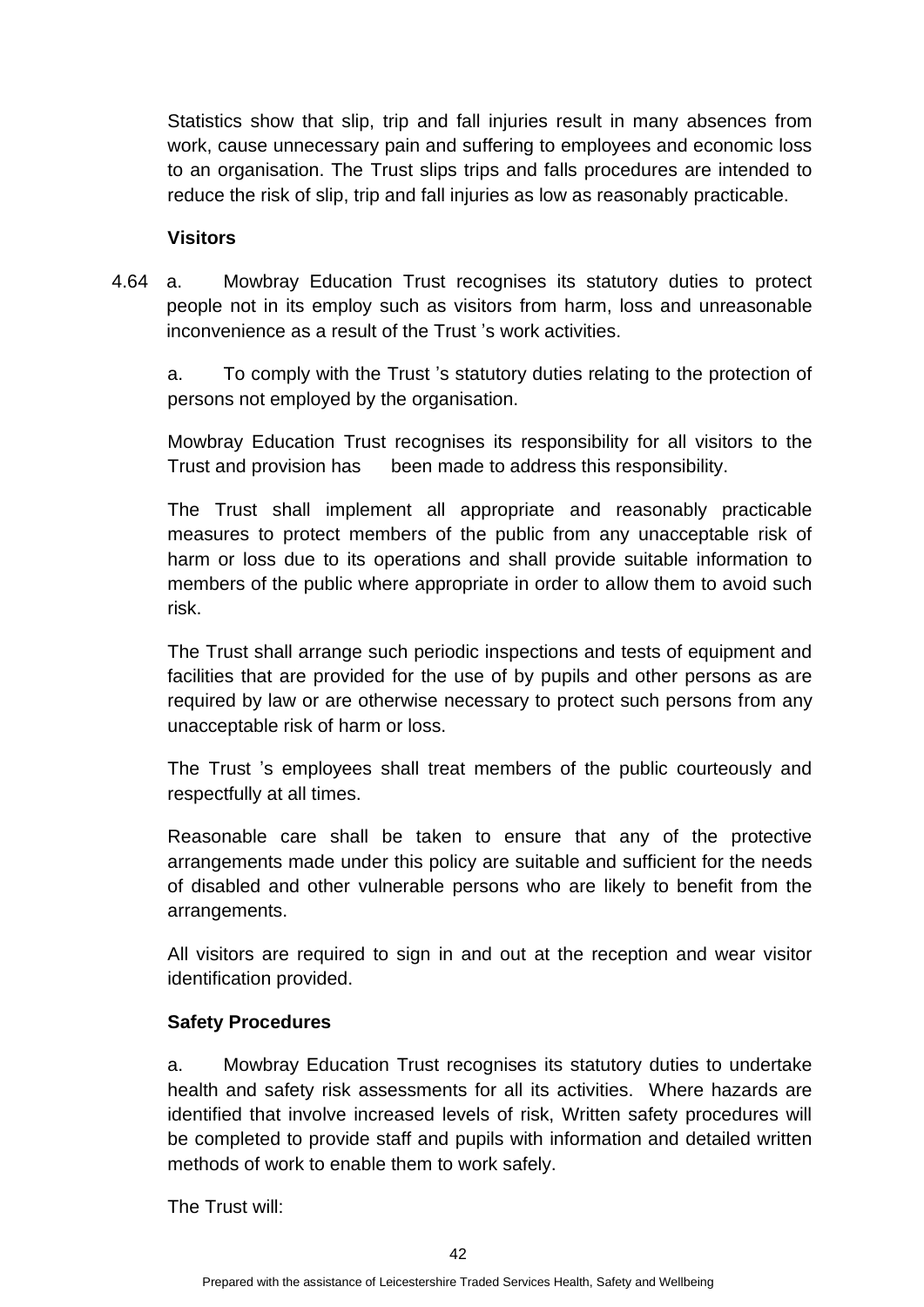a. comply with the Trust 's statutory duties relating to the requirement of suitable and sufficient risk assessments being conducted and where necessary are supported by detailed written safety procedures.

Where risk assessment identifies activities with hazards which have increased levels of risk, risk assessments will be supported within each School or Department with appropriate "arrangements" in the form of written safety procedures for both staff, and where applicable pupils.

#### **Occupational Disease – Blood Borne Virus's and Zoonoses**

4.65 The Trust:

a. recognises its duty to ensure that employees are aware of common occupational diseases relevant to their work, and to implement reasonable measures to protect employees from exposure to such diseases.

b. The BBV's of most concern are hepatitis B and C and Human Immunodeficiency Virus (HIV). Those most at risk are employees or pupils who may receive a needle stick injury whilst providing beauty treatments such as epilation.

c. Zoonoses refers to diseases carried by animals which may be transmitted to humans. Well known examples are anthrax, rabies and malaria. However, employees in the UK (especially construction and maintenance workers) are more likely to come into contact with leptospirosis (rat's urine), psittacosis (dried pigeon waste products) and tetanus (soil used for animal husbandry).

The Trust will

a. comply with the Trust 's statutory duties relating to the prevention, control and reporting of occupational diseases.

b. improve employee awareness about relevant occupational diseases.

c. prevent or reduce any occurrence of occupational diseases amongst employees.

The Trust shall identify groups of employees who are, by the nature of their work, at risk of exposure to occupational diseases, and shall implement reasonable measures to prevent or reduce such risk.

At risk groups shall be provided with information regarding the risks of exposure to, consequences of and preventative and protective measures against such exposure.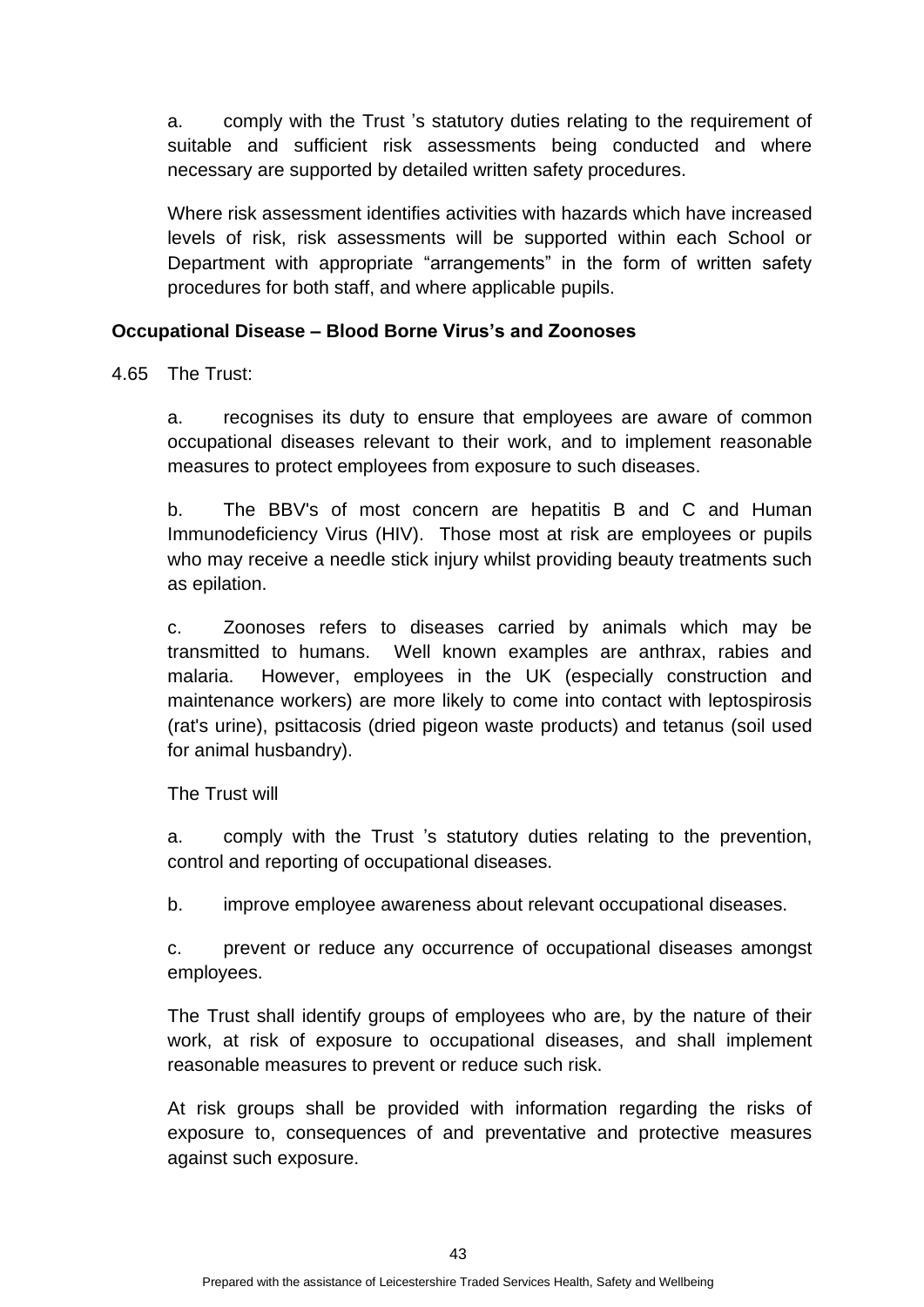The Trust shall encourage at-risk employees to be vaccinated against occupational diseases if such vaccination is available. The Trust shall arrange for such vaccinations to be available free of charge to at-risk employees.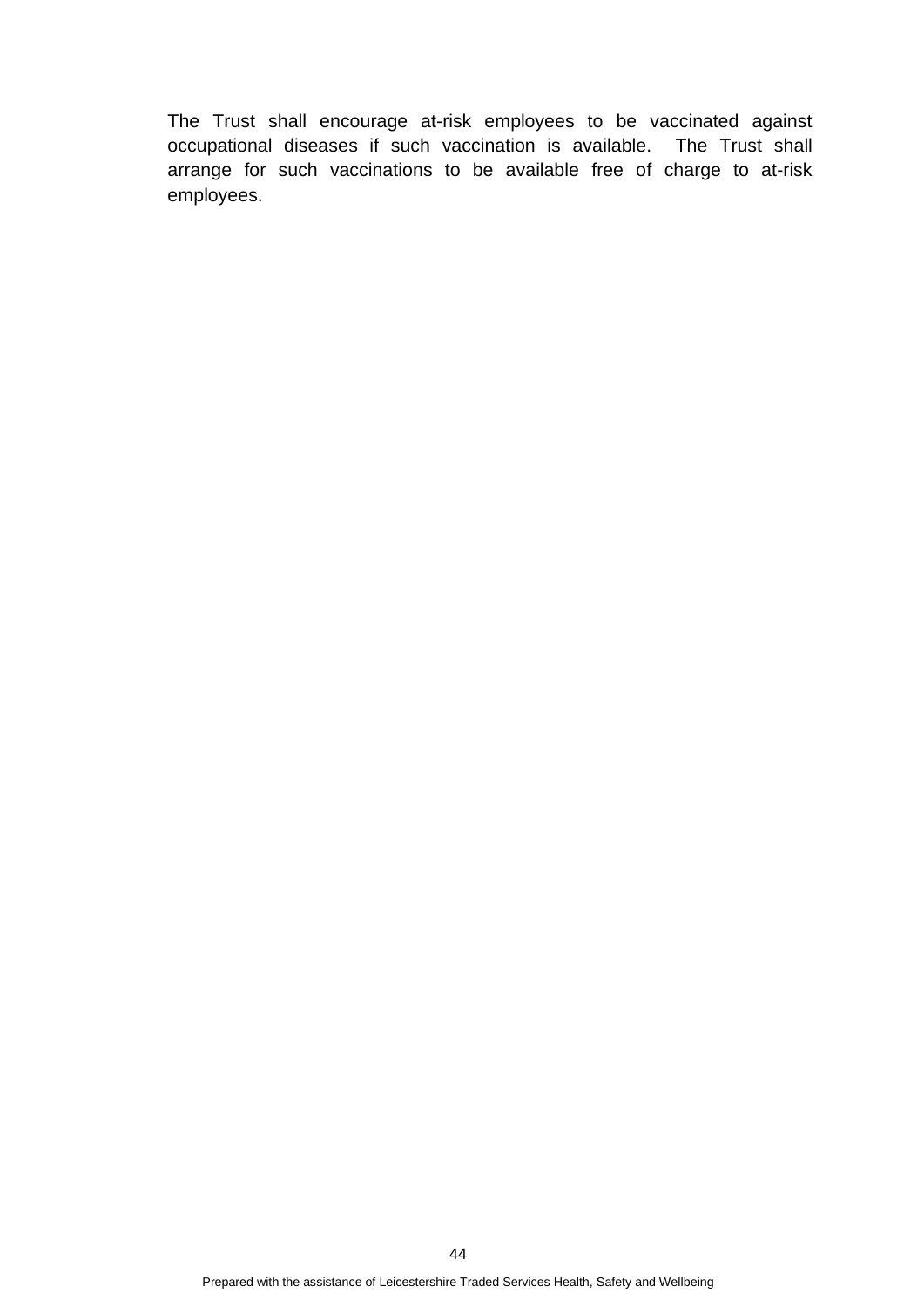# **5.0 Appendix 1 Table of Delegation of Specific Duties:**

| <b>Responsibility</b>                                        | <b>Frequency</b>                        | Delegated to Job<br><b>Role</b>                | <b>Signed</b> |
|--------------------------------------------------------------|-----------------------------------------|------------------------------------------------|---------------|
| Reviewing Health and Safety Policy                           | Annually                                | <b>Lead Estates Manager</b>                    |               |
| Digitally Backing up Compliance and Safety Documents         | When Created or<br>Received             | <b>Lead Estates Manager</b>                    |               |
| Allocating Budget for Health and Safety                      | Annually                                | CEO/Head<br>Teachers/Director of<br>Operations |               |
| Display Energy Certificate Renewal                           | As Instructed on Current<br>Certificate | <b>Lead Estates Manager</b>                    |               |
| Organising Type 2 Fire Risk Assessment                       | Every 5 Years                           | Lead Estates Manager                           |               |
| Conducting and reviewing Type 1 Fire Risk Assessment         | Annually                                | Lead Estates Manager                           |               |
| Internal Checking of the Fire Alarm Panel                    | Daily                                   | <b>Estates Team</b>                            |               |
| Internal Fire Evacuation Drill Organisation                  | Termly                                  | <b>Estates Team</b>                            |               |
| Internal Manual Call Point Checks                            | Weekly on Rotation                      | <b>Estates Team</b>                            |               |
| <b>Internal Emergency Lighting Checks</b>                    | Monthly                                 | <b>Estates Team</b>                            |               |
| Internal Extinguisher Checks                                 | Monthly                                 | <b>Estates Team</b>                            |               |
| Internal Sprinkler System Checks                             | Weekly                                  | <b>Estates Team</b>                            |               |
| <b>Internal Fire Door Checks</b>                             | Monthly                                 | <b>Estates Team</b>                            |               |
| Organising Service of The Fire Alarm System                  | Six Monthly                             | <b>Estates Team</b>                            |               |
| Organising Service of Fire Extinguishers                     | Annually                                | <b>Estates Team</b>                            |               |
| Organising Service and Maintenance to the Sprinkler System   | Manufacturer Stipulated<br>Six Monthly  | <b>Estates Team</b>                            |               |
| Organising Service and Maintenance of Emergency Lighting     | Annually                                | <b>Estates Team</b>                            |               |
| Organising Service and Maintenance of Air Conditioning Units | 6 Monthly                               | <b>Estates Team</b>                            |               |
| Organising Service and Maintenance of Air Handling Units     | Annually                                | <b>Estates Team</b>                            |               |
| Reviewing the Emergency Evacuation Plan                      | Annually                                | <b>Estates Team</b>                            |               |
| Creating and Reviewing PEEP (Personal Emergency Evacuation   | <b>When Necessary</b>                   | <b>Estates Team</b>                            |               |

Prepared with the assistance of Leicestershire Traded Services Health, Safety and Wellbeing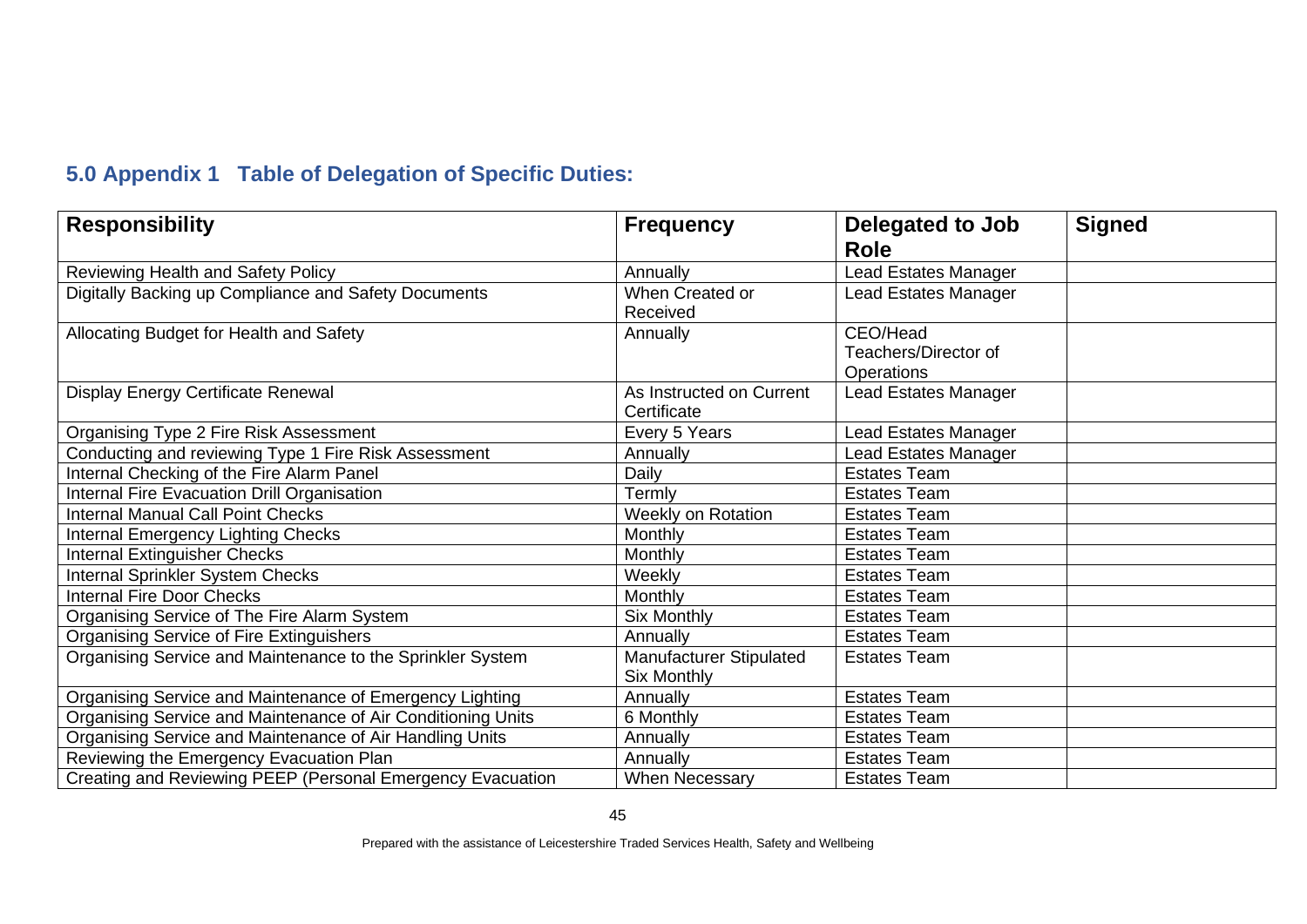| Plans)                                                          |                                 |                              |  |
|-----------------------------------------------------------------|---------------------------------|------------------------------|--|
| Creating and Reviewing the Winter Gritting Plan                 | Annually                        | <b>Estates Team</b>          |  |
| Winter Gritting Pavements and Carparks                          | <b>Consult Weather Forecast</b> | <b>Estates Team</b>          |  |
| Reviewing the Business Continuity Plan and Emergency Procedures | Annually                        | HR & Ops Director            |  |
| Reviewing the LAMP (Local Asbestos Management Plan)             | Annually                        | <b>Lead Estates</b>          |  |
|                                                                 |                                 | Manager/external company     |  |
| <b>Organising Asbestos Management Surveys</b>                   | 5 Yearly                        | <b>Lead Estates Manager</b>  |  |
| Monitoring the Condition of Asbestos on the Premises            | Termly                          | <b>Estates Team</b>          |  |
| <b>Organising Water Hygiene Surveys</b>                         | (2) Yearly                      | <b>Lead Estates Manager</b>  |  |
| Flushing of Little Used Outlets                                 | Weekly                          | <b>Estates Team</b>          |  |
| <b>Organising Service of TMV</b>                                | Annually                        | <b>Estates Team</b>          |  |
| <b>Organising Water Tank Cleans</b>                             | <b>When Necessary</b>           | <b>Estates Team</b>          |  |
| <b>Water Temperature Monitoring</b>                             | Monthly                         | <b>Estates Team/External</b> |  |
|                                                                 |                                 | contractor                   |  |
| <b>Signing Off Water Temperature Monitoring</b>                 | Monthly                         | <b>Lead Estates Manager</b>  |  |
| Organising Water Heater Service and Maintenance                 | Annually                        | <b>Estates Team</b>          |  |
| <b>Organising Water Tank Inspections</b>                        | Annually                        | <b>Estates Team</b>          |  |
| <b>Organising Electrical Installations Condition Reports</b>    | 5 Yearly                        | <b>Lead Estates Manager</b>  |  |
| Organising PAT (Portable Appliance Testing)                     | Annually                        | Estates Team/IT/curriculum   |  |
|                                                                 |                                 | techs                        |  |
| Organising Service of Stage Lighting                            | Annually                        | <b>Estates Team</b>          |  |
| <b>Organising Servicing of Gas Boilers</b>                      | Annually                        | <b>Estates Team</b>          |  |
| <b>Organising Gas Risk Assessment</b>                           | Annually                        | <b>Estates Team</b>          |  |
| <b>Conducting Workplace Inspections</b>                         | Weekly                          | <b>Estates Team</b>          |  |
| Conducting Workplace Inspections (MET ELT/SLT Member and School | Termly                          | <b>Lead Estates Manager</b>  |  |
| Head Teacher)                                                   |                                 |                              |  |
| <b>Organising Building Condition Surveys</b>                    | 5 Yearly                        | <b>Lead Estates Manager</b>  |  |
|                                                                 |                                 |                              |  |
| Internal Inspections of Playing Fields and Playground Equipment | Weekly                          | <b>Estates Team</b>          |  |
| Organising RPII Inspections of Outdoor Play Equipment           | Annually                        | <b>Estates Team</b>          |  |
| Inspecting PE Equipment                                         | <b>Before Use</b>               | Curriculum                   |  |
| Organising External Inspections of PE Equipment                 | Annually                        | <b>Estates Team</b>          |  |
| <b>Organising Glazing Surveys</b>                               | 10 Yearly                       | Lead Estates Manager         |  |
| Procuring and Commissioning Contractors                         | <b>When Necessary</b>           | <b>Lead Estates Manager</b>  |  |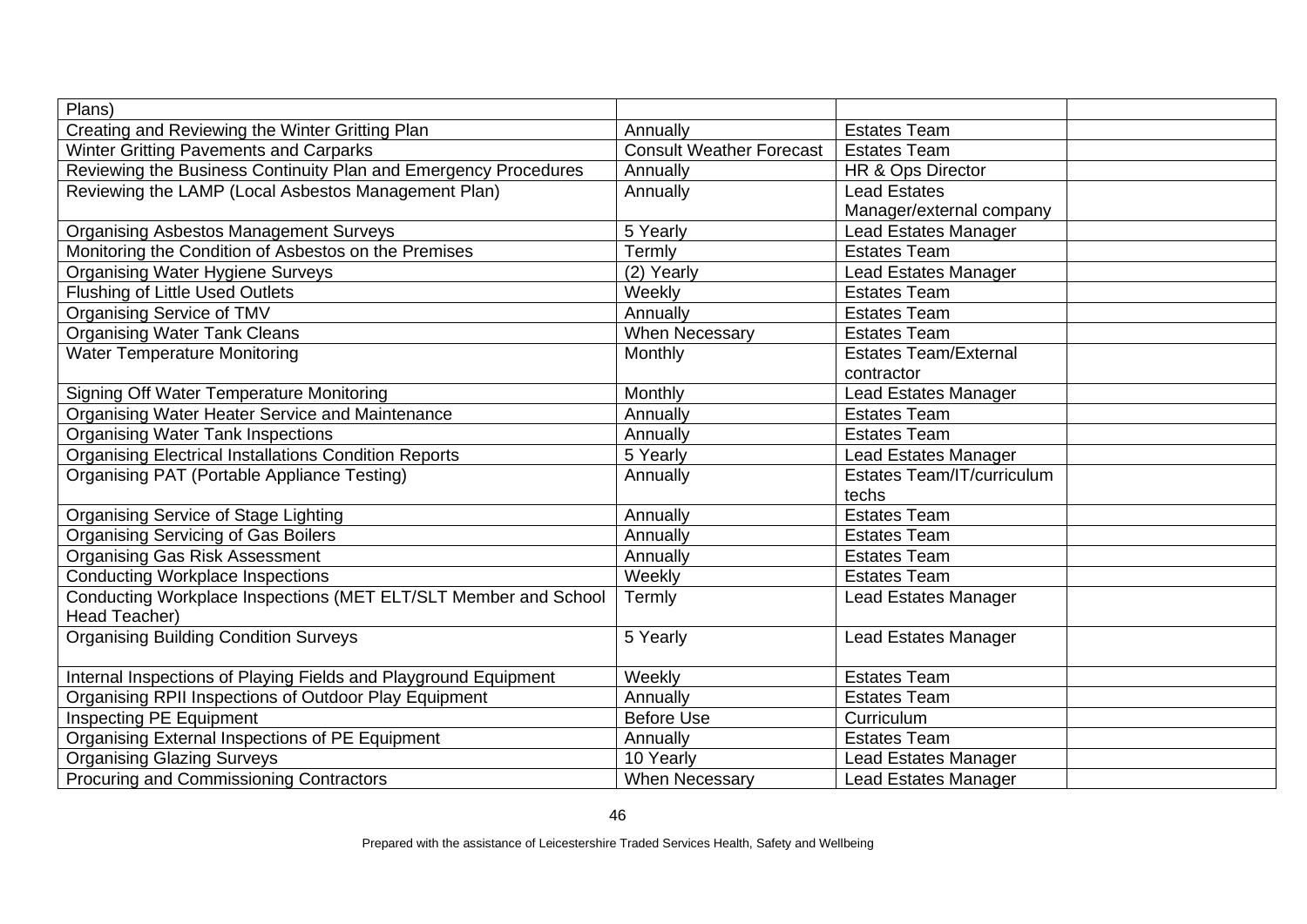| <b>Managing and Supervising Contractors</b>                         | <b>When Necessary</b>        | <b>Estates Team</b>            |  |
|---------------------------------------------------------------------|------------------------------|--------------------------------|--|
| <b>Contractor Inductions</b>                                        | <b>When Necessary</b>        | <b>Estates Team</b>            |  |
| Internal Inspection of Passenger Lifts and Hoists                   | <b>Monthly</b>               | <b>Estates Team</b>            |  |
| Organising Service and Maintenance of Lifts and Hoists used for     | 6 Monthly                    | <b>Estates Team</b>            |  |
| carrying people                                                     |                              |                                |  |
| Organising Service and Maintenance of The Kiln                      | Annually                     | <b>Estates Team</b>            |  |
| Organising the Service and Maintenance of Local Extract Ventilation | 14 months                    | Curriculum                     |  |
| (LEV) Systems e.g., fume cupboards, dust extraction in D&T          |                              |                                |  |
| Organising the Service and Maintenance of Work Equipment            | <b>Follow Manufacturer's</b> | Curriculum                     |  |
|                                                                     | Instructions                 |                                |  |
| Organising the Service and Maintenance of The Kitchen Equipment     | <b>Follow Manufacturer's</b> | <b>Estates Team/contractor</b> |  |
|                                                                     | Instructions                 |                                |  |
| Organising a Thorough Clean of The School Kitchen                   | Termly                       | <b>Estates Team/contractor</b> |  |
| Creating and Reviewing Classroom Risk Assessments                   | Annually                     | Curriculum                     |  |
| Creating and Reviewing Premises Related Risk Assessments            | Annually                     | Curriculum                     |  |
| <b>Creating and Reviewing PE Risk Assessments</b>                   | Annually                     | Curriculum                     |  |
| Creating and Reviewing Design Technology Risk Assessments           | Annually                     | Curriculum                     |  |
| <b>Creating and Reviewing Science Risk Assessments</b>              | Annually                     | Curriculum                     |  |
| <b>Creating and Reviewing Other Risk Assessments</b>                | Annually                     | Responsible manager for        |  |
|                                                                     |                              | the area                       |  |
| <b>Conducting Pregnancy Risk Assessments</b>                        | <b>When Necessary</b>        | Line Manager or Lead           |  |
|                                                                     |                              | <b>Estates Manager</b>         |  |
| <b>Conducting Return to Work Risk Assessments</b>                   | When Necessary               | Line Manager/HR                |  |
| Selecting Staff Health and Safety Training                          | <b>Review Termly</b>         | Line Manager or Lead           |  |
|                                                                     |                              | <b>Estates Manager</b>         |  |
| Recording Staff Health and Safety Training in a Central Record      | When Necessary               | Line Manager/Lead Estates      |  |
|                                                                     |                              | Manager/HR                     |  |
| Creating and Reviewing COSHH Risk Assessments for Premises          | Annually                     | Lead Estates Manager           |  |
| Creating and Reviewing COSHH Risk Assessments for Substances        | When Necessary               | Curriculum                     |  |
| Used in Classrooms and Offices.                                     |                              |                                |  |
| Creating and Reviewing COSHH Risk Assessments for Substances        | Annually                     | Curriculum                     |  |
| <b>Used by Cleaning Staff</b>                                       |                              |                                |  |
| Logging Accidents onto the SIMS system                              | When Necessary               | $1st$ aiders                   |  |
| <b>Reporting RIDDOR</b>                                             | When Necessary               | <b>Lead Estates Manager</b>    |  |
| <b>Reviewing Accident Statistics</b>                                | Termly                       | <b>Lead Estates Manager</b>    |  |
|                                                                     | 47                           |                                |  |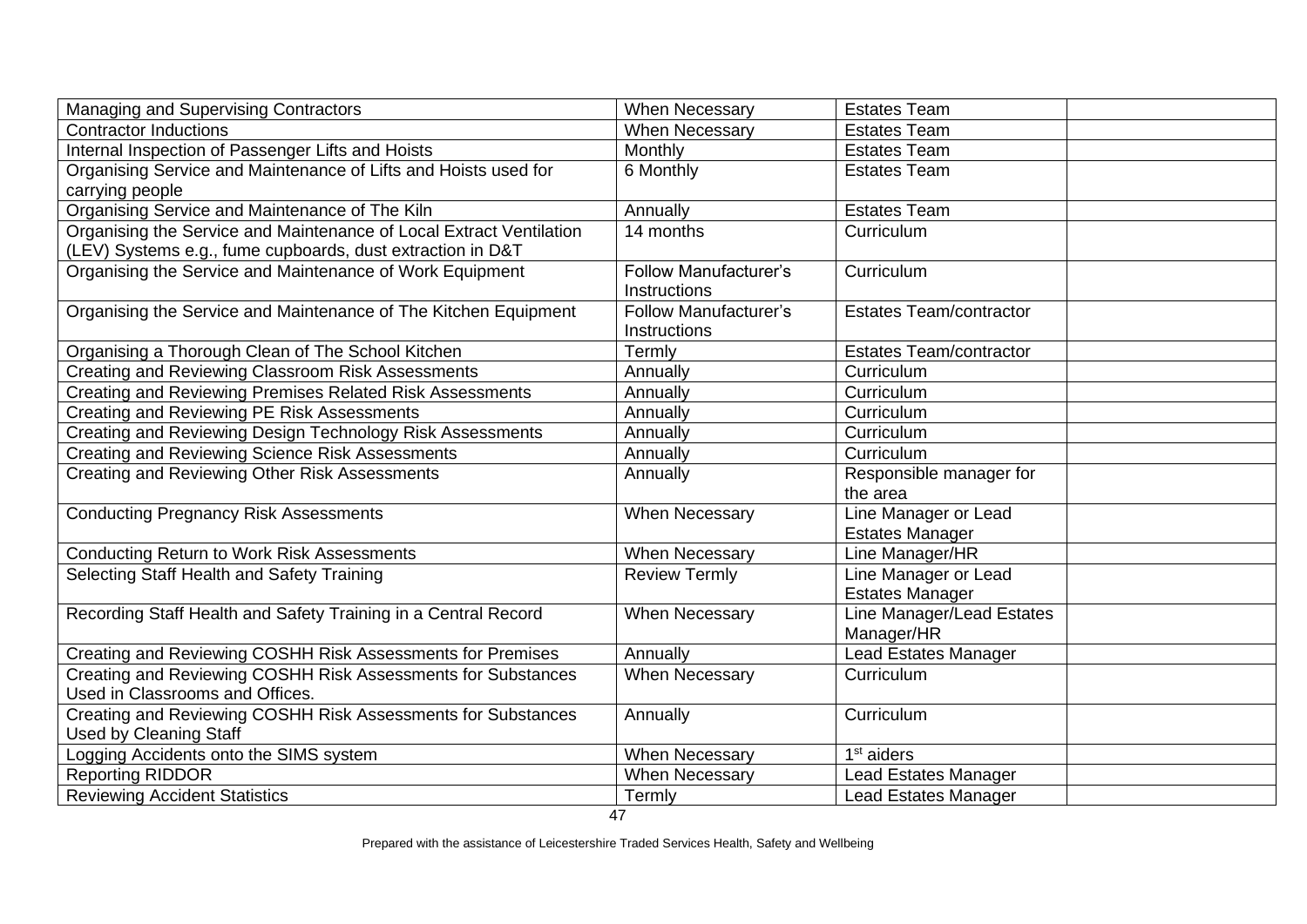| Reviewing the Management of Medications Policy                 | Annually                | Curriculum                  |
|----------------------------------------------------------------|-------------------------|-----------------------------|
| Reviewing the First Aid Needs Assessment                       | Annually                | <b>Lead Estates Manager</b> |
| <b>Checking First Aid Kit Contents</b>                         | Monthly                 | 1 <sup>st</sup> Aiders      |
| Checking the Condition of First Aid Facilities                 | Weekly                  | 1st Aiders                  |
| Reviewing Pupil Individual Care Plans                          | <b>When Necessary</b>   | Curriculum                  |
| Reviewing Individual Behaviour Plans                           | <b>When Necessary</b>   | Curriculum                  |
| Creating and Reviewing Off-Site Visit Risk Assessments         | When Necessary          | Curriculum/EVOLVE           |
| <b>Approving Off-Site Visits</b>                               | <b>When Necessary</b>   | <b>EVLOVE/Head Teacher</b>  |
| Creating a Health & Safety Report for Governors                | Γerml∨                  | Lead Estates Manager        |
| Communicating Emergency Procedures to Lettings                 | <b>When Necessary</b>   | <b>Lead Estates Manager</b> |
| <b>Emergency Contact during Lettings</b>                       | <b>When Necessary</b>   | <b>Estates</b>              |
| <b>Work Experience Co-ordination</b>                           | When Necessary          | Curriculum                  |
| Organising Service of The School Minibus(es)                   | 10000 Miles or Annually | Lead Estates Manager        |
| Pre-Use/Daily Minibus Driver Checks                            | Daily / Before Use      | Approved driver             |
| Driving for Work Drivers Licence and Insurance Checks          | 6 Monthly               | <b>Operations Manager</b>   |
| <b>Organising Tree Surveys</b>                                 | 3 Yearly                | <b>Lead Estates Manager</b> |
| Organising Service/Inspection of The Lightening Protection Rod | 11 Monthly              | Lead Estates Manager        |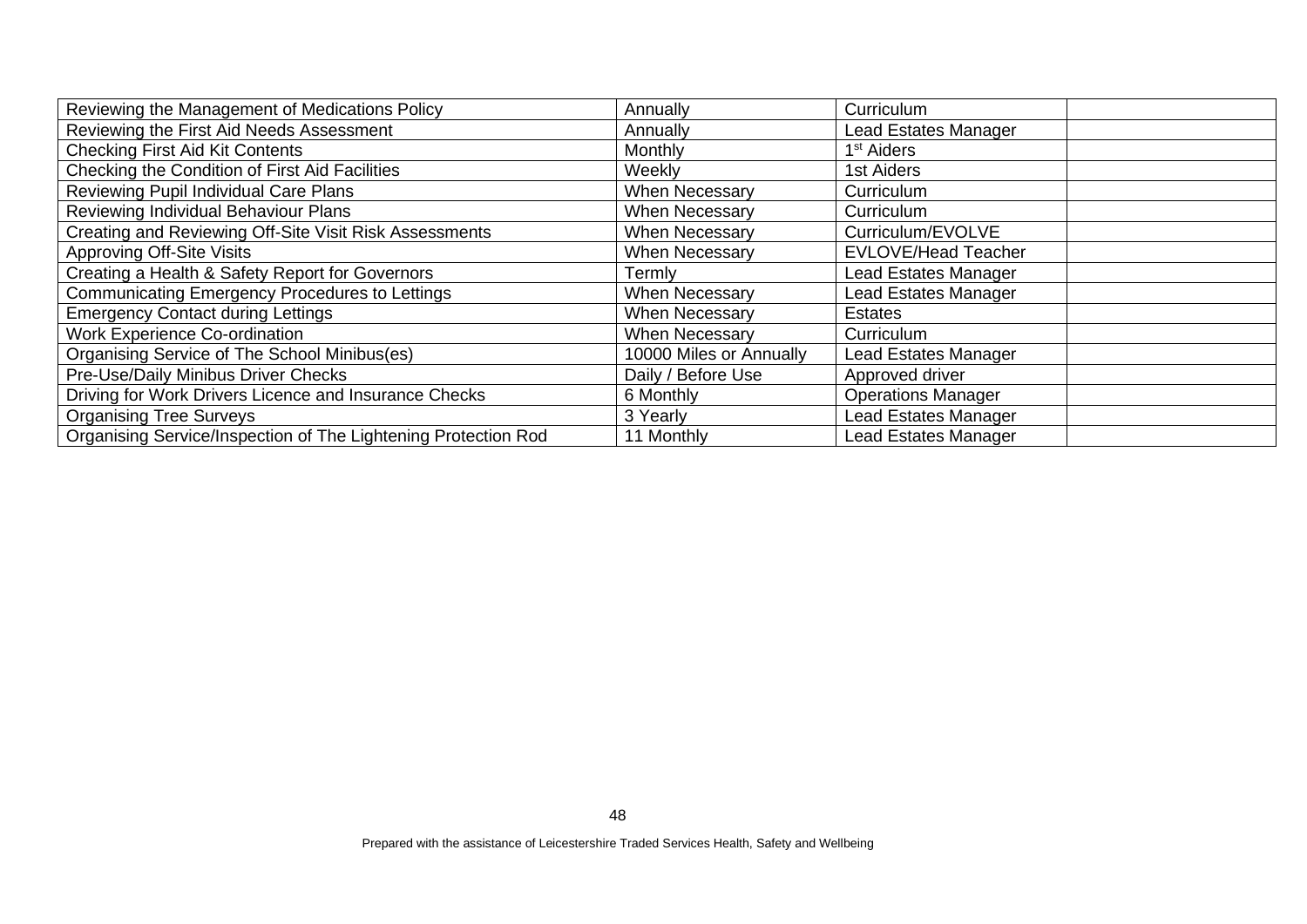#### **6.0 Appendix** 2 Mowbray Education Trust's Additional Policies and Guidance for Reference:

Mowbray Education Trust will in addition to this health and safety policy, follow the policies and guidance set out in the table below.

| <b>Policy Documents</b>                 | Location                                  |
|-----------------------------------------|-------------------------------------------|
| <b>Off-Site Visits Policy</b>           | I MET - Policies & Procedures Shared file |
| <b>Management of Medications Policy</b> | I MET - Policies & Procedures Shared file |
| Lettings Policy                         | l MET – Policies & Procedures Shared file |
| <b>Contractor Management Policy</b>     | MET – Policies & Procedures Shared file   |

| <b>Guidance Documents</b>                                      | Location                                         |
|----------------------------------------------------------------|--------------------------------------------------|
| Accident, Incident and Near Miss Guidance                      | MET - Policies & Procedures Shared file          |
| <b>Asbestos - Information and Guidance</b>                     | MET - Policies & Procedures Shared file          |
| Mowbray Education Trust 's LAMP Local Asbestos Management Plan | Local estates drive and at site in asbestos file |
| <b>Schools Security Guidance</b>                               | MET - Policies & Procedures Shared file          |
| Blood Borne Viruses & Needle Stick Injury                      | MET - Policies & Procedures Shared file          |
| <b>CDM Guidance</b>                                            | MET - Policies & Procedures Shared file          |
| Challenging Behaviour and Violence at Work                     | MET - Policies & Procedures Shared file          |
| <b>Contractor Management</b>                                   | MET - Policies & Procedures Shared file          |
| <b>COSHH Guidance</b>                                          | MET - Policies & Procedures Shared file          |
| Door Safety in Schools                                         | MET - Policies & Procedures Shared file          |
| <b>Driving School Minibuses Guidance</b>                       | MET - Policies & Procedures Shared file          |
| Driver and Vehicle Safety Guidance                             | MET - Policies & Procedures Shared file          |
| <b>Display Screen Equipment Guidance</b>                       | MET - Policies & Procedures Shared file          |
| <b>Electrical Safety Guidance</b>                              | MET - Policies & Procedures Shared file          |
| <b>Excavations Guidance</b>                                    | MET - Policies & Procedures Shared file          |
| <b>Fire Safety Guidance</b>                                    | MET - Policies & Procedures Shared file          |
| <b>First Aid Guidance</b>                                      | MET - Policies & Procedures Shared file          |
| <b>Food Safety Information and Guidance</b>                    | MET - Policies & Procedures Shared file          |

Prepared with the assistance of Leicestershire Traded Services Health, Safety and Wellbeing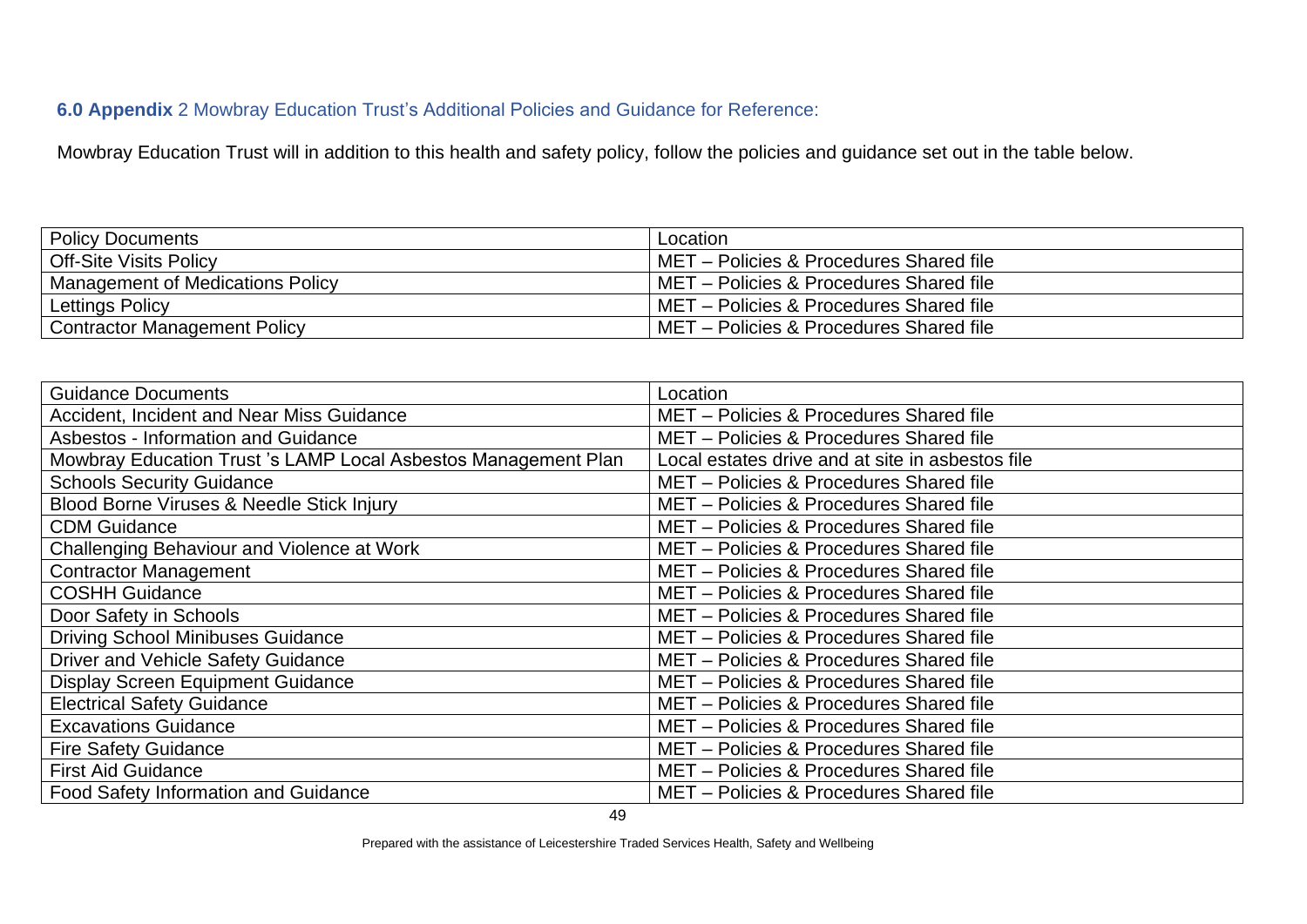| Glazing - Information and Guidance                               | MET - Policies & Procedures Shared file |
|------------------------------------------------------------------|-----------------------------------------|
| Growing Plants and Vegetables in Schools Guidance                | MET - Policies & Procedures Shared file |
| Intimate Care Guidance                                           | MET - Policies & Procedures Shared file |
| Lettings Guidance                                                | MET - Policies & Procedures Shared file |
| Lone Working                                                     | MET - Policies & Procedures Shared file |
| Use of LPG Heaters in Schools                                    | MET - Policies & Procedures Shared file |
| Manual Handling                                                  | MET - Policies & Procedures Shared file |
| <b>Pregnancy and Breastfeeding</b>                               | MET - Policies & Procedures Shared file |
| Noise at Work                                                    | MET - Policies & Procedures Shared file |
| Guidance and Information                                         | MET - Policies & Procedures Shared file |
| Outdoor Play Equipment, Outdoor Gyms and Playing Fields Guidance | MET - Policies & Procedures Shared file |
| <b>Risk Assessment Procedure Guidance</b>                        | MET - Policies & Procedures Shared file |
| <b>Stress Management in Schools Guidance</b>                     | MET - Policies & Procedures Shared file |
| Supervision of Pupils by Others Guidance                         | MET - Policies & Procedures Shared file |
| <b>Violence at Work Guidance</b>                                 | MET - Policies & Procedures Shared file |
| Water Hygiene Procedure Guidance                                 | MET - Policies & Procedures Shared file |
| Safety Signs and signals                                         | MET - Policies & Procedures Shared file |
| Confined spaces                                                  | MET - Policies & Procedures Shared file |
| Flammable substances                                             | MET - Policies & Procedures Shared file |
| <b>Driving College Vehicles</b>                                  | MET - Policies & Procedures Shared file |
| Slips Trips and falls                                            | MET - Policies & Procedures Shared file |
| Pressure systems                                                 | MET - Policies & Procedures Shared file |
| Winter Gritting & Snow Clearing Guidance                         | MET - Policies & Procedures Shared file |
| Work at Height Guidance                                          | MET - Policies & Procedures Shared file |
| <b>Work Equipment Guidance</b>                                   | MET - Policies & Procedures Shared file |
| Young Persons and Work Experience Guidance                       | MET - Policies & Procedures Shared file |